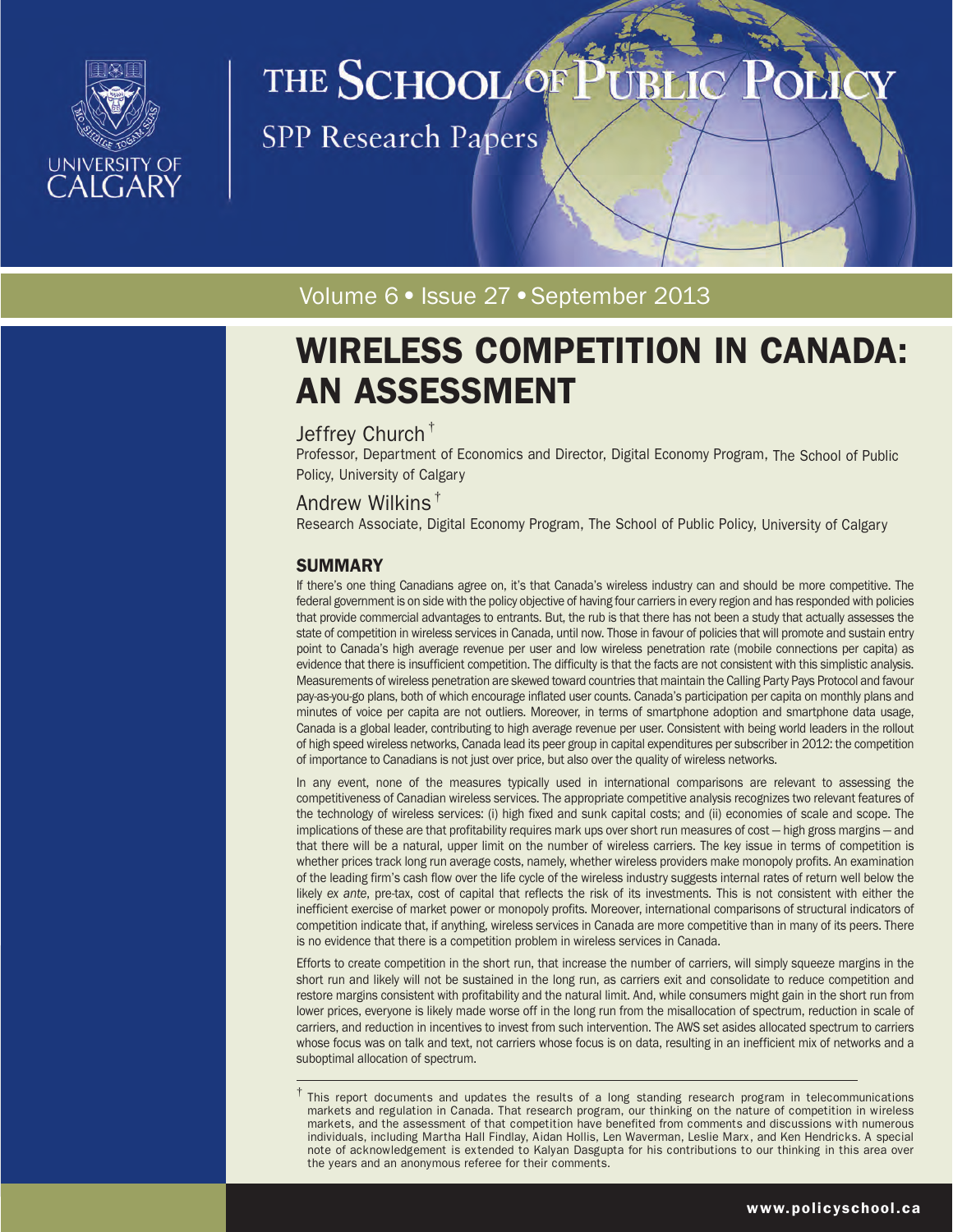#### INTRODUCTION

Everybody knows that Canada has a competitive problem in wireless and that the federal government must do something, anything, to lower the consequent high prices for wireless services. It is not hard to find harsh assessments. Critics have accused the industry of being "woefully uncompetitive"*<sup>1</sup>* and "dysfunctional and in desperate need of an overhaul."*<sup>2</sup>* Government policy designed to enhance competition has been assessed as a failure,*<sup>3</sup>* the competition it sought to create "teetering towards collapse,"*<sup>4</sup>* with calls for the government to "admit its efforts to broaden competition in the wireless phone industry have largely been a bust."*<sup>5</sup>* And the government agrees that it is responsible for, and must take measures to enhance, competition and reduce the prices of mobile wireless services.

#### But what everybody knows is wrong.

This paper establishes that there is not a competition problem in mobile wireless services in Canada.*<sup>6</sup>* The government need not, and should not, intervene to promote competition on the basis that increased competition will lower prices; efforts to do so will likely be unsuccessful and inefficient. Unsuccessful means that the entrants are not likely to be viable without continued subsidization by the government; inefficient in that the benefits to consumers are less than the resource costs of incremental competitors and any direct or indirect costs of subsidization. In the long run, the effects are likely to be even worse: reduced investment, misallocated spectrum, lower quality, and perhaps even higher prices.

The government has responded aggressively, introducing policies intended to sustain and nurture the competition it created and takes credit for — in particular, the wireless entrants that entered in 2008.*<sup>7</sup>* Entry in the AWS auction was facilitated by spectrum set-asides.*<sup>8</sup>* Spectrum was set aside by the government for entrants — only entrants, including some provincial providers, could bid on it, not the three national incumbents (Rogers, Bell, and Telus). Five entrants (WIND, Mobilicity, Public Mobile, Eastlink, and Videotron) acquired spectrum and initiated service.*<sup>9</sup>*

<sup>2</sup> C. Hart, S. Anderson, L. Pinto and R. Yeo, "Time for an Upgrade: Demanding choice in Canada's cell phone market," *OpenMedia*, April 2013, p. 4, online at https://openmedia.ca/sites/openmedia.ca/files/TimeForAnUpgrade\_OpenMedia\_130419.pdf.

*<sup>1</sup>* M. Geist, "Canadian Wireless Reality Check: Why Our Wireless Market is Still Woefully Uncompetitive," 10 March 2013, online at http://www.michaelgeist.ca/content/view/6803/125/.

<sup>&</sup>lt;sup>3</sup> S. Cousineau, "Quebec a model for wireless competition," *Globe and Mail*, 17 April 2013, B2.

*<sup>4</sup>* R. Trichur, S. Silicoff, and B. Erman, "How Ottawa's plan to foster wireless competition sank," Globe and Mail, 18 May 2013, online at http://www.theglobeandmail.com/report-on-business/how-ottawas-plan-to-foster-wirelesscompetition-sank/article12005826.

*<sup>5</sup>* S. Silcoff, "With wireless upstarts throwing in the towel, Ottawa needs to overhaul rules," *Globe and Mail*, 12 April 2013, online at http://www.theglobeandmail.com/report-on-business/rob-commentary/rob-insight/with-wirelessupstarts-throwing-in-the-towel-ottawa-needs-to-overhaul-rules/article11169262/.

<sup>&</sup>lt;sup>6</sup> The services considered in this paper are mobile wireless, not fixed wireless. All references to wireless services are references to mobile wireless and not fixed wireless services.

*<sup>7</sup>* Any firm with revenues of less than 10 per cent of the total Canadian telecommunications market was defined by Industry Canada as an entrant. The only three firms not defined, therefore, as entrants, were Bell, Rogers, and Telus. As a result, MTS and SaskTel, each with more than 50 per cent market share in their respective provinces, were defined as entrants for the purpose of the 2008 AWS auction, and only Bell, Rogers, and Telus are defined to be incumbents.

Wireless services, as discussed here, use licensed spectrum. Access to use licensed spectrum is controlled by the federal government, with a license providing the right to use for approved purposes. These approved purposes include not just wireless services. Spectrum has other potential uses including radio and television broadcasting.

Public Mobile's spectrum is not set-aside spectrum.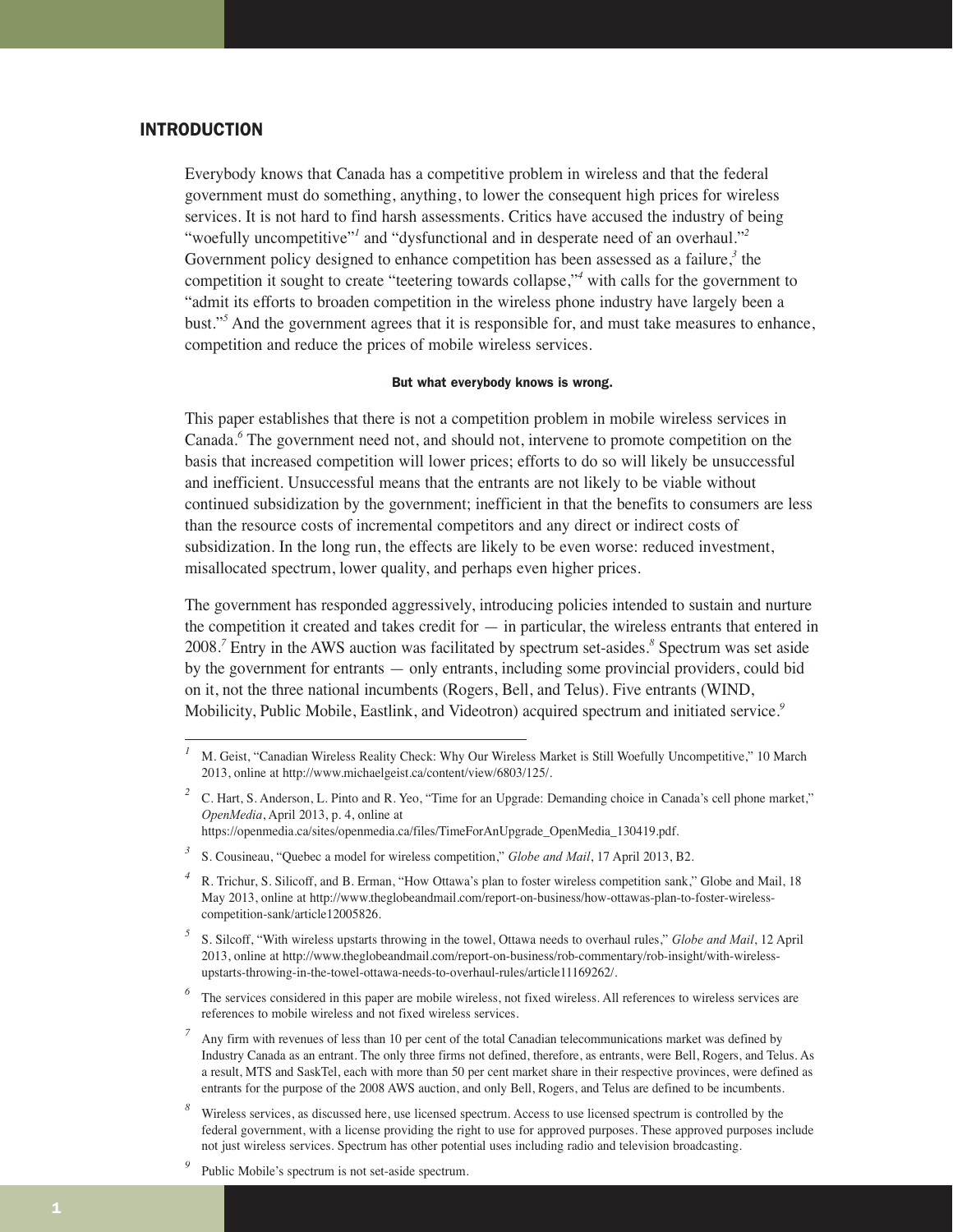The government has committed to "use any and every tool" available to "support greater competition in the market,"*<sup>10</sup>* and sustain at least some of the entrants who acquired AWS spectrum in 2008 (perhaps as another entity after being acquired by a foreign operator). The goal of the government is explicit: "We will continually review the regulations and policies that apply to the wireless telecommunications sector to promote at least four wireless providers in every region of the country so that Canadian consumers benefit from competition."*<sup>11</sup>* And the policy responses have been fast and furious, including:

- Explicitly preventing the acquisition by one of the incumbents of an entrant on the edge of bankruptcy,<sup> $12$ </sup> as well as introducing a new transfer policy for spectrum that appears to put at risk option arrangements for the transfer of AWS set-aside spectrum from entrants to the incumbents after the five-year moratorium on transfers expires. *<sup>13</sup>*
- Instituting auction caps on the amount of 700 MHz spectrum the incumbents can acquire that are less than that of other bidders, including entrants and foreign firms.*<sup>14</sup>*
- Adopting new regulations intended to enhance roaming and tower sharing for entrants.<sup>15</sup> Roaming allows subscribers to the entrants' services to use the facilities of the incumbents in areas where the entrants do not have their own network coverage.
- Eliminating foreign ownership restrictions on firms with revenues that are less than 10 per cent of the roughly \$43 billion national Canadian telecommunications market (the entrants therefore and not the incumbents). The effects of this policy shift are to lower the capital costs of entrants and enable network integration with large foreign carriers by the entrants.*<sup>16</sup>*

- *<sup>14</sup>* Industry Canada News Release, "Harper Government Takes Action to Support Canadian Families," 14 March 2012, online at http://www.ic.gc.ca/eic/site/064.nsf/eng/07089.html.
- <sup>15</sup> Industry Canada News Release, "Harper Government Puts Consumers First in Telecommunications Plan," 7 March 2013, online at http://news.gc.ca/web/article-eng.do?nid=724349.

<sup>&</sup>lt;sup>10</sup> Industry Canada News Release, "Harper Government Protecting Consumers and Increasing Competition in Canadian Wireless Sector," 4 June 2013, online at http://news.gc.ca/web/article-eng.do?nid=746949.

*<sup>11</sup>* Industry Canada News Release, "Harper Government Protecting Consumers and Increasing Competition in Canadian Wireless Sector," 4 June 2013, online at http://news.gc.ca/web/article-eng.do?nid=746949.

*<sup>12</sup>* C. Dobby, "After Ottawa squashes Telus deal, Mobilicity now faces insolvency, Wind Mobile or oblivion," *Financial Post*, 13 June 2013, online at http://business.financialpost.com/2013/06/04/after-ottawa-squashes-telus-dealmobilicity-now-faces-insolvency-wind-mobile-or-oblivion/.

*<sup>13</sup>* Industry Canada News Release, "Harper Government Releases Spectrum License Transfer Framework," 28 June 2013, online at http://news.gc.ca/web/article-eng.do?nid=754019 and C. Dobby, "Ottawa publishes rules on cellular spectrum transfers as industry prepares for shakeup," *Financial Post,* 13 June 2013, online at http://business.financialpost.com/2013/06/28/ottawa-publishes-rules-on-cellular-spectrum-transfers-as-industryprepares-for-shakeup/.

The new transfer policy creates a miniature competition policy framework applicable to spectrum transfers; that is in addition to the existing merger and asset provisions contained in the *Competition Act* and enforced by the Competition Bureau. The provisions in the *Competition Act* are intended to prohibit transactions that result in a substantial lessening or prevention of competition. Presumably this is the same objective as the new licensing regime. The advantage, or disadvantage, of the new licensing and transfer regime is that it is controlled by the government and hence is much more susceptible to political influence. It is more likely that transfers will be stopped if they have either no effect on competition or have a positive effect. The rules of the AWS auction in 2008 imposed a ban on entrants selling their spectrum to incumbents for a period of five years. The moratorium commences with the date of the issue of a license and runs for five years. For most AWS spectrum this means the moratorium expires in 2014. Prior to the expiration of the five-year moratorium, some entrants reached option agreements with incumbents to sell their spectrum after the five year moratorium expires.

*<sup>16</sup>* Industry Canada News Release, "Harper Government Takes Action to Support Canadian Families," 14 March 2012, online at http://www.ic.gc.ca/eic/site/064.nsf/eng/07089.html.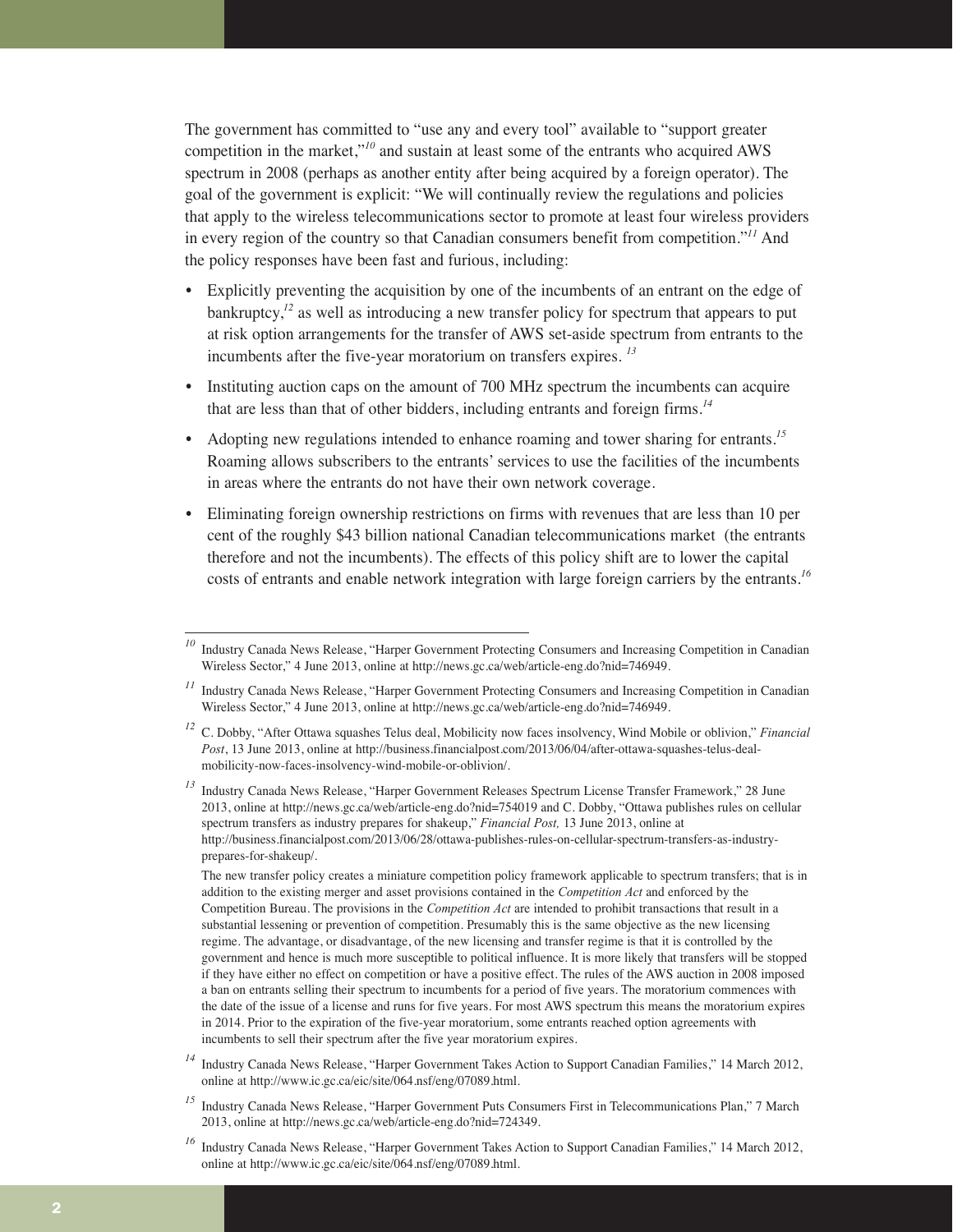The Canadian Radio-television and Telecommunications Commission (CRTC) has also piled on. It mandated a code of conduct involving regulatory oversight of the terms and conditions of wireless service contracts, including restricting their length to two years instead of the common practice of three years.*<sup>17</sup>* Adoption of a wireless code of conduct was a result of an earlier decision in 2012 *confirming* that competition in wireless was sufficient with respect to prices, but was insufficient "to ensure that consumers have the information they need to participate effectively in the competitive mobile wireless market."*<sup>18</sup>*

These policy interventions are not costless. For instance, not allowing equal access to spectrum in an auction may prevent it from being used by the firm that can provide services of the greatest value to consumers. Second, if the market is competitive,*<sup>19</sup>* as will be established, efforts to create more entry are particularly pernicious because of their effect on incentives for investment if they result in prices below costs and put long-run profitability in jeopardy. A particular concern of the three incumbent carriers is the potential for spectrum caps, foreign ownership, acquisition by non-incumbents of entrants' AWS spectrum, and roaming regulations to result in subsidized entry of a much larger foreign wireless provider, such as Verizon, with consequent adverse effects on not only their profitability, but the market as a whole.*<sup>20</sup>* The adverse effects need not be confined just to the loss of expected returns on the incumbents, but as discussed, include negative consequences for consumers and the market in the long run.

The foundation of the government's wireless policy is clearly the assessment that competition is insufficient: their holy grail is establishing at least four carriers in every region. The issue we address in this paper is the validity of this underlying presumption: that competition between the three incumbent carriers — Bell, Rogers, and Telus — is insufficient. What is the basis for the assessment that wireless markets in Canada are insufficiently competitive and therefore require the policy interventions identified above?

This paper systematically assesses the evidence on the state of competition in Canadian wireless markets. In doing so, it considers the validity of the performance metrics often used to establish that there is a "competition problem" in Canadian wireless markets. Proponents of more intervention in wireless markets typically point to a number of key metrics where Canada has relatively poor performance. These generally include international comparisons of penetration rates (subscribers per capita), prices, and average revenue per user (ARPU). Each

<sup>&</sup>lt;sup>17</sup> Canadian Radio-television and Telecommunications Commission News Release, "Canadians can cancel their wireless contracts after two years under new CRTC wireless code," 3 June 2013, online at http://www.crtc.gc.ca/eng/com100/2013/r130603.htm. The key feature of the wireless code is the ability for consumers to cancel their wireless contracts after two years without penalty (which effectively limits the term of contracts to two years). In addition, the wireless code requires providers to cap extra data charges, unlock handsets after 90 days, and provide "easy to read and understand" contracts.

*<sup>18</sup>* Canadian Radio-television and Telecommunications Commission, Telecom Decision 2012-556, 11 October 2012 at 21 and 26, online at http://www.crtc.gc.ca/eng/archive/2012/2012-556.htm. It is difficult to understand how competition can be sufficient with respect to price, but not contract length or contract clarity. The problem with a code of conduct is that by standardizing contracts across carriers, it eliminates competition on contract length and contract clarity. It is well known that standardization on products contributes to the sustainability of coordinated pricing. See J. Church and R. Ware, (2000), *Industrial Organization: A Strategic Approach*, San Francisco: McGraw-Hill, Chapter 10.

<sup>&</sup>lt;sup>19</sup> Competitive does not mean perfectly competitive, but rather that there is not an inefficient exercise of market power or a significant and durable exercise of market power. See discussion below on page 21.

*<sup>20</sup>* See R. Trichur, "Wireless carriers press Ottawa for policy revamp," *Globe and Mail* 25 July 2013 at B1 and, especially the two page advertisement taken out by Bell on pages B4 and B5.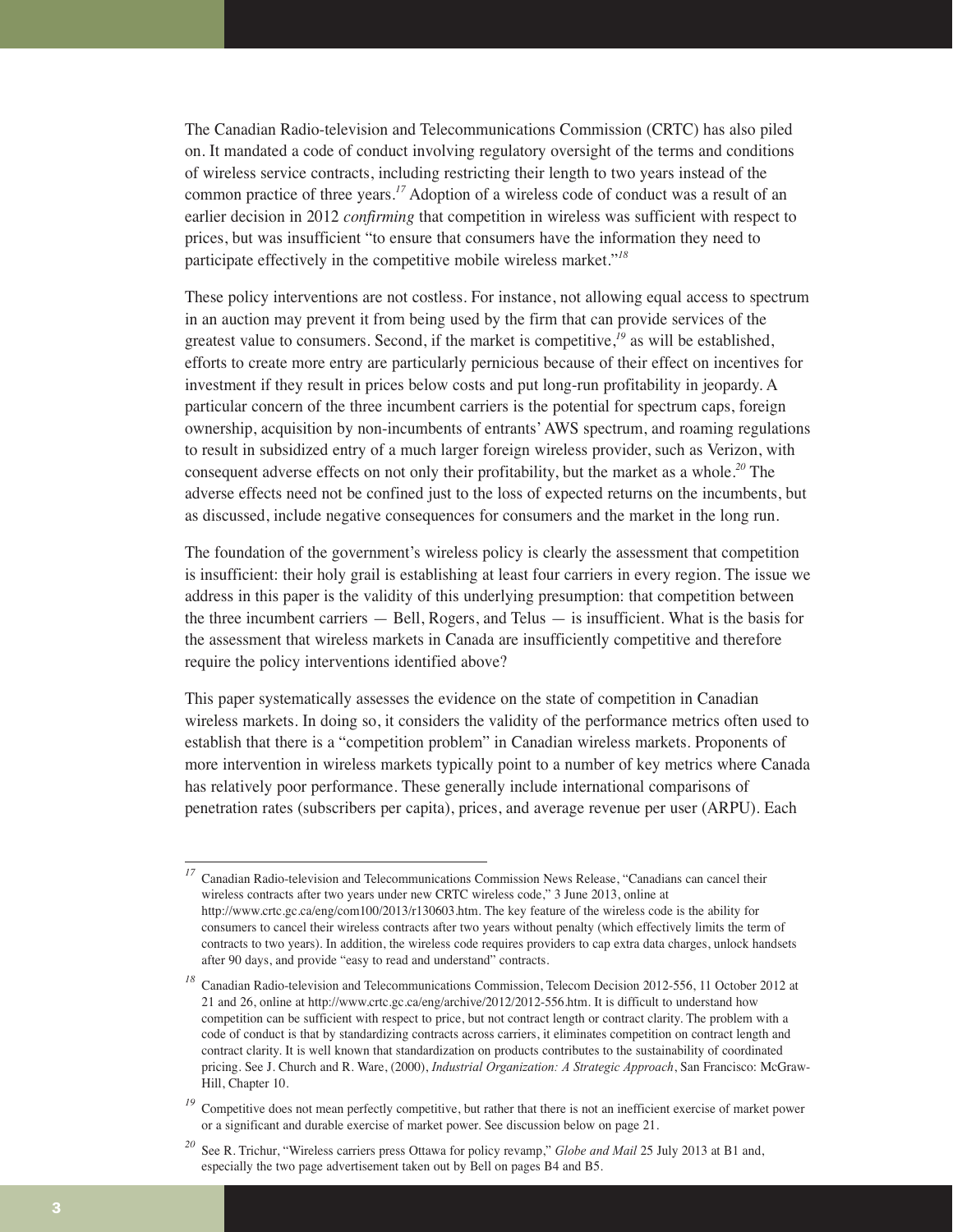of these metrics will be evaluated in context and shown to be unpersuasive as evidence of insufficient competition in Canadian wireless services. First, upon close examination, it is not at all clear that the performance of the wireless sector in Canada sufficiently lags in international comparisons to justify government intervention. Indeed, on a number of measures involving wireless data usage, Canada is among the world leaders. Second, even if it was true that Canada's performance was relatively inferior on these measures, they are not relevant to assessing whether Canada has a competition problem in wireless services.

Instead, in this paper, we consider the application of indicators that are related to the exercise of market power and potentially indicative of the extent of competition. The traditional indices, measures of seller concentration (the number and size distribution of wireless carriers) and price cost margins, are assessed in terms of their relevance to wireless markets in Canada. In industries where the technology of production involves (i) relatively large sunk capital expenditures and (ii) economies of scale (or network size more generally) like wireless services,<sup>21</sup> measures that focus on the ability to profitably raise prices above short-run costs cannot distinguish between the inefficient and efficient exercise of market power.*<sup>22</sup>*

As explained later in more detail, in these circumstances, some exercise of market power may be necessary for firms to break even in the long run and hence that exercise is not inefficient. As a result, in these circumstances, a better indicator of whether competition is sufficient, or market power excessive, is to focus instead on the relationship between revenues and costs over the investment cycle. Excessive or inefficient market power would be consistent with evidence of monopoly profits: revenues in excess of the opportunity costs of production, including a competitive return on capital.*<sup>23</sup>*

The analysis indicates that the nominal internal rate of return — based on cash flows — for the dominant firm in Canada, Rogers, from 1986 to 2008, corresponding to the introduction of wireless services in Canada to the AWS spectrum auction with set-asides for the entrants, was 5.92 per cent. From 1986 to 2012, Rogers' nominal internal rate of return was 12.22 per cent. These *ex post* and pre-tax rates of return are not likely consistent with an *ex ante* competitive rate of return — given the risk involved — let alone excessive returns attributable to market power. This appropriate measure of market power in Canadian wireless services is not consistent with there being a competition problem. This conclusion is reinforced by the similarity in Canada of seller concentration and levels of gross margins with comparable countries. These two similarities are not consistent with the inefficient exercise of market power in Canada. If anything, the structure of the industry in Canada indicates greater competition than in most other comparable countries.

<sup>&</sup>lt;sup>21</sup> Investments in assets are sunk to the extent their opportunity cost (resale value) is less than their acquisition cost less accumulated depreciation. Hence selling them results in a capital loss, i.e., unrecovered capital investment. The short run implies that the utilization of at least one input, typically capital, is fixed. Output can be increased by using more of those inputs whose utilization can and must be varied to increase output.

*<sup>22</sup>* When used to diagnose changes in market power, as in an antitrust analysis of a particular conduct, this limitation is usually not an issue. When used to diagnose the overall competitiveness of a market, it can be a very important limitation.

*<sup>23</sup>* We recognize that the use of profits to measure market power is controversial and fraught with difficulty. For a summary of the difficulties see J. Church and R. Ware, (2000), *Industrial Organization: A Strategic Approach*, San Francisco: McGraw-Hill, Chapter 12. Most of the criticism is based on the tendency for false positives, i.e., using profits to infer the existence of market power. The critiques are much less applicable when profit data is used to conclude that market power is not being exercised.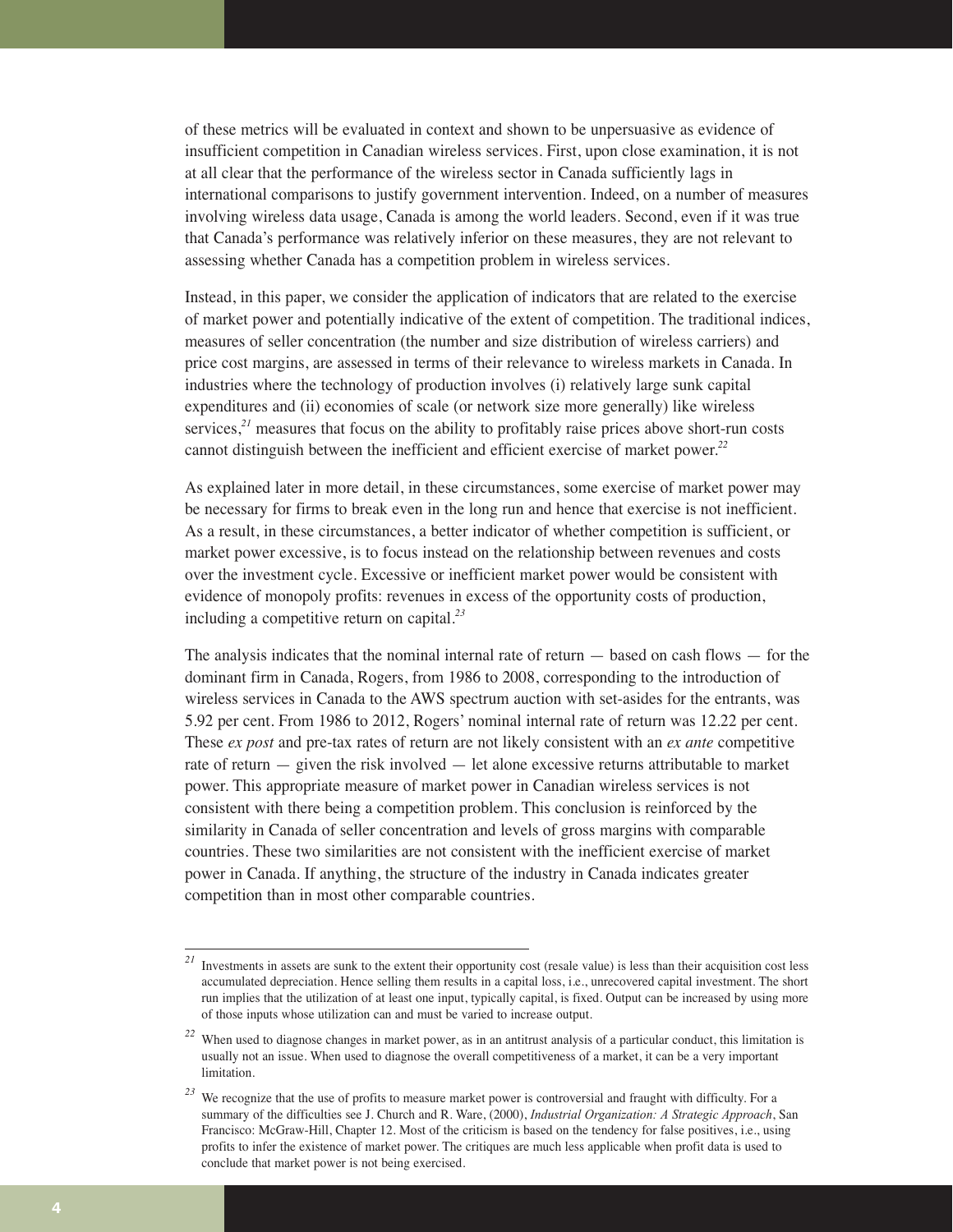*There is no "competition problem" that needs to be addressed by costly and intrusive policy measures.* The outcome that is ultimately important for Canadians, both for consumers and for economy-wide productivity, is the availability of accessible and affordable world-class wireless data networks. Rather than continue to misdiagnose a problem — insufficient competition the government would do better to focus on policy measures that promote inter-network competition and reverse course on its policies that reduce or restrict incentives for investment by the three incumbent carriers and their access to spectrum. The focus should be on such measures as:

- Maintaining and fostering incentives for non-price competition, in particular competition in investment and network characteristics — for instance speed, reliability, and capacity; and
- Efficiently allocating spectrum making sure that it is allocated to those operators who can use it to provide the services, and quality of service, that Canadians expect and demand.

It is true that lower prices have, and would, benefit Canadian subscribers — at least in the short term. But without an analysis of the relationship between prices and costs, including the high capital costs of establishing networks, the danger is that revenues will not be sufficient to support the investment levels required to maintain and advance the quality of wireless networks. Reducing profitability below the level necessary to induce investment amounts to holding up and expropriating the capital of existing firms. In the case of wireless services in Canada, profitability does not seem even sufficient to support a competitive rate of return. The inefficiency of further entry also arises from the misallocation of spectrum and loss of scale to incumbents: the effects of these are higher prices and lower quality services. The benefits to consumers from the 2008 AWS entrants are limited by their narrow focus on voice and text in a mature market. Instead of allocating AWS spectrum to the incumbents who would use it to increase their speed and capacity for data, it has instead been allocated to entrants who have focused on voice and text. Canadians ended up with an incorrect mix of networks and an inefficient allocation of spectrum.

The next section of this paper considers the validity and interpretation of international comparisons. The paper then assesses the extent of competition directly. A subsequent section of this paper considers the viability of entry and the welfare effects of the government's efforts to promote competition by increasing the number of service providers.

#### INTERNATIONAL PERFORMANCE COMPARISONS

#### The Conventional Wisdom: Canada's performance indicates a laggard

The usual evidence that is used to argue that Canadian wireless services are insufficiently competitive is based on international comparisons. The two most familiar metrics used are shown in Figure 1 and Figure 2. Figure 1 shows mobile penetration as measured by mobile connections per 100 population, with Canada languishing relative to its OECD peers.*<sup>24</sup>*

<sup>&</sup>lt;sup>24</sup> Because of the substantial differences in, among other things, government policies and population density, the set of OECD peers used in the comparisons typically excludes Asian countries, including Japan and South Korea.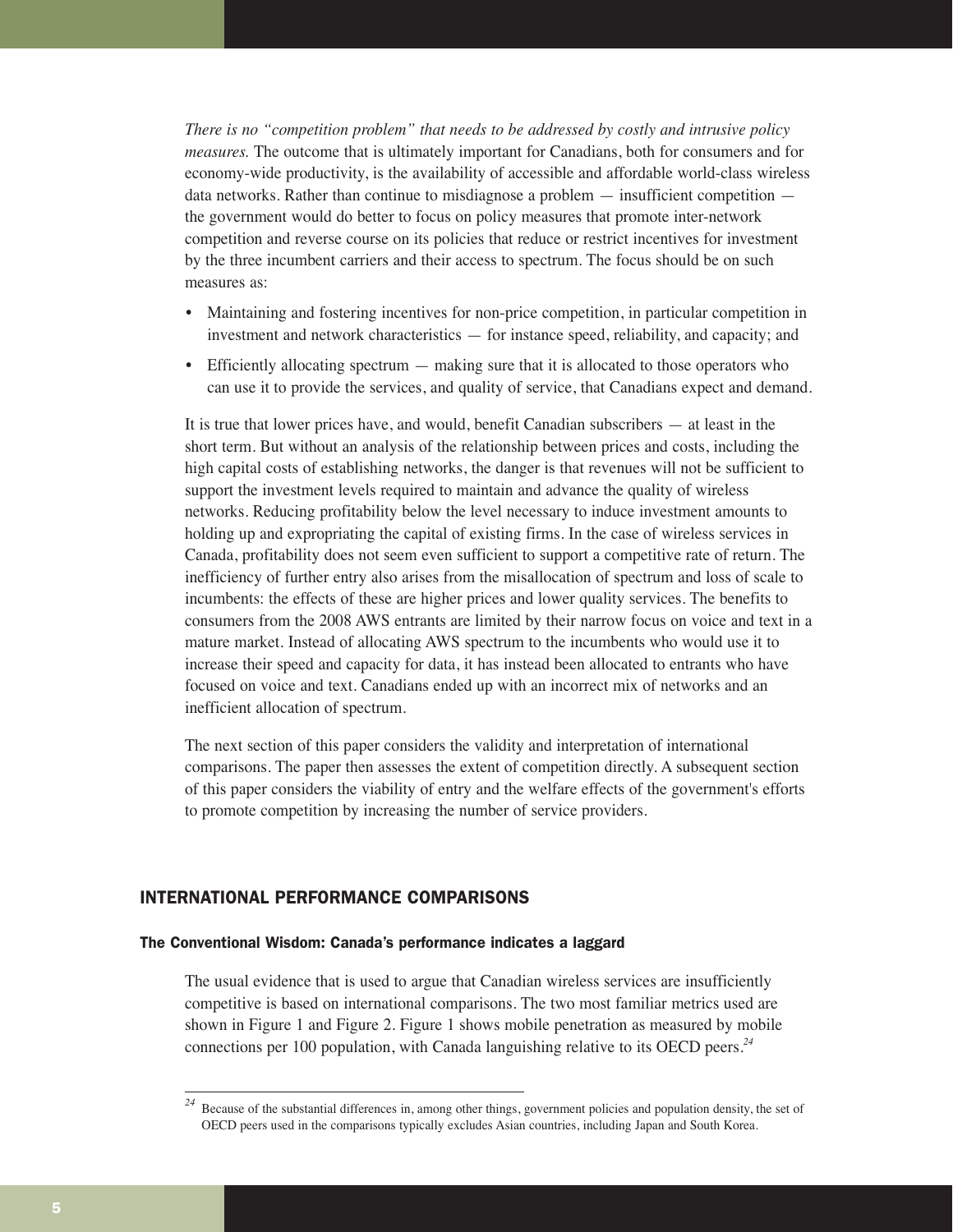Figure 2 shows Average Revenue per User (or ARPU), widely used as a metric for price, and here Canada is at the top. Figure 3 provides a scatter plot that shows a negative correlation between the measure of price (ARPU) and the measure of output (penetration), suggesting that Canada's low penetration is explained by its high prices.*<sup>25</sup>*





*Source: G. Campbell, "Global Wireless Matrix 1Q2013,"* Bank of America Merrill Lynch*, 15 April 2013.*



**FIGURE 2: AVERAGE REVENUE PER USER (US\$, 4Q2012)**

*Source: G. Campbell, "Global Wireless Matrix 1Q2013,"* Bank of America Merrill Lynch*, 15 April 2013.*

<sup>&</sup>lt;sup>25</sup> A recent report in support of spectrum set-asides and other measures to increase competition in wireless services in Canada used Canada's relatively poor ranking on price comparisons and penetration rates as evidence of insufficient competition. See I. Grant, A. Kaminer, T. Marshall, M. MacDonald, and L. Shaddy. "Long-Term Evolutionary Challenge: Limiting Wireless Carriers Gluttony," *SeaBoard Group*, February 2012, p. 30, online at http://www.seaboardgroup. com/main/images/stories/Reports/wirelessdietf11.pdf.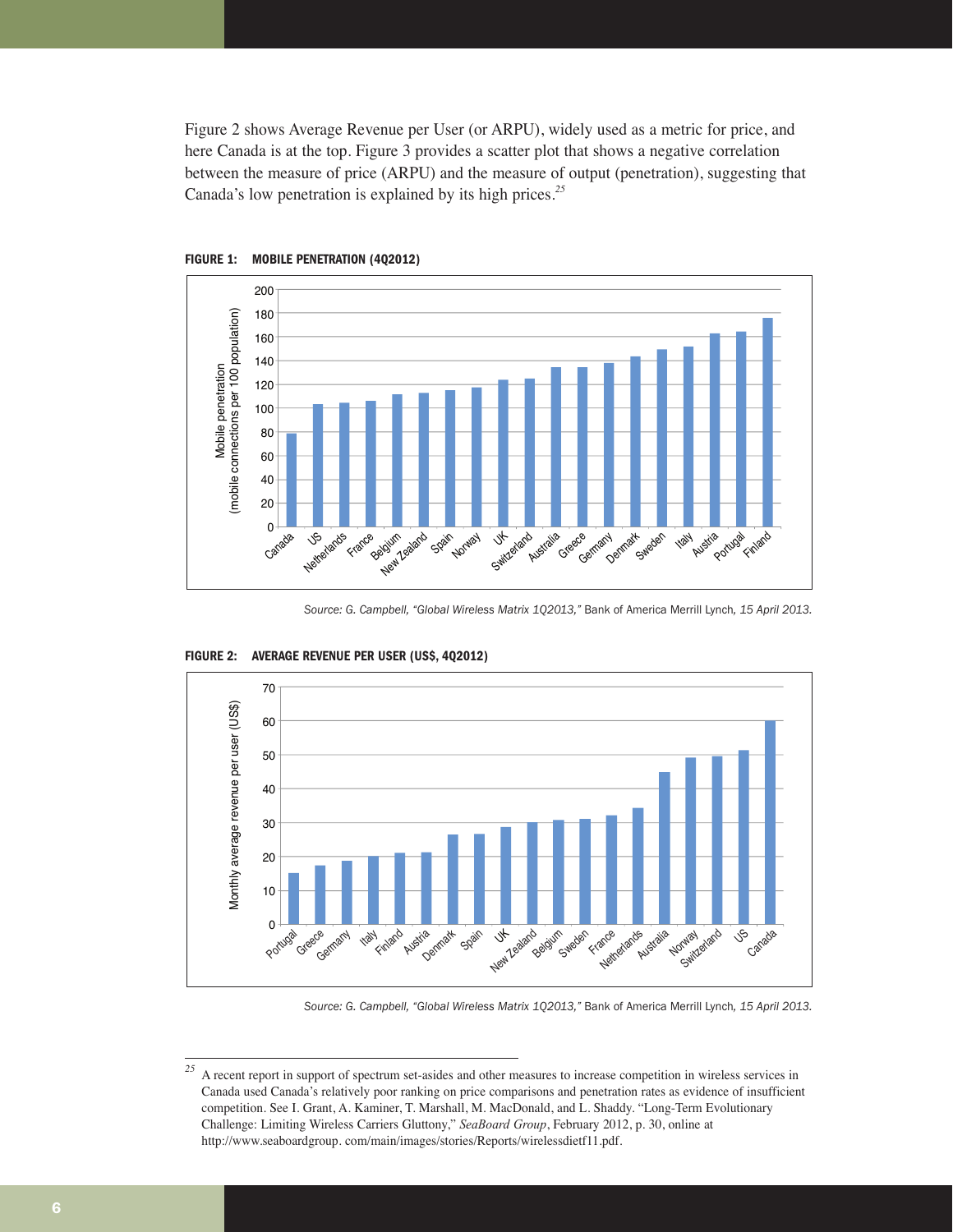**FIGURE 3: PENETRATION VS. AVERAGE REVENUE PER USER (4Q2012)**



*Source: G. Campbell, "Global Wireless Matrix 1Q2013,"* Bank of America Merrill Lynch*, 15 April 2013.*

#### Understanding Wireless Provision

In order to understand what the metrics in Figures 1 and 2 actually measure, and whether they measure what is intended, it is important to understand an important institutional distinction in the marketing of wireless services. In European countries, the Calling Party Pays Protocol (CPPP) has been the common billing practice. Under CPPP, the calling party is billed for a call, not the receiving party; outgoing calls are paid for by the caller, incoming calls are free. Under CPPP, the calling party's wireless provider pays termination charges to the receiving party's provider for terminating calls on its networks. This system creates a substantial incentive for firms to charge high termination rates (they control a bottleneck on access to their subscribers), therefore causing calls made from one network to another network to be relatively expensive. These practices create, therefore, a substantial wedge  $-$  a difference in the costs of calling to a user — between "on-net" and "off-net" calls, and this in turn leads some customers who have contacts on multiple networks to seek out multiple subscriptions in order to minimize calling costs. The practice in Canada and the United States is very different. Both callers and receivers pay for usage, or have the minutes deducted from their purchased allowance, when a call is made.

Typically in CPPP countries, and related to the adoption of the GSM standard, unlocked handsets were purchased by subscribers. Unlocked means that subscriber identification module cards (SIM cards) could be swapped in and out to access different carriers' networks with the same handset. In North America, on the other hand, unlocked handsets were typically not purchased by subscribers. Instead, locked handsets were offered at a reduced upfront cost, with the "subsidy" recovered through prices in long-term contracts for service.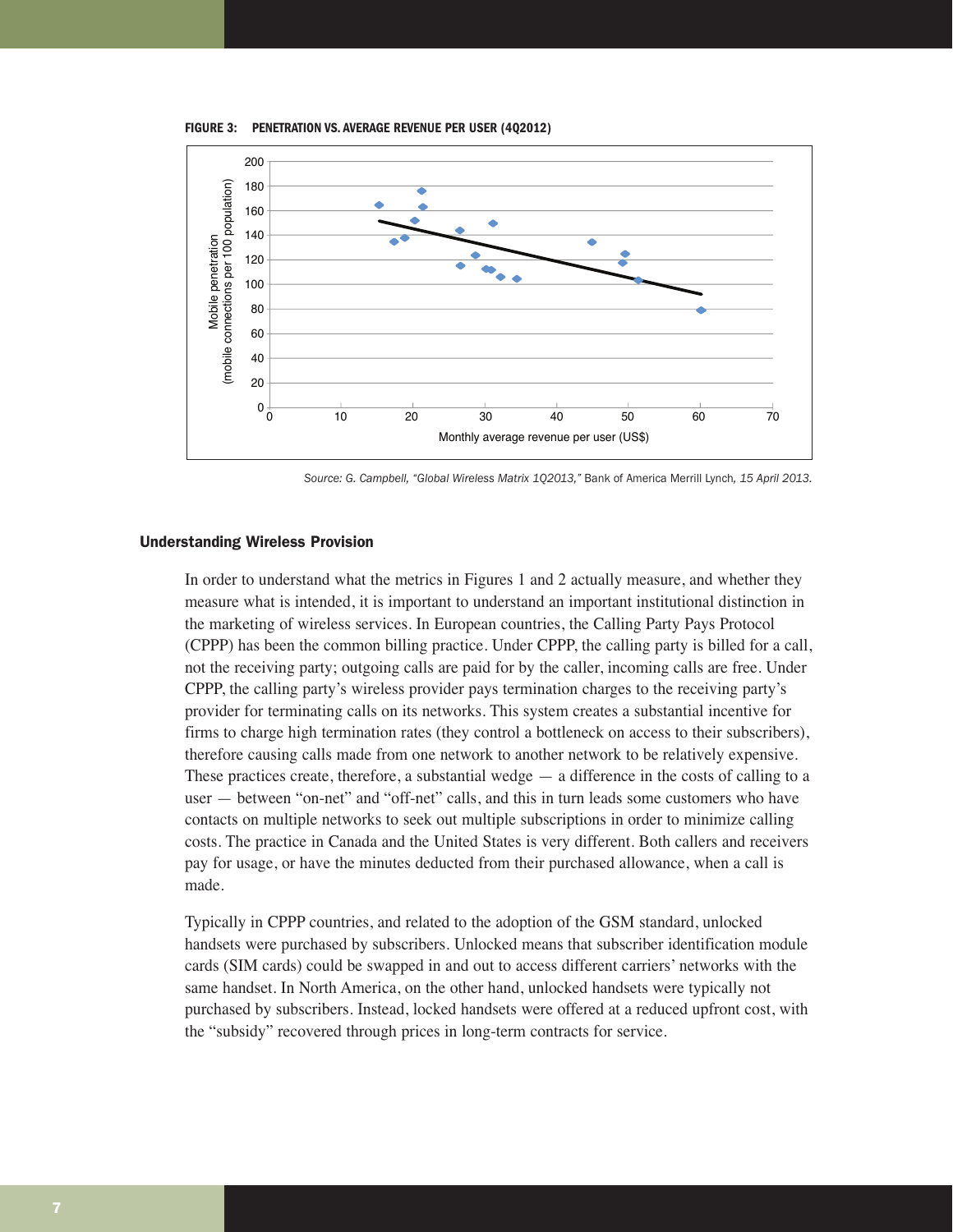In addition there are also two other features that appear to distinguish Canadian wireless markets from other countries. These are:

- Quality and Affordability of Wireline Services. Figure 4 shows that wireline penetration in Canada is the highest among western developed countries (Canada's peer group), on the order of 20 per cent higher than the United States and almost 40 per cent higher than the country with the lowest wireline penetration, Finland. It has been observed for some time that Canada's quality and affordable wireline service has likely negatively affected wireless adoption.*<sup>26</sup>*
- Importance of Pre-paid Plans. Pre-paid plans are pay-as-you-go and involve prepaying for minutes. Figure 5 shows the share of mobile subscribers on pre-paid plans in Canada in the last quarter of 2012. Canada has the second lowest pre-paid share (19 per cent) after Finland, which is substantially lower than many in its peer group whose pre-paid share is over 40 per cent. Figure 6 shows the penetration rate for post-paid subscribers, i.e., those on a monthly plan. Unlike the total penetration rate in Figure 1, the number of Canadians on a monthly plan per capita is not an outlier.*<sup>27</sup>*



#### **FIGURE 4: WIRELINE PENETRATION (2012)**

*Source: G. Campbell, "Global Wireless Matrix 1Q2013,"* Bank of America Merrill Lynch*, 15 April 2013.*

*<sup>26</sup>* Quigley, N. and M. Sanderson, "Going Mobile – Slowly," *C.D Howe Institute*, Commentary No. 222, December 2005, online at http://www.cdhowe.org/pdf/commentary\_222.pdf investigate the relationship between wireless penetration and fixed-line service. See also J. Church, "Spectrum Policy as Competition Policy: A Good Choice for Canada?" 28 February 2013, online at http://www.ic.gc.ca/eic/site/smt-gst.nsf/vwapj/smse-018-10-jeffreychurchrogers.pdf/\$FILE/smse-018-10-jeffreychurch-rogers.pdf which includes regression analysis of fixed-line penetration against per-capita GDP. The analysis there shows that Canada's fixed-line penetration was 13 per cent higher over the period 1991-2004 than predicted by per-capita GDP, which suggests that fixed-line service was unusually affordable in Canada.

*<sup>27</sup>* The puzzle, if there is one, is in explaining the relatively low adoption rates of pay-as-you-go plans. As discussed below, it is very difficult to attribute this to insufficient competition.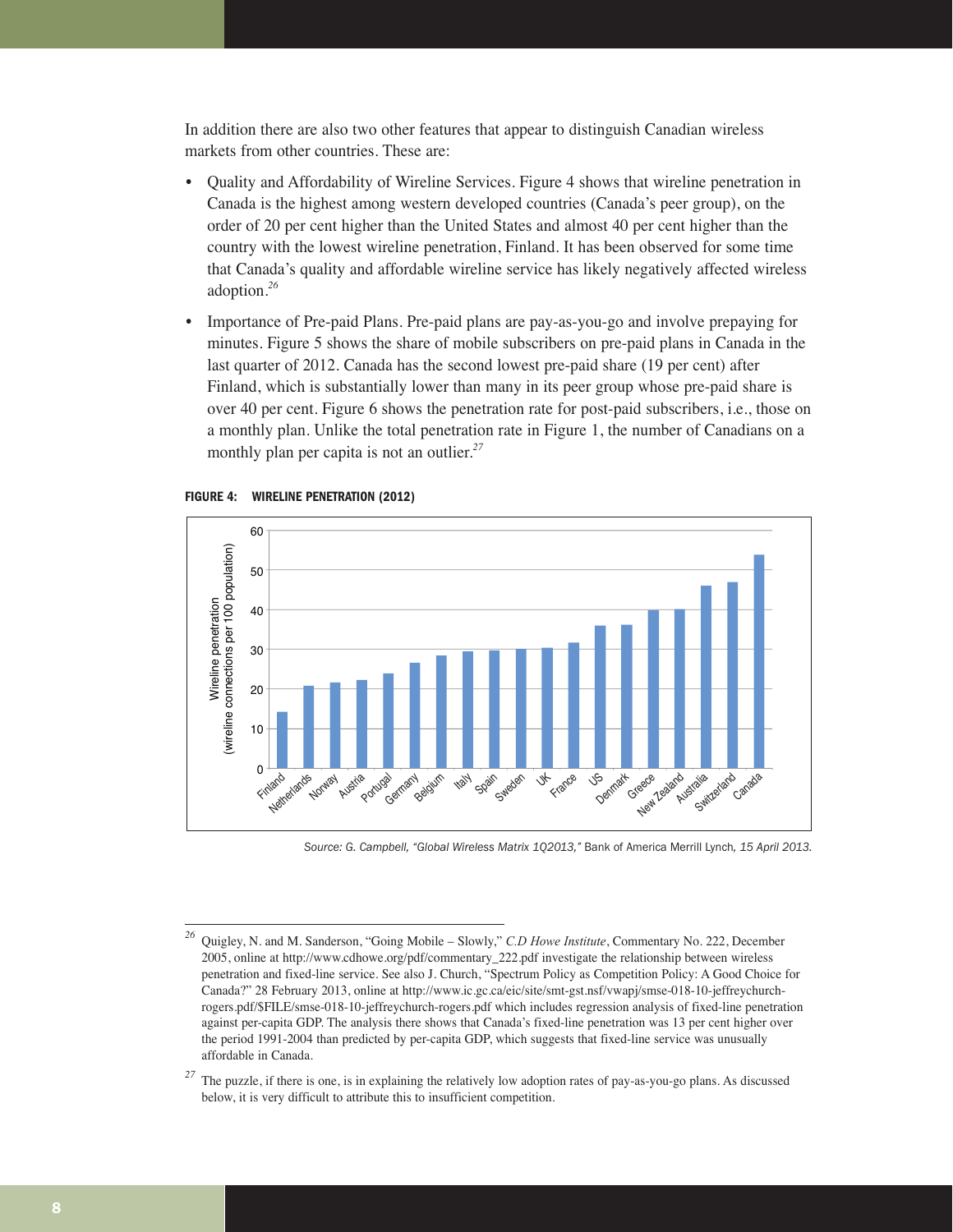**FIGURE 5: PRE-PAID (PAY-AS-YOU-GO) SHARE OF CONNECTIONS (4Q2012)**



*Source: G. Campbell, "Global Wireless Matrix 1Q2013,"* Bank of America Merrill Lynch*, 15 April 2013.*



**FIGURE 6: POST-PAID PENETRATION (4Q2012)**

*Source: G. Campbell, "Global Wireless Matrix 1Q2013,"* Bank of America Merrill Lynch*, 15 April 2013.*

There is typically a significant difference in the nature of the tariff between pay-as-you-go plans and a monthly plan. With a monthly plan, the access, or flat, portion of a subscriber's bill is relatively high, but the per-minute usage charge is relatively small — especially if usage is below the monthly allowance for minutes. On the other hand, for pay-as-you-go plans, the monthly fee is relatively low, indeed often zero, but the usage charge per minute is relatively high.*<sup>28</sup>*

<sup>28</sup> For instance, a typical Rogers monthly plan with 2 GB of data per month costs CDN\$75, but would include unlimited nationwide calling and texting (the usage charge for calling and texting is zero), see http://www.rogers.com/web/Rogers.portal?\_nfpb=true&\_pageLabel=WLRS\_Plans. In contrast a pay-as-you-go plan in the UK from T-Mobile with 1 GB of data costs £10 per month, but involves a 35p/min charge for calling over 100 minutes and a 14p/text charge for over 400 texts, see http://www.t-mobile.co.uk/shop/pay-as-you-go/plans/. Both sites accessed August 27, 2013.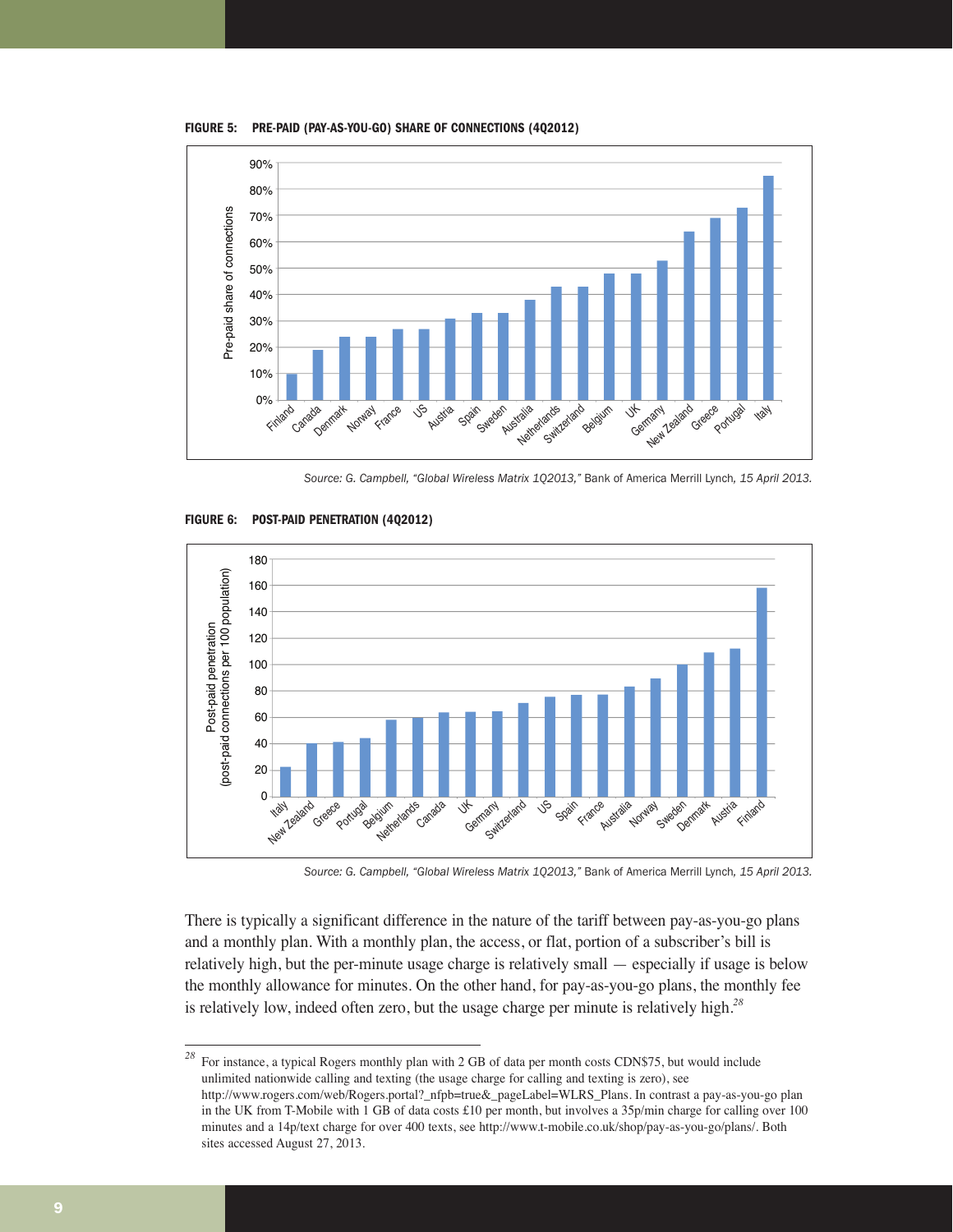#### Measures of Output: Penetration, Minutes of Use and Data

These considerations mean that the data on total penetration rates in Figure 1 are misleading. With respect to European countries, the preponderance of pre-paid contracts and CPPP means that the count of subscribers greatly exceeds the count of unique users. Specifically, there is (i) a counting problem with inactive pre-paid subscribers being retained in the subscriber counts of operators from whom they have churned away; and (ii) CPPP creates incentives for customers who have contacts on multiple networks to seek out and use multiple pre-paid subscriptions to minimise calling costs, which unlocked phones make possible.*<sup>29</sup>* The effect of both of these is to inflate the subscriber count in European countries, leading to penetration rates that are too high, *if* the objective of a penetration rate is to assess how many individuals have mobile service. And, as shown in Figure 6, the participation by Canadians on a monthly plan is similar to that in other countries. Hence overall penetration rates are not very informative regarding Canada's relative performance.

Penetration rates assume that the relevant measure of output is access. An alternative measure of output and hence industry performance is usage. Access, in and of itself, is often of relatively little value unless it is actually used, i.e., the value of access is derived from the value of calls.*<sup>30</sup>* Therefore, an alternative measure of industry performance is minutes of use per capita, which is minutes of use per subscriber multiplied by subscribers per capita.*<sup>31</sup>* Figures 7A and 7B present a comparison of minutes of use per capita and they indicate that the performance on this metric in Canada is comparable to most of its peers.

<sup>&</sup>lt;sup>29</sup> Subscribers might also have multiple SIM cards with the same carrier and for several different countries for inter-Europe travel.

There is of course an option value of having access even if it is not used. But having access only in the event of an emergency is available at much less expense through a pay-as-you-go option instead of a monthly plan.

*<sup>31</sup>* See the discussion, for example, in Ofcom, *Wholesale mobile voice call termination review*, 29 July 2009, online at http://stakeholders.ofcom.org.uk/consultations/mobilecallterm/. Note that minutes of use per capita avoids the multiple subscriber biases associated with its two components: minutes of use per subscriber is too low and number of subscribers per capita is too high.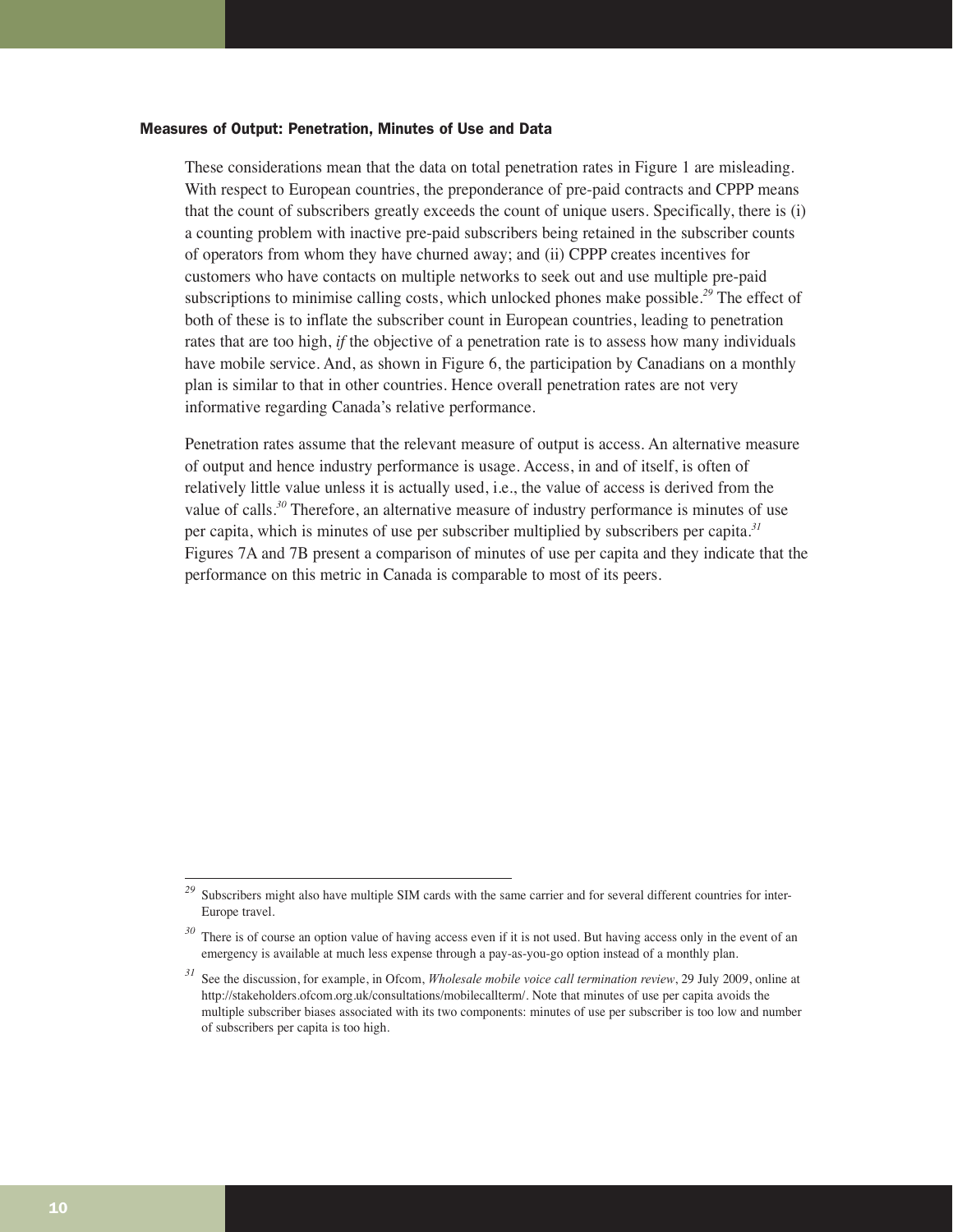

**FIGURES 7A AND 7B: MONTHLY MINUTES OF USE PER CAPITA (4Q2012)**

*Source: G. Campbell, "Global Wireless Matrix 1Q2013,"* Bank of America Merrill Lynch*, 15 April 2013.* 

*Note that the values in Figure 7A are unadjusted for a potential measurement issue arising in countries where the callingparty-pays protocol is not used (Canada and the US). In these countries, a one-minute call between mobile subscribers using the same provider (an on-net call) is reported as two minutes, whereas in countries that use the calling-party-pays protocol, that same call would be counted as only one minute. As a result, the number of minutes reported for Canada and the US may be somewhat overstated relative to the other countries. BoA Merrill Lynch suggests that a conservative (high side) correction would be to reduce the Canada and US values by 20 per cent, which is presented in Figure 7B.*

In addition to voice usage, another important indicator of output in wireless markets is smartphone adoption and usage. Figure 8 presents the ratio of smartphone penetration to wireless adoption, with Canada ranking first relative to its peer group. Average monthly smartphone data usage per smartphone subscriber is displayed in Figure 9; Canadian smartphone users are number one in the world for usage. Figure 10 shows smartphone data usage per capita; Canada ranks second only to the United States. On the whole, these metrics show that for smartphone adoption and usage, Canada actually compares very favourably to its international peers.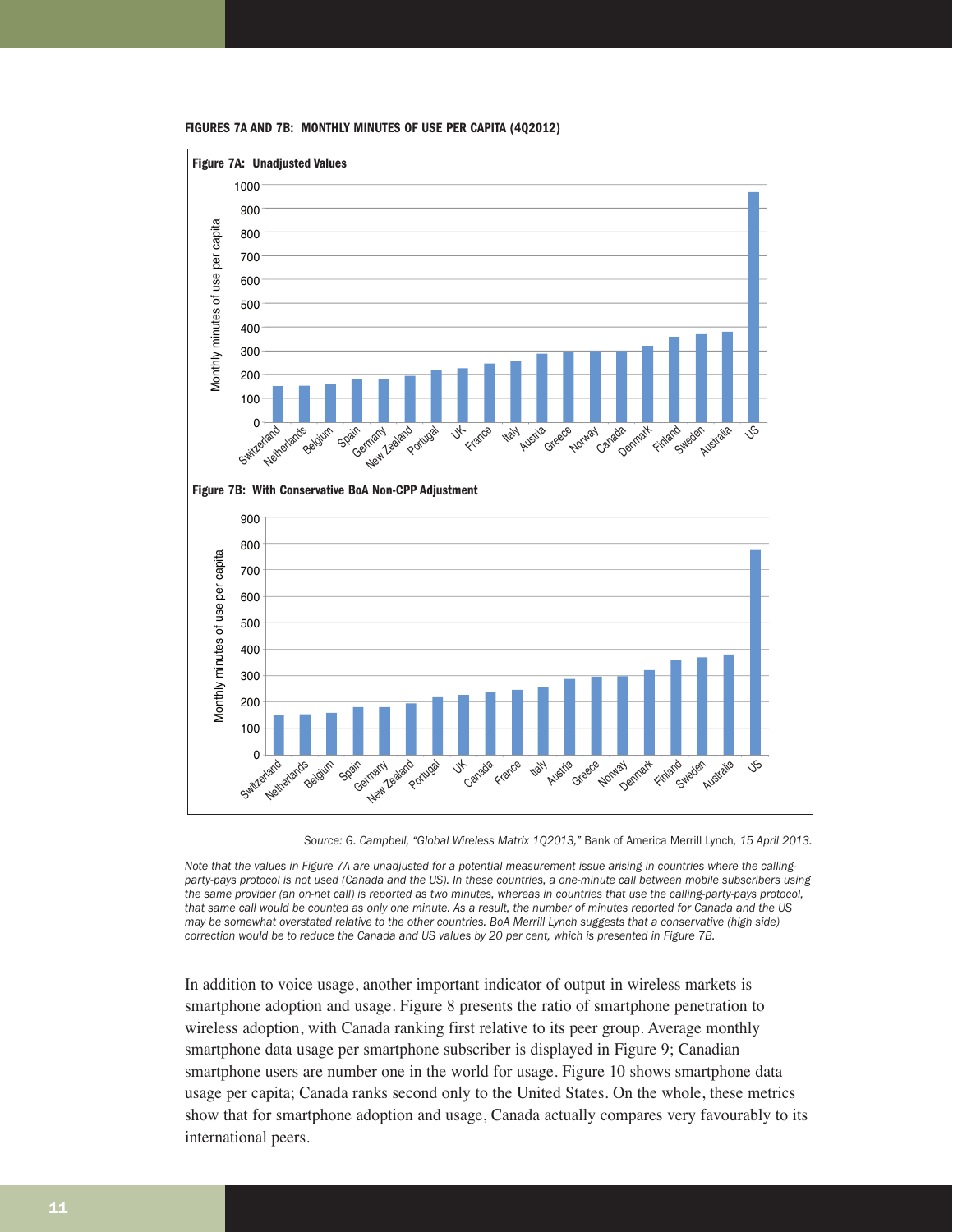

**FIGURE 8: SMARTPHONE PENETRATION AS A SHARE OF MOBILE PENETRATION (4Q2012)**

*Source: G. Campbell, "Global Wireless Matrix 1Q2013,"* Bank of America Merrill Lynch*, 15 April 2013.*



**FIGURE 9: MONTHLY SMARTPHONE DATA USAGE PER SUBSCRIBER (2012)**

*Source: Cisco, VNI Mobile Forecast Highlights 2012-2017, online at http://www.cisco.com/web/solutions/sp/vni/vni\_mobile\_forecast\_highlight/index.html#~Country*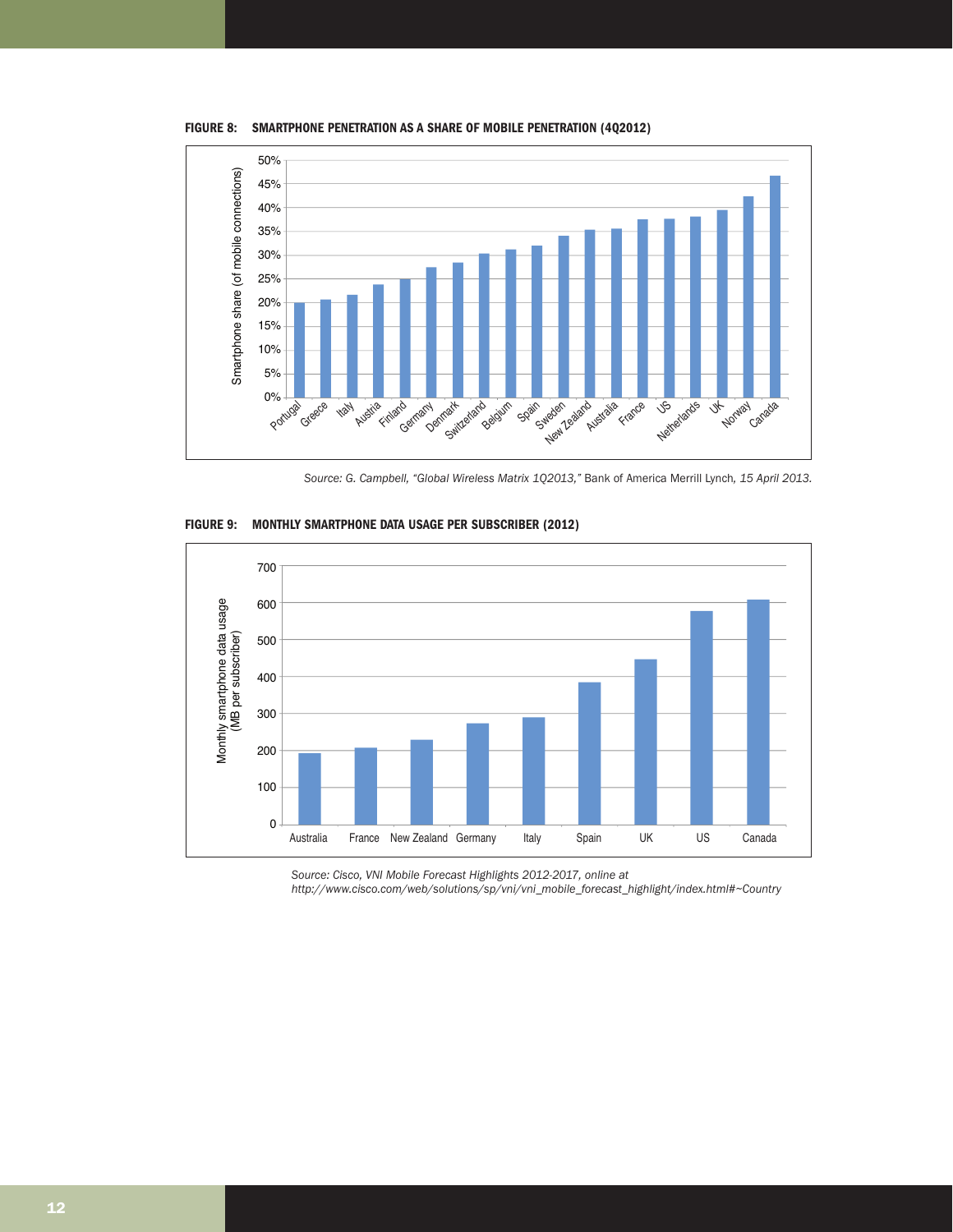**FIGURE 10: MONTHLY SMARTPHONE DATA USAGE PER CAPITA (2012)**



*Source: G. Campbell, "Global Wireless Matrix 1Q2013,"* Bank of America Merrill Lynch*, 15 April 2013 and Cisco, VNI Mobile Forecast Highlights 2012-2017, online at http://www.cisco.com/web/solutions/sp/vni/vni\_mobile\_forecast\_highlight/index.html#~Country*

#### Price Comparisons

Those who allege that Canadian wireless prices are among the highest in the world have often cited data published by the Organisation for Economic Co-operation and Development (OECD) in its biennial *OECD Communications Outlook*. The OECD undertakes international price comparisons on mobile wireless services by defining baskets of services with varying quantities of data, minutes, and text messages. The minimum cost to achieve the service level specified for each basket is then determined for each OECD member country. Much of the perception that Canada is a high-cost jurisdiction arises from the 2009 issue that reports on prices in August 2008.*<sup>32</sup>* In the 2009 issue, the OECD compares the prices for three baskets that correspond to what it considers as low (360 calls per year), medium (780 calls per year) and high usage (1680 calls per year).*<sup>33</sup>* Of the 30 countries surveyed, Canada's basket price is 19th for the high- and low-usage basket, and 28th out of 30th for the medium-usage basket.*<sup>34</sup>*

*<sup>32</sup>* See for example, C. Hart, S. Anderson, L. Pinto and R. Yeo, "Time for an Upgrade: Demanding choice in Canada's cell phone market," *OpenMedia*, April 2013, p. 29, online at https://openmedia.ca/sites/openmedia.ca/files/TimeForAnUpgrade\_OpenMedia\_130419.pdf; K. Mewhart and S. Anderson, "Spectrum Policy in Canada: Leveling the playing field for affordable rates and breadth of choice," *OpenMedia and CIPPIC*, March 2013, p. 1, online at https://openmedia.ca/sites/openmedia.ca/files/STS\_SpectrumReport\_OpenMedia\_120315.pdf; and the

CBC News, "The price of staying connected," http://www.cbc.ca/news/interactives/map-cellphonecosts/.

*<sup>33</sup>* Organization for Economic Co-Operation and Development, *OECD Communications Outlook 2009*, 17 August 2009, p. 269, online at http://www.oecd.org/sti/broadband/oecdcommunicationsoutlook2009.htm

*<sup>34</sup>* Organization for Economic Co-Operation and Development, *OECD Communications Outlook 2009*, 17 August 2009, at pp. 274-277, online at http://www.oecd.org/sti/broadband/oecdcommunicationsoutlook2009.htm.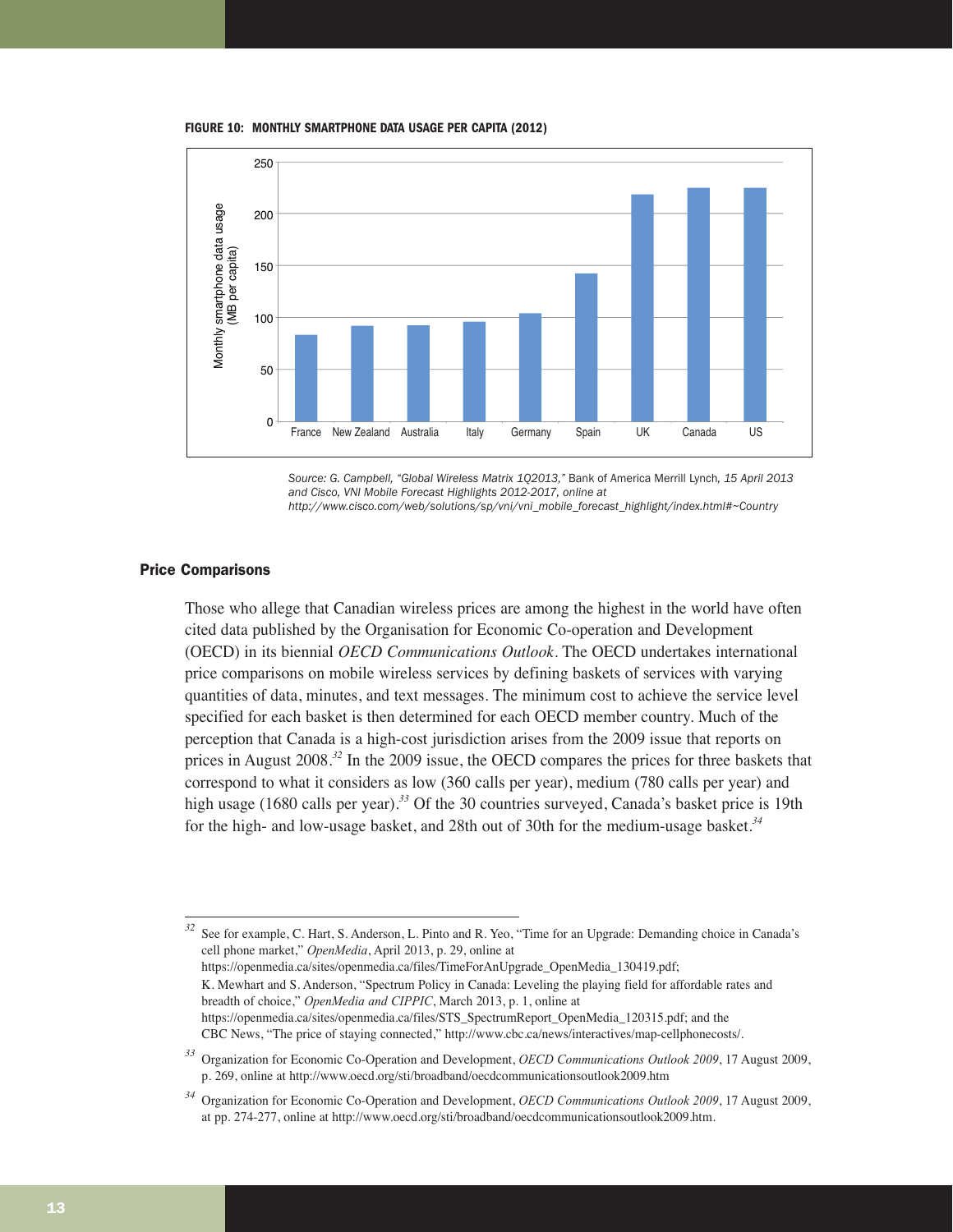There are a number of issues with the OECD methodology, including differences in service offerings (couples and family plans, unlimited offerings, etc., are not addressed) and approaches to bundling, but a key limitation is that the methodology used does not account for variations in usage patterns across countries. This is explicitly highlighted by the OECD, which notes that "in certain countries the prices may appear more competitive in one basket than in another. This is commonly the result of offers tailored to specific national calling patterns that may mimic the composition of a certain basket more closely than others."*<sup>35</sup>* For example, the 2009 OECD price basket for a high user (the most expensive basket used in the 2009 study) includes 246 minutes of usage per month,*<sup>36</sup>* whereas in 2008 (the period studied), the *average* number of minutes of use per subscriber per month in Canada was substantially higher at 405.*<sup>37</sup>* That is, on average, Canadian subscribers had roughly 65 per cent more minutes of use per month than what the OECD defined for a high-volume user.*<sup>38</sup>* This strongly suggests that these baskets may not have been appropriate for identifying prices of service levels relevant to subscribers in Canada.

The 2011 edition of the *OECD Communication Outlook* had markedly different results for the price-basket analysis. Canada faired much better than in the 2009 report, placing 4th and 10th out of 34 countries for the two largest of the expanded mobile baskets (for 900 and 300 calls per month, respectively).*<sup>39</sup>* The results for the smallest baskets were less impressive, with Canada placing 23rd and 33rd out of 34 countries for the 100 and 30 calls per month baskets, respectively, and 27th for 40 pre-paid calls. After the 2011 edition of the *OECD Communication Outlook*, allegations that Canada had tremendously high prices became harder to sustain, at least with respect to the updated data and monthly plans.*<sup>40</sup>*

In the latest edition of the OECD report, released in July 2013,*<sup>41</sup>* the OECD introduced data plans and expanded the number of voice and text baskets. Canada's performance was in the middle of the pack. Table 1 shows Canada's rank for the voice and text baskets with and without the data options. For the plans with 2 GB of data, Canada placed 21st (for 900 calls per month) and 22nd (for 100 calls per month) out of 34 countries. Canada's ranking for the

*<sup>35</sup>* Organization for Economic Co-Operation and Development, *OECD Communications Outlook 2009*, 17 August 2009, pp. 268-269, online at http://www.oecd.org/sti/broadband/oecdcommunicationsoutlook2009.htm.

*<sup>36</sup>* Organization for Economic Co-operation and Development, *OECD telecommunications price baskets 2009*, online at http://web.archive.org/web/20101218191647/http://www.oecd.org/document/5/0,3746,en\_2649\_34225\_43877509\_1\_ 1\_1\_1,00.html. The total annual minutes included in the high basket is 2,952 or, dividing by 12, 246 minutes a month.

*<sup>37</sup>* See Table 100 of G. Campbell, "Global Wireless Matrix 1Q2013," *Bank of America Merrill Lynch*, 15 April 2013.

*<sup>38</sup>* If the number of minutes as reported by the Bank of America Merrill Lynch database is adjusted to reflect double counting, by reducing Canada's estimate by a conservative 20 per cent (see the notes to Figures 7A and 7B), the number of minutes of use in Canada on average is still almost a third higher than assumed by the OECD.

*<sup>39</sup>* Organization for Economic Co-Operation and Development, *OECD Communications Outlook 2011*, 22 June 2011, pp. 258-262, online at http://www.oecd.org/sti/broadband/oecdcommunicationsoutlook2011.htm

Some critics continued to focus on the price-basket results from the 2009 report, while still referring to portions of the more recent 2011 edition elsewhere in the same analysis. See C. Hart, S. Anderson, L. Pinto and R. Yeo, "Time for an Upgrade: Demanding choice in Canada's cell phone market," *OpenMedia*, April 2013, p. 29, online at https://openmedia.ca/sites/openmedia.ca/files/TimeForAnUpgrade\_OpenMedia\_130419.pdf.

*<sup>41</sup>* Organization for Economic Co-Operation and Development, *OECD Communications Outlook 2013*, 11 July 2013, pp. 219-224, online at http://www.oecd.org/sti/broadband/communications-outlook.htm.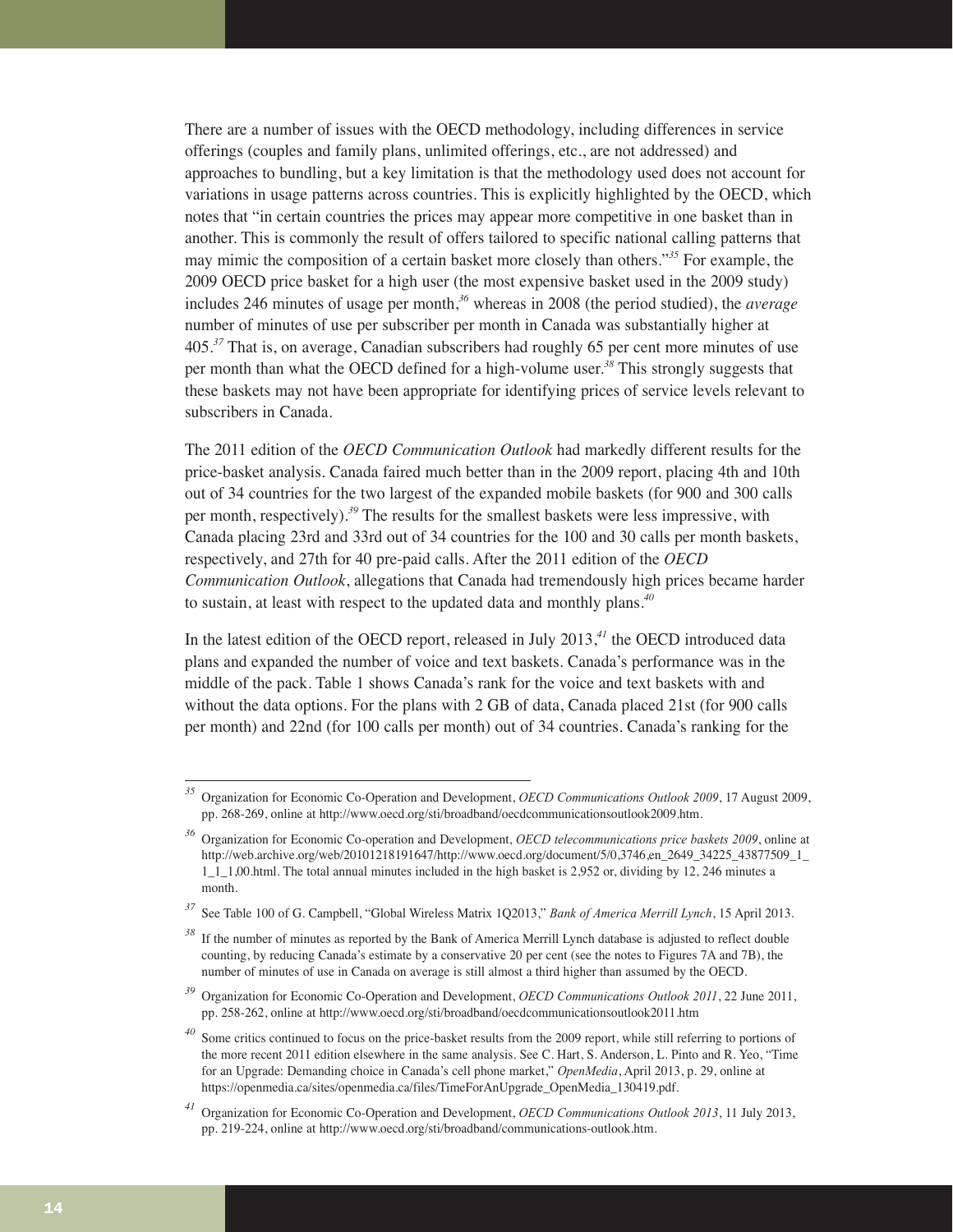lower data usage plans was similar: 24th for both the 1 GB of data and 300 calls and the 500 MB and 100 calls per month baskets, as well as 25th for the 100 MB and 30 calls per month basket. While these results are not as impressive as some of those from the 2011 issue, it is interesting to note that Canada still outperformed the US in three of the five mobile baskets with data. The important point is that Canada is clearly not an outlier among the OECD countries in the 2013 report.

|                     | <b>Rank</b><br>without Data | <b>Rank with</b><br><b>100 MB</b> | <b>Rank with</b><br><b>500 MB</b> | <b>Rank with</b><br>1 GB | <b>Rank with</b><br>$2$ GB |
|---------------------|-----------------------------|-----------------------------------|-----------------------------------|--------------------------|----------------------------|
| 30 Calls - 100 SMS  | 30                          | $25*$                             | $\overline{\phantom{a}}$          |                          | $\overline{\phantom{a}}$   |
| 100 Calls - 140 SMS | 26                          |                                   | $24*$                             |                          | $22*$                      |
| 300 Calls - 225 SMS | $24*$                       |                                   | $\overline{\phantom{0}}$          | 24                       | $\overline{\phantom{a}}$   |
| 900 Calls - 350 SMS | 18                          |                                   | -                                 |                          | 21                         |
| (Prepaid)           | 23                          |                                   | ٠                                 |                          | $\overline{\phantom{a}}$   |

#### **TABLE 1: CANADIAN RANKING IN 2013 OECD PRICE BASKET ANALYSIS**

*Source: Organization for Economic Co-Operation and Development, OECD Communications Outlook 2013, 11 July 2013, Tables 7.11 – 7.15; 7.31 – 7.35, online at http://www.oecd.org/sti/broadband/communications-outlook.htm*

*Analysis includes 34 OECD countries ranked from lowest to highest based on the total cost of each basket in USD at Purchasing Power Parity (PPP).*

*\* Canadian total basket cost is lower than for the US.*

The OECD baskets do not control for quality, in particular speed and reliability. Low prices may not be very attractive if the effective speed of the network and handsets make the data option unattractive due to the high cost of a user's time. Or low prices might not be attractive if network access is an issue or calls are dropped frequently.*<sup>42</sup>* In this respect, competition over the quality of the network might be much more important to users than low prices, especially when the service is demanded over a wide area with a varying topography.*<sup>43</sup>*

The recent OECD pricing results are consistent with the CRTC's monitoring of international prices. Table 2 summarizes the 2013 comparison. Of the six countries considered, Canada is in the middle for average and high users, and — consistent with the OECD numbers — among the highest for low-volume users. The high price for low-volume users likely is reflective of the influence of demand patterns on competition, which in Canada is the relative lack of interest in pay-as-you-go. As the OECD observes:*<sup>44</sup>* "By way of contrast, for those countries that make less or little use of pre-paid cards, as opposed to post-paid services, prices are typically higher for the baskets with lower usage levels."

*<sup>42</sup>* Concerns over the effect of low prices on incentives to invest have been documented in a recent publication released by the GSM Association, which compares the performance of US and European wireless markets. See E. Bohlin, K. Caves and J. Eisenach, "Mobile Wireless Performance in the EU & the US," *GSMA*, May 2013, at p.12, online at http://www.gsmamobilewirelessperformance.com/GSMA\_Mobile\_Wireless\_Performance\_May2013.pdf. This report makes the case for allowing consolidation in European wireless markets: "Efficient consolidation would provide incentives for investment, facilitate a more integrated mobile wireless ecosystem and improve consumer welfare." (at p. 2).

<sup>&</sup>lt;sup>43</sup> In such instances, the price elasticity of demand for a carrier might be very inelastic, but quality of service very elastic. If this is the case, then demand will not be very responsive to changes in prices, but very responsive to service quality. High prices will not reduce demand, but poor coverage and reliability will. Hence competing firms will find it profitable to focus competition on quality of service. To the extent that service quality is costly, then in the long run prices will be higher.

*<sup>44</sup>* Organization for Economic Co-Operation and Development, *OECD Communications Outlook 2011*, 22 June 2011, p. 259, online at http://www.oecd.org/sti/broadband/oecdcommunicationsoutlook2011.htm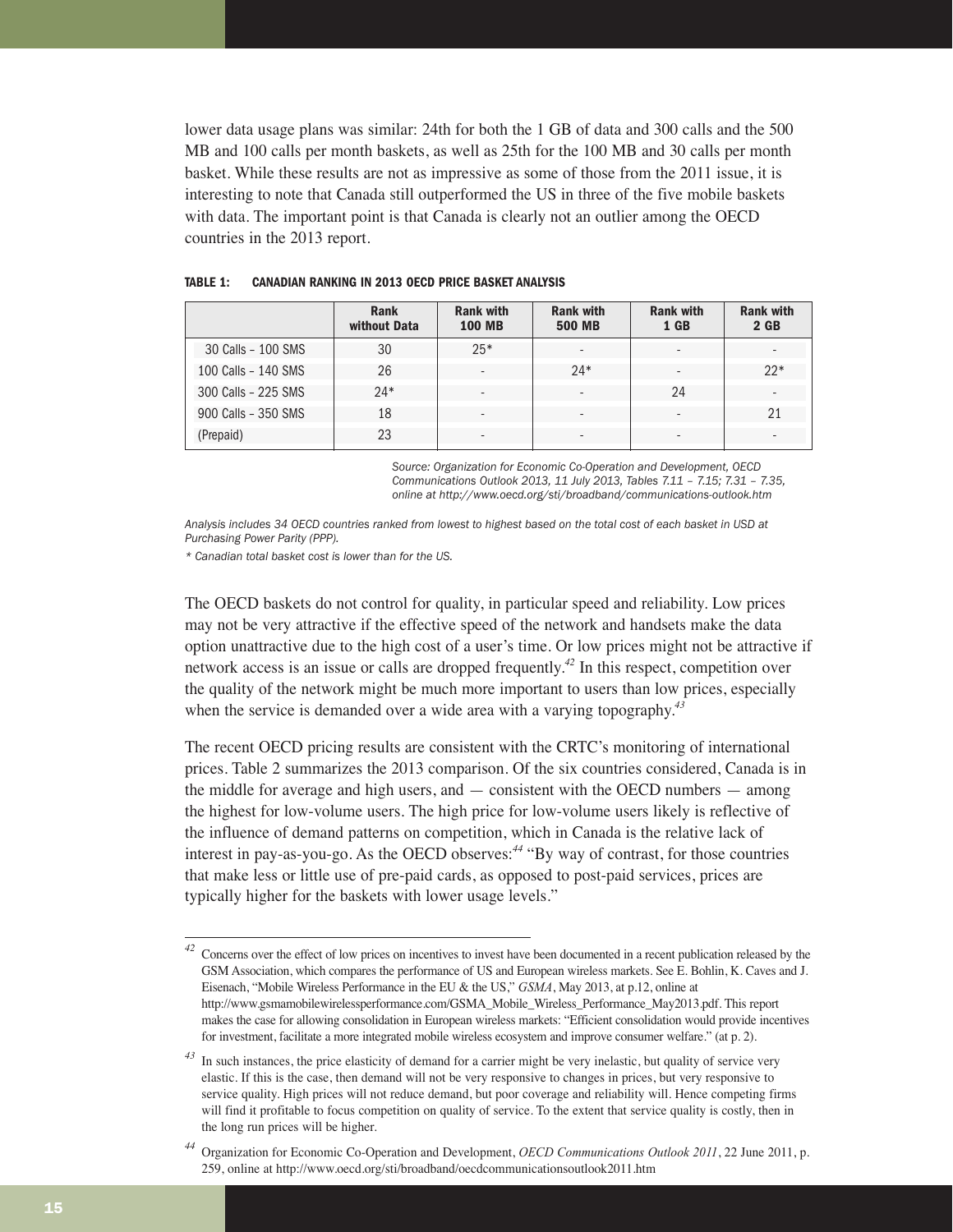|                            | Canada | U.S.   | U.K   | <b>France</b> | <b>Australia</b> | Japan  |
|----------------------------|--------|--------|-------|---------------|------------------|--------|
| Level 1 (low-volume use)   | 30.71  | 33.08  | 21.97 | 20.24         | 21.82            | 28.09  |
| Level 2 (average user)     | 44.86  | 76.14  | 38.85 | 44.08         | 35.04            | 44.36  |
| Level 3 (high-volume user) | 93.59  | 145.79 | 63.52 | 58.90         | 49.54            | 125.24 |

#### **TABLE 2: INTERNATIONAL WIRELESS PRICING COMPARISONS PREPARED FOR THE CRTC (2013)**

*Source: Wall Communications Inc. Price Comparisons of Wireline, Wireless and Internet Services in Canada and with Foreign Jurisdictions 2013 Update, Table A3.2. Prepared for the Canadian Radio-television and Telecommunications Commission and Industry Canada. Available online at http://www.crtc.gc.ca/eng/publications/reports/rp130422.pdf.*

*Average monthly prices in purchasing power parity adjusted Canadian dollars.*

#### Average Revenue Per User

Many who allege that Canada is one of the highest price jurisdictions for wireless services do not, therefore, compare actual prices. For their argument to resonate, and be compelling as a basis for policy intervention, requires not that Canada's performance be average, but that Canada's prices be outliers, i.e., much higher than the rest of the world. This point can be made by highlighting that average revenue per user (ARPU) in Canada is the highest in the world.*<sup>45</sup>* ARPU is not a price, but a measure of consumer expenditure that depends on both price and quantity of both *voice and data services*. ARPU is aggregate service revenue, which is the sum across all services provided, divided by the total number of subscribers. Two things about mobile usage in Canada stand out as being important drivers of its high ARPU.

First, Canada is a world leader in smartphone adoption and usage. Among the western developed economies, Canada has the highest smartphone share of mobile users and is second, after the United States, in terms of monthly data usage.*<sup>46</sup>* To see why data usage and smartphone adoption matters for understanding ARPU, consider the assertion that "Quebec boasts the lowest wireless prices in the country, with an average bill that is 13 per cent cheaper than in Ontario and 49 per cent cheaper than Alberta."*<sup>47</sup>*

It is true that Quebecers spend less on average for mobile services than do Albertans. The 2011 value, the most recent available from the CRTC, for ARPU in Quebec was \$50.36 a month; that in Alberta was \$74.96 a month.*<sup>48</sup>* But this difference should not be attributed to differences in competition or regulation. The large difference in ARPU is not due to any difference in prices or the market share of entrants, but instead the difference reflects a different mix of wireless services being consumed.*<sup>49</sup>* Demand for smartphones and, presumably data consumption, in Alberta is substantially higher. The smartphone penetration rate in Alberta is 47 per cent, but it is only 27 per cent in Quebec.*<sup>50</sup>*

*<sup>50</sup>* See Figure 12.

See Figure 2.

*<sup>46</sup>* See Figure 8 for smartphone penetration as a share of mobile penetration, Figure 9 for smartphone data usage per subscriber, and Figure 10 for smartphone data usage per capita.

*<sup>47</sup>* S. Cousineau, "Quebec a model for wireless competition," *Globe and Mail*, 17 April 2013, B2. The lower prices are then asserted to be attributable to provincial regulation (in particular a wireless code of conduct) and competition from Videotron.

*<sup>48</sup>* See Figure 11.

*<sup>49</sup>* See Table 3. Prices for the three national incumbents are typically the same in Quebec and Alberta.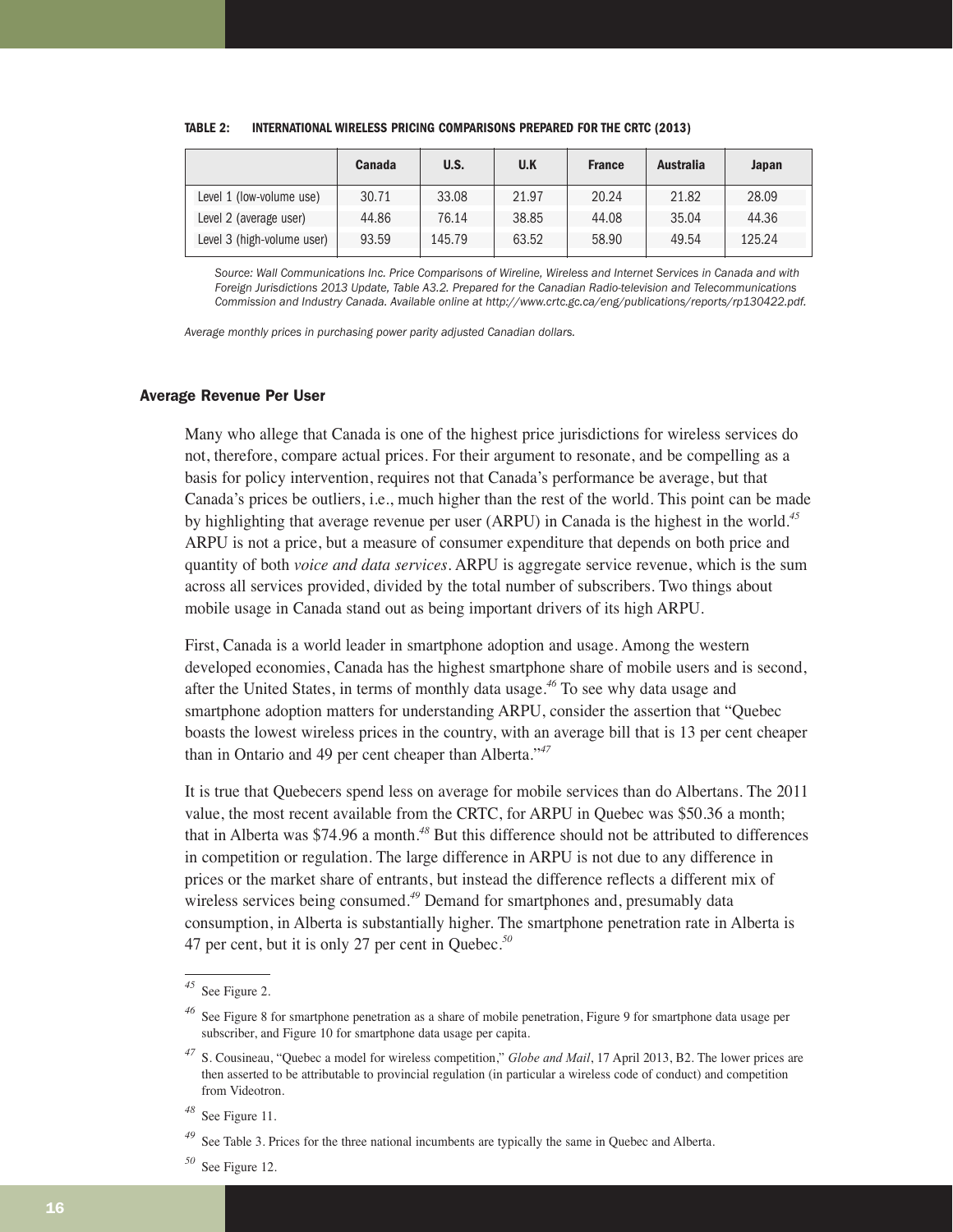**FIGURE 11: PROVINCIAL AVERAGE REVENUE PER USER (2011)**



*Source: Canadian Radio-television and Telecommunications Commission, Communications Monitoring Report 2012, September 2012, Table 5.5.6, online at http://www.crtc.gc.ca/eng/publications/reports/policymonitoring/2012/cmr2012.pdf.*

#### **TABLE 3: COMPARISON OF ALBERTA AND QUEBEC**

|                                                                       | <b>Alberta</b> | <b>Ouebec</b> |
|-----------------------------------------------------------------------|----------------|---------------|
| Market share of entrant service providers (of subscribers, 2011)      | 2%             | 7%            |
| Smartphone penetration (smartphone subscribers per capita, 2011)      | 47%            | 27%           |
| Total cellular phone penetration (total subscribers per capita, 2011) | 97%            | 65%           |

*Source: Canadian Radio-television and Telecommunications Commission, Communications Monitoring Report 2012, September 2012, Figure 4.5.22 and Tables 5.5.5 and 5.5.11, online at http://www.crtc.gc.ca/eng/publications/reports/policymonitoring/2012/cmr2012.pdf.*



**FIGURE 12: PROVINCIAL SMARTPHONE PENETRATION (2011)**

*Source: Canadian Radio-television and Telecommunications Commission, Communications Monitoring Report 2012, September 2012, Figure 4.5.22, online at http://www.crtc.gc.ca/eng/publications/reports/policymonitoring/2012/cmr2012.pdf.*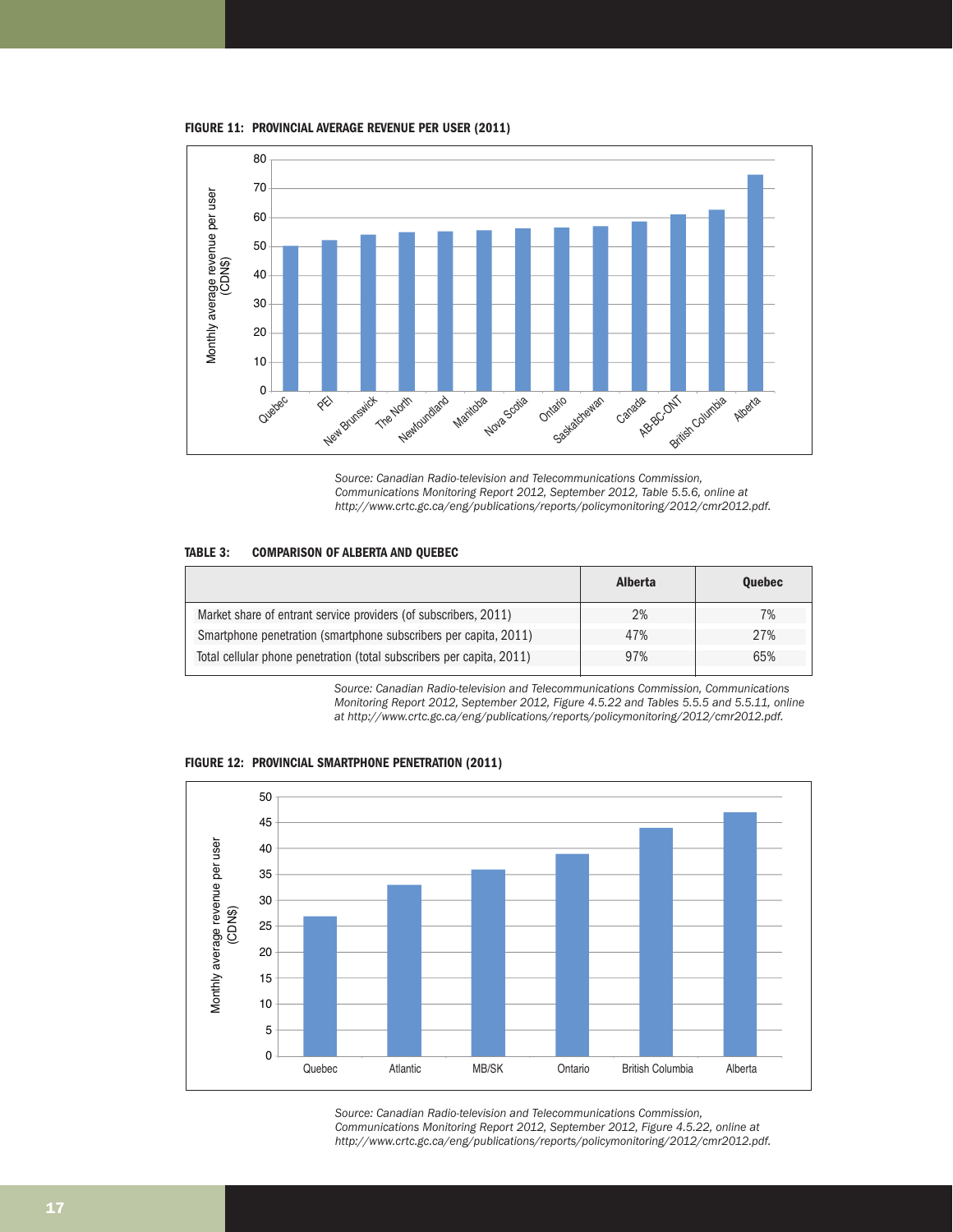The same dynamic underlies international comparisons of ARPU values. On the vertical axis in Figure 13 are countries' ARPU percentage differential relative to Canada. On the horizontal axis is the percentage usage differential (average smartphone usage for that country less average smartphone usage in Canada as a percentage of use in Canada). There is an obvious positive relationship: the smaller the smartphone data percentage usage differential, the smaller the ARPU percentage differential. The fitted regression line in Figure 13 indicates that a one per cent narrowing of the usage percentage differential results in almost a three-quarter of a per cent narrowing in the ARPU percentage differential.



#### **FIGURE 13: ARPU DIFFERENTIAL VS. SMARTPHONE USAGE DIFFERENTIAL**

*Source: G. Campbell, "Global Wireless Matrix 1Q2013,"* Bank of America Merrill Lynch*, 15 April 2013 and Cisco,* VNI Mobile Forecast Highlights *2012-2017, online at http://www.cisco.com/web/solutions/sp/vni/vni\_mobile\_forecast\_highlight/index.html#~Country*

*Regression Results:*

*ΔARPUi = -21.46 + 0.75 ΔSmartphonei Standard errors: -13.75 and 0.22 t - stats: -1.56 and 3.41\* \* statistically significantly different from zero at the 99 per cent confidence level.*

It is not only the price of service that matters, but its quality as well. To build world-class wireless networks, and thereby be assured of access to the latest and greatest devices, requires considerable investment. Canada's wireless industry compares very well internationally in terms of capital intensity (the ratio of capital expenditure to industry revenues), with higher values than countries such as France, Germany, Sweden, and the UK.*<sup>51</sup>* In terms of capital expenditures per subscriber, Canada lead its peers in 2012.*<sup>52</sup>* In terms of the introduction of wireless technology, Canada was the first country in North America to offer an HSPA+ network, was the first country in the world to have three national wireless carriers offering

*<sup>51</sup>* See Figure 14.

*<sup>52</sup>* See Figure 15.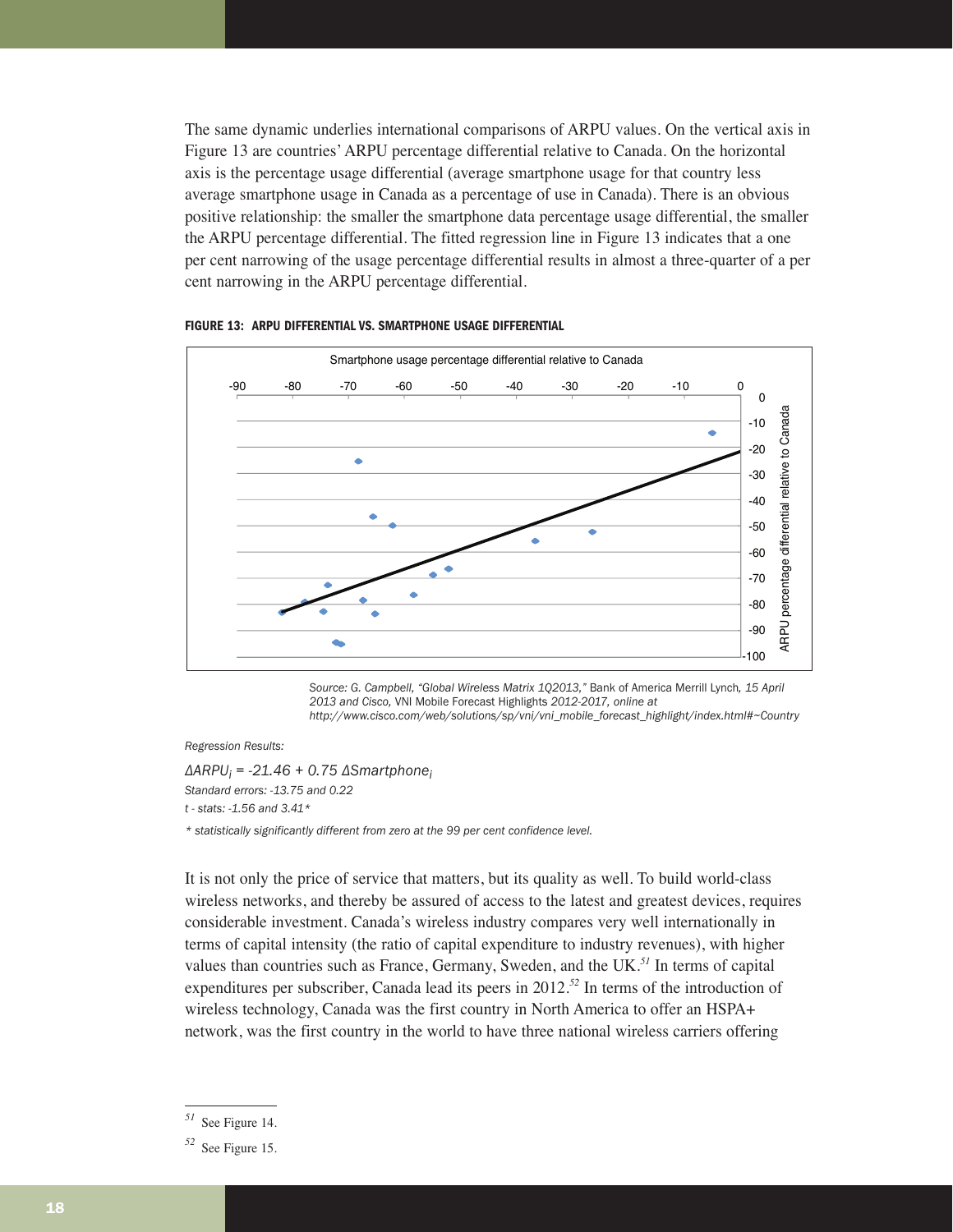HSPA+ service, and has been in the vanguard in rolling out LTE networks. Canadians' love of smartphones and high rates of data usage are a direct result of the rollout of high-speed networks and access to leading smartphones. Those who single out high ARPU as an indicator that something is wrong with prices — and therefore competition — are fundamentally misinformed about the meaning of ARPU and why it is high in Canada.*<sup>53</sup>*





*Source: G. Campbell, "Global Wireless Matrix 1Q2013,"* Bank of America Merrill Lynch*, 15 April 2013.*

*Capital intensity is calculated as the ratio of capital expenditures to industry service revenues, for the top one to three wireless operators in each country (depending on data availability).*



**FIGURE 15: CAPITAL EXPENDITURES PER SUBSCRIBER (US=100, 2012)**

*Source: G. Campbell, "Global Wireless Matrix 1Q2013,"* Bank of America Merrill Lynch*, 15 April 2013.*

*This is calculated as the capital expenditures divided by the number of subscribers for the top one to three wireless operators in each country (depending on data availability). Note that this measure is relative to the capital expenditure per subscriber in the United States (which is denoted 100).*

*<sup>53</sup>* See for instance M. Wente, "I've got those wireless/cable/telecom blues," *Globe and Mail*, 3 August 2013, online at http://www.theglobeandmail.com/commentary/ive-got-those-wirelesscabletelecom-blues/article13581949/ pointing to Canada's ARPU ranking, highest in the world, and citing Peter Nowak.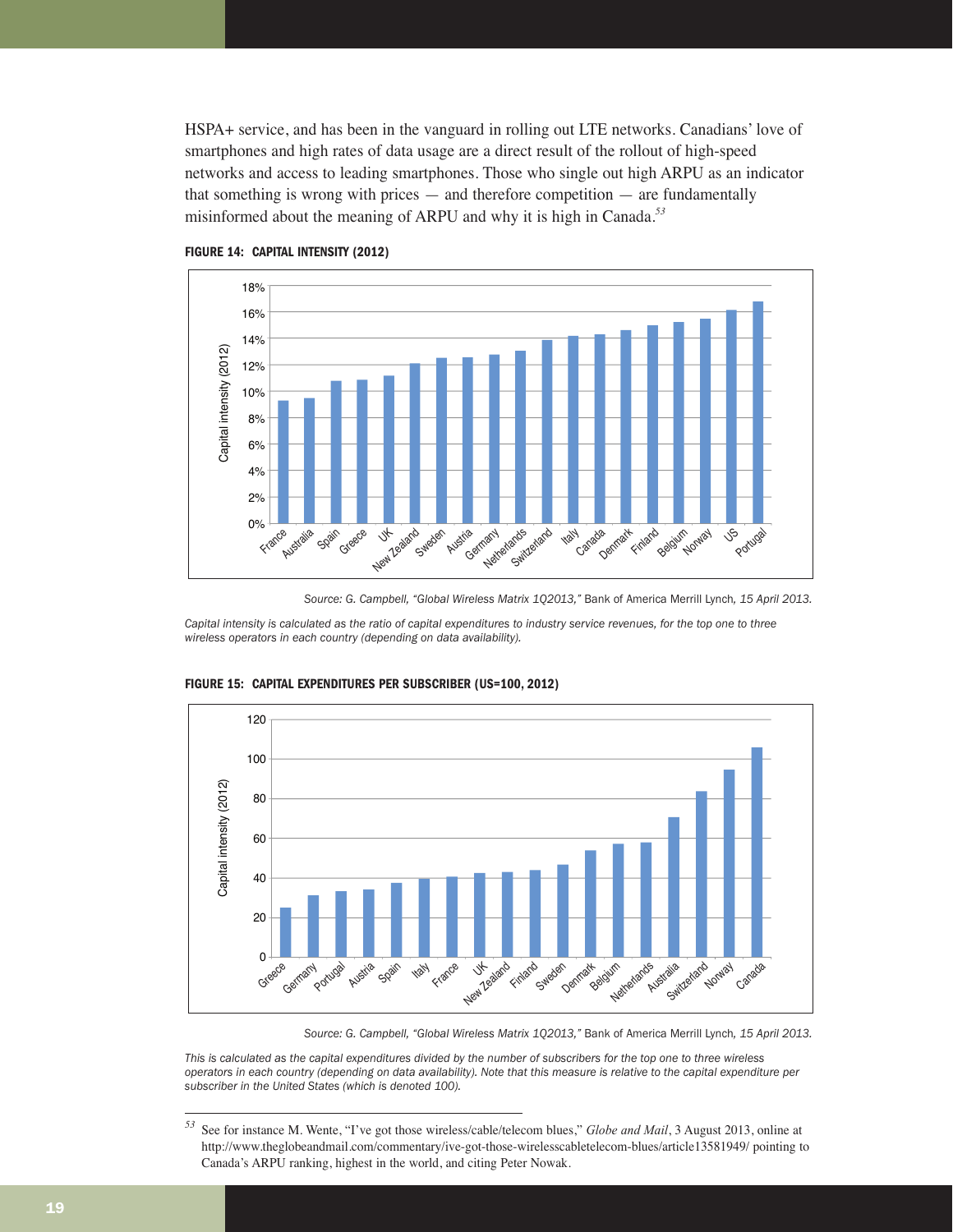The second interesting characteristic regarding the market for wireless services in Canada, which distinguishes it from many other countries, is the lack of interest in pre-paid plans. The hallmark of pre-paid plans is a relatively low total commitment for voice service. Figure 5 above showed the low percentage of subscribers in Canada on a pay-as-you-go or pre-paid plan. This lack of interest in relatively low-priced pre-paid plans (inside Canada) will also contribute to Canada having a relatively (across countries) high ARPU, just as it means that Canada will fare poorly in international comparisons of prices for low usage levels.*<sup>54</sup>*

#### MARKET POWER AND MEASURES OF COMPETITION

#### Relevance of International Performance Measures

The international performance metrics may be of interest for other reasons, but they are actually not relevant for the purposes for which they are often used — inferring the state of competition in Canadian wireless markets. The problem with the international comparisons in the proceeding section as a means to diagnose market power is that they assume an apples-toapples comparison. This means that they assume that all the factors that affect demand and costs are the same across countries. For instance, to have an apples-to-apples comparison, the product, the cost of production, consumer preferences, and any other factor that influences prices, costs, and the relationship between prices and costs, except the difference in competition, must be the same across countries. If this is true, then an inference from poor performance to competition can be made.

But it is clearly not true. The quality of network service, industry pricing practices, consumer preferences, availability and terms of handset provision, alternatives to wireless services, costs of provision, and the institutional/regulatory/legal environment all differ across countries, and typically little effort is made to try and account for these differences in assessing why prices or penetration differ across jurisdictions. It should be obvious that demand, regulatory, and cost differences will mean that prices, penetration, minutes of use, and data consumption will differ even if competition (however measured) is the same.

If the policy interest is in assessing whether there is a market-power problem in wireless service provision in Canada, then the appropriate tools to assess market power and competition should be used. The appropriate tools recognize that competition and market power are assessed by considering the relationship between prices and costs of provision. The value of competitive markets is that prices track the opportunity cost of provision; the harm from market power is that prices are higher than the opportunity cost of provision. This means that consumers reduce their consumption of the product supplied by a firm exercising market power in response to its increase in price and instead consume their second choice. The total harm to society is the loss to consumers from selecting their second choice instead of their first choice, and the lost profits of the firms from supplying the second choice instead of their first choice.*<sup>55</sup>*

*<sup>54</sup>* The tendency for multiple subscriptions to result in an overestimate of the number of unique subscribers in CPPP countries also means that the ARPU in these countries will be underestimated.

*<sup>55</sup>* In principle this loss can be measured in dollars. It is commonly called the deadweight loss from the quantity distortion (the reduction in the quantity demanded) induced by the increase in price when market power is exercised. Consumer surplus is the dollar value of the loss to consumers of buying their second-best choice instead of their best choice. If paid this amount, consumers would be indifferent to the payment and consuming their second-best choice when prices reflect market power *or* consuming their best choice when prices are competitive without receiving the payment.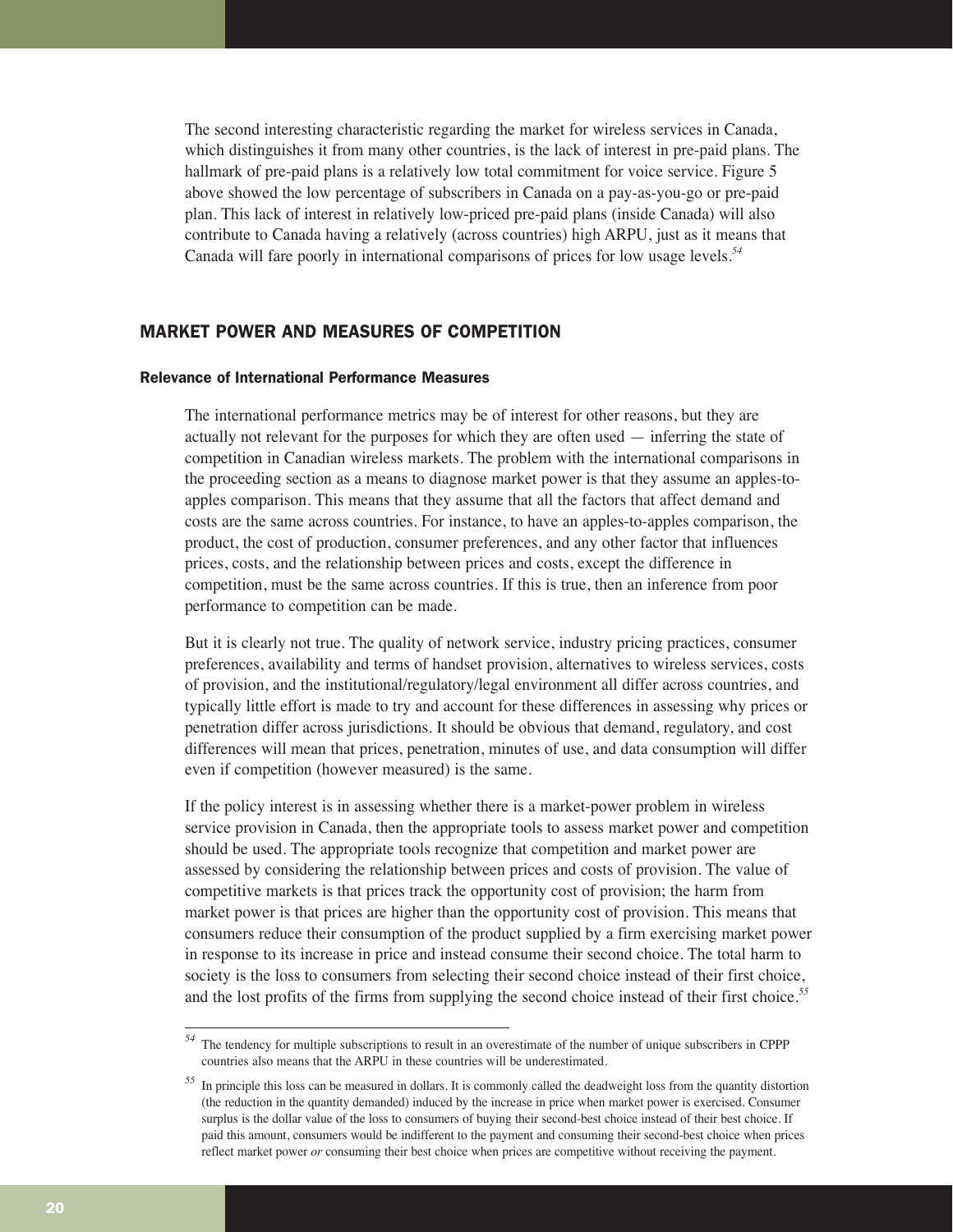An understanding of wireless markets and an assessment of competition must begin with an understanding of the nature of the technology. The technology of wireless services provision has a number of important characteristics that have implications for assessing competition.

#### Technology of Wireless Services

Provision of wireless telecommunications service uses a physical distribution network. This network is comprised of a number of different elements. One is access to bands of spectrum over which the radio waves are transmitted wirelessly. A second are the antennas and signal processing equipment (base stations) at towers which are connected wirelessly to subscribers' handsets. A third is the backhaul connection from base stations, typically a wired connection, to the provider's switch where calls are routed.

The wireless network of a provider is capital-intensive, its construction and capital costs are sunk, and it is characterized by both economies of scale and scope. Economies of scale arise from long-run fixed costs associated with construction and indivisibilities associated with the components of the network (the average cost of capacity of network components declines as capacity increases). Economies of scope arise because the network can be used to provide multiple services. For example, a single network that provides both data and voice services will be able to provide both services at lower cost than dedicated networks that provide data and voice services separately. Moreover, because the backhaul connection is often wired, there are important economies of scope, leading to lower costs for wireless and wired services if they are provided jointly using an integrated network. The capital costs of much of the network are sunk: the capital costs of network equipment and construction costs have a resale value less than their acquisition cost less accumulated depreciation.

#### Market Power, Competitive Prices, and Costs

Market power is often defined as the ability of a firm to profitably raise prices above competitive levels.*<sup>56</sup>* Firms with market power may exercise it by being able to profitably alter characteristics of their products or other aspects of their behaviour away from competitive levels. For instance a firm with market power may find it profitable to not only raise prices above competitive levels, but to reduce the quality of its products, its product variety, its level of customer service, or expenditure on research and development below competitive levels.*<sup>57</sup>* The substitution alternatives available to the customers of a firm determine its market power. The greater the extent to which consumers can, and will, switch to other products in response to a price rise (or other manifestation of market power) or alternative suppliers in a different geographic location, the less the market power of a firm.

*<sup>56</sup>* See the Competition Bureau, *Merger Enforcement Guidelines* March 2011 at 2.3 or more generally G. Niels, H. Jenkins, and J. Kavanagh, (2011), *Economics for Competition Lawyers*, Oxford: Oxford University Press at p. 116 or D. Carlton and J. Perloff, (2005), *Modern Industrial Organization*, 4th edition, Boston: Pearson at p. 783.

*<sup>57</sup>* See Competition Bureau, *Merger Guidelines* March 2011 at 2.2 or the U.S. Department of Justice/Federal Trade Commission, *Horizontal Merger Enforcement Guidelines* August 2010 at p. 2.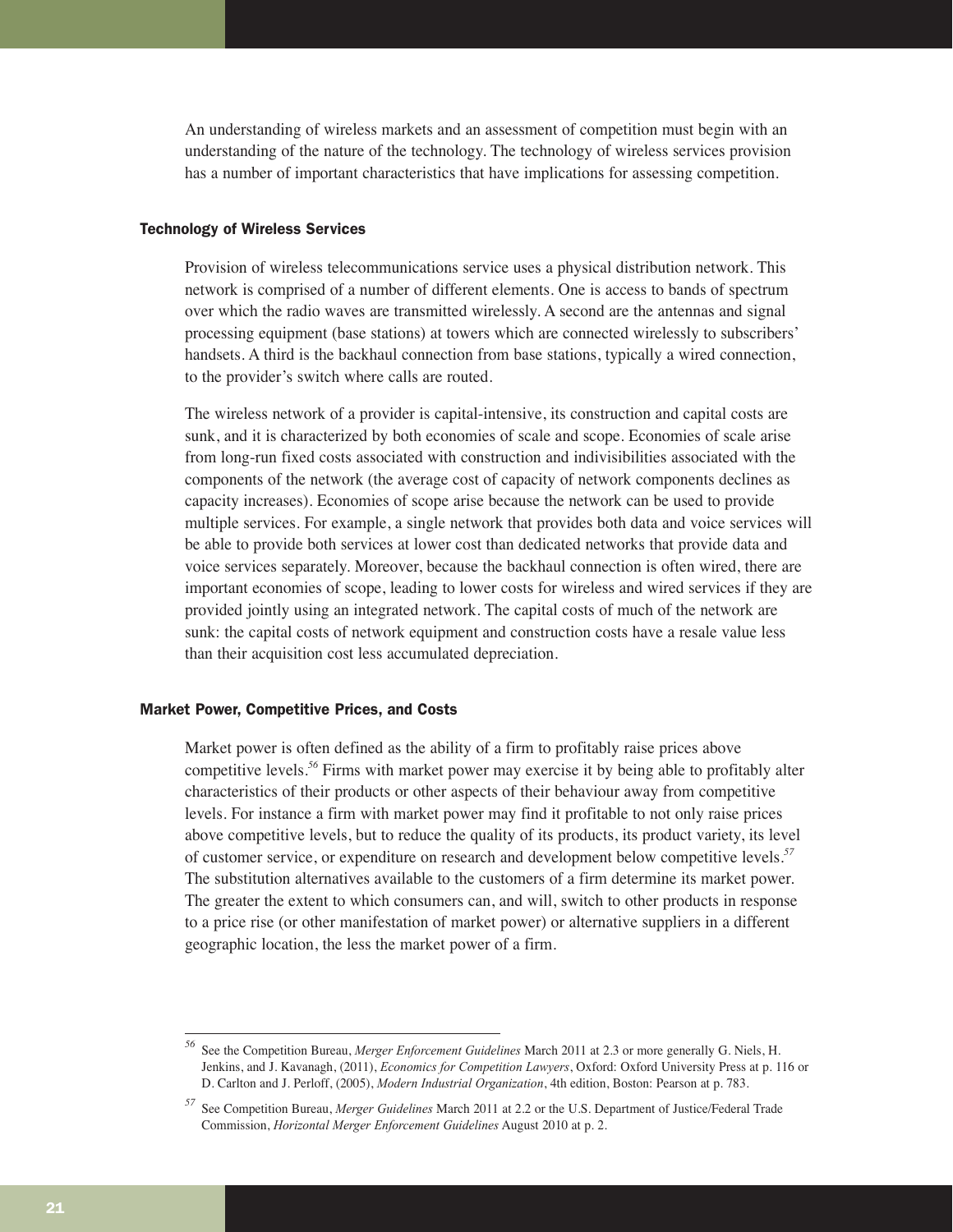It is very important to understand what defines the competitive level. Economists typically define market power as the ability to profitably raise price above marginal cost, the price that would prevail in perfectly competitive markets. Hence, there is a tendency to equate the competitive level for defining market power with marginal cost, especially short-run marginal cost (the price that would prevail in textbook perfectly competitive markets). However, defining market power as the ability to profitably raise prices above perfectly competitive levels is often not very useful for policy analysis. It does not reflect that most firms' demand will not be perfectly elastic, i.e., that if they raise their prices above competitive levels sales will *not* fall to zero. Instead, the extent to which their customers will substitute will be significant; increases in price above market levels will result in a large decrease in sales volume, but it will not fall to zero. Consequently, while not perfectly competitive, many firms will have a limited ability to raise prices above marginal cost. The absence of significant entry barriers means that their market power will be limited and they will not be able to profitably raise price above average cost levels, i.e., earn greater than a competitive return. This exercise of market power will not warrant public policy intervention. Its cost is small and the costs of policy intervention are not warranted.

More importantly however, it should be recognized that if a firm's unit cost declines as it expands output, the firm will have to be able to profitably raise price above marginal cost in order to break even. That is, some minimum level of market power, based on the definition of economists, is required for economic activity to persist in the long run. Hence, what should be meant by competitive levels is long-run average cost and market power reflects, at a minimum, the ability to profitably raise prices above long-run average cost. This definition of a competitive level recognizes the requirement for firms to break even and is a useful definition of a competitive market even when firms are not perfectly competitive. An alternative, and equivalent, specification is to adopt the economic definition of market power and distinguish between the inefficient and efficient exercise of market power. Only the exercise of market power that raises the price above long-run average cost levels is inefficient and raises concerns about insufficient competition.

The exercise of market power should be durable if it is to be the basis for policy intervention or a demand for intervention. Durability means that a firm can exercise market power without attracting entry, and hence, its exercise can persist in the long run. To summarize, policy intervention, with its attendant costs and unintended consequences, requires that the exercise of market power be significant, with prices above long-run average costs, and durable. Both of these mean that the firm is able to earn and sustain monopoly profits from the exercise of its market power — its return on capital exceeds its opportunity cost.

#### Natural Limits: the Implications of Significant Network Economies

The substantial fixed and sunk costs associated with network deployment mean that short-run avoidable cost will be less than long-run average cost. Economies of scale mean that short-run marginal cost will be less than long-run average cost. Both mean that providers must earn sufficient gross margins in order to be profitable. That is, there must be positive markups over short-run marginal cost. The difference between revenues and avoidable costs in the short run is known as quasi-rents. If the firm is to break even in the long run, its quasi-rents must cover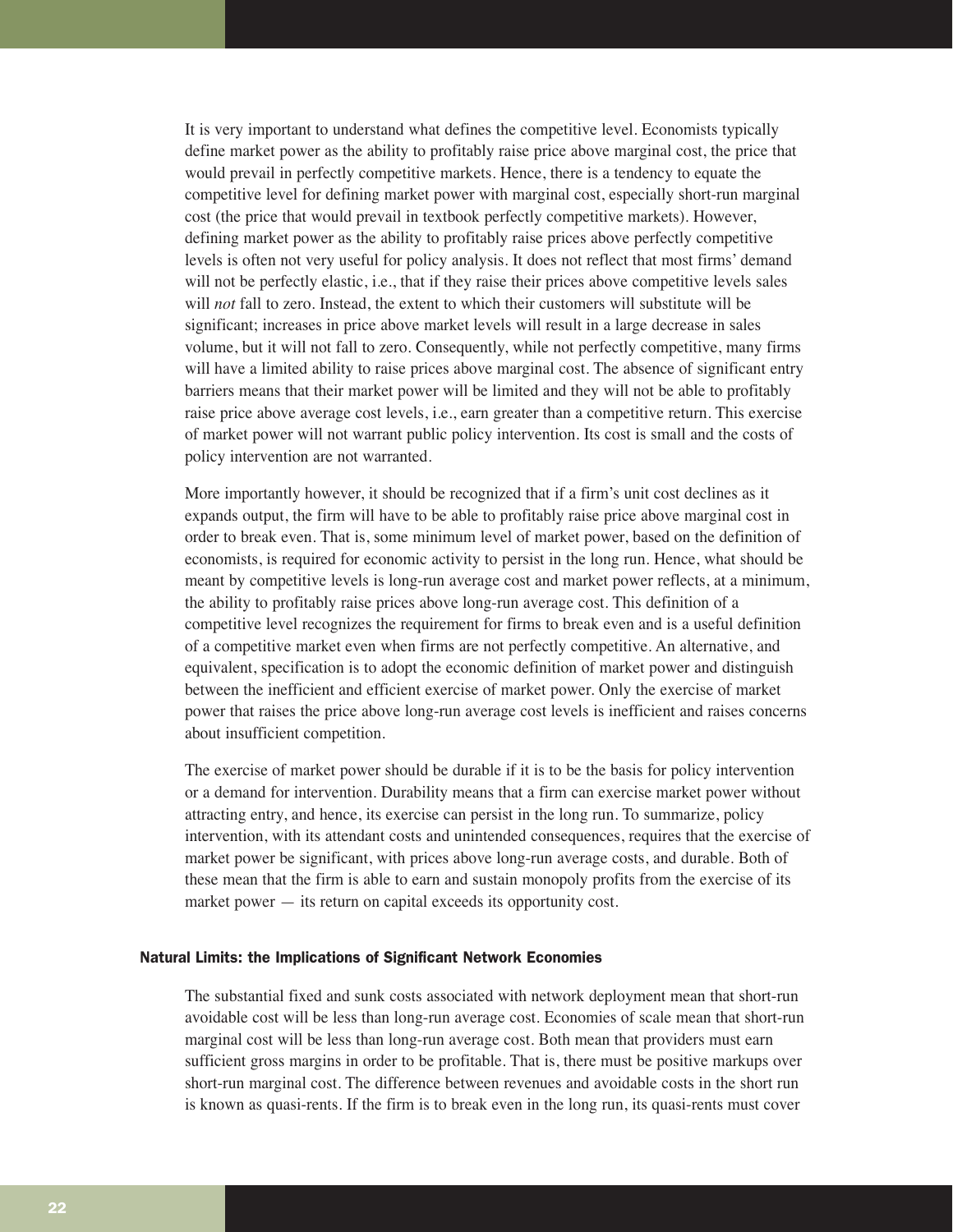its sunk costs.*<sup>58</sup>* There is a minimum gross margin required for the marginal wireless service provider to be just profitable. The number of wireless service providers will adjust in the long run to ensure this margin is realized. If there are too many networks in the short run, price competition will be excessive and some firms will not break even. They will stay in the market if their quasi-rents are positive, but will refrain from making further investments. In the long run, consolidation and exit will occur until firms are at least able to raise prices and earn gross margins sufficient to break even.

#### Traditional Competition Policy Measures

There are two typical, or traditional, competition policy measures used to infer the existence and exercise of market power. These are price-cost margins and measures of supplier or seller concentration. Price-cost margins, or gross margins, are the difference between price and average variable cost as a percentage of price. Hence, they are an approximation of the Lerner Index, the difference between price and short-run marginal cost as a percentage of price.

The second traditional measure of market power is based on a presumption between the number and size distribution of suppliers and the exercise of market power. The more concentrated the market — the fewer and larger the number of suppliers — the fewer the alternatives available to customers and therefore, it would seem, the greater the potential for the exercise of market power. The measure of seller concentration that is thought to be most informative  $-$  because it captures both the number and relative sizes of sellers  $-$  is the Hirschman-Herfindahl Index (HHI).*<sup>59</sup>*

The use of seller concentration measures to identify market power involves a presumption or inference. The usual approach is to define the market and infer the exercise of market power from relatively high market shares and concentration.*<sup>60</sup>* This is not appropriate when there are significant economies of scale and scope and sunk costs. High margins and a concentrated market might indicate market power is a concern, but this could easily be a false positive. For firms to price in excess of marginal cost and be viable, concentration and gross margins might both have to be relatively high.

In perfectly competitive markets, the short-run marginal cost of providing output is increasing and firms are pricetakers. This means that they earn quasi-rents without exercising market power, since the marginal cost of the marginal unit equals price and this exceeds the marginal cost of all other units. If short-run marginal cost is constant or declining, then price-takers will not earn quasi-rents. For more on quasi-rents see J. Church and R. Ware, (2000), *Industrial Organization: A Strategic Approach*, San Francisco: McGraw-Hill at p. 23.

*<sup>59</sup>* The HHI is the sum of squared market shares. See J. Church and R. Ware, *Industrial Organization: A Strategic Approach*, San Francisco: McGraw-Hill, Chapter 8 for discussion or the U.S. Department of Justice/Federal Trade Commission *Horizontal Merger Guidelines*, Section 5.3, 19 August 2010, online at http://www.justice.gov/atr/public/guidelines/hmg-2010.pdf. The HHI is related to the exercise of market power in the Cournot model of oligopolistic competition.

*<sup>60</sup>* For measures of seller concentration to be potentially meaningful indicators of market power requires markets to be defined appropriately. Market definition involves assessing the set of products and their suppliers which will be used to calculate the HHI. Antitrust market definition involves determining the set of products that are reasonable substitutes to try and facilitate the inference of concentration and high market shares to market power. See the discussion of market definition in J. Church and R. Ware, (2000), *Industrial Organization: A Strategic Approach*, San Francisco: McGraw-Hill, Chapter 19.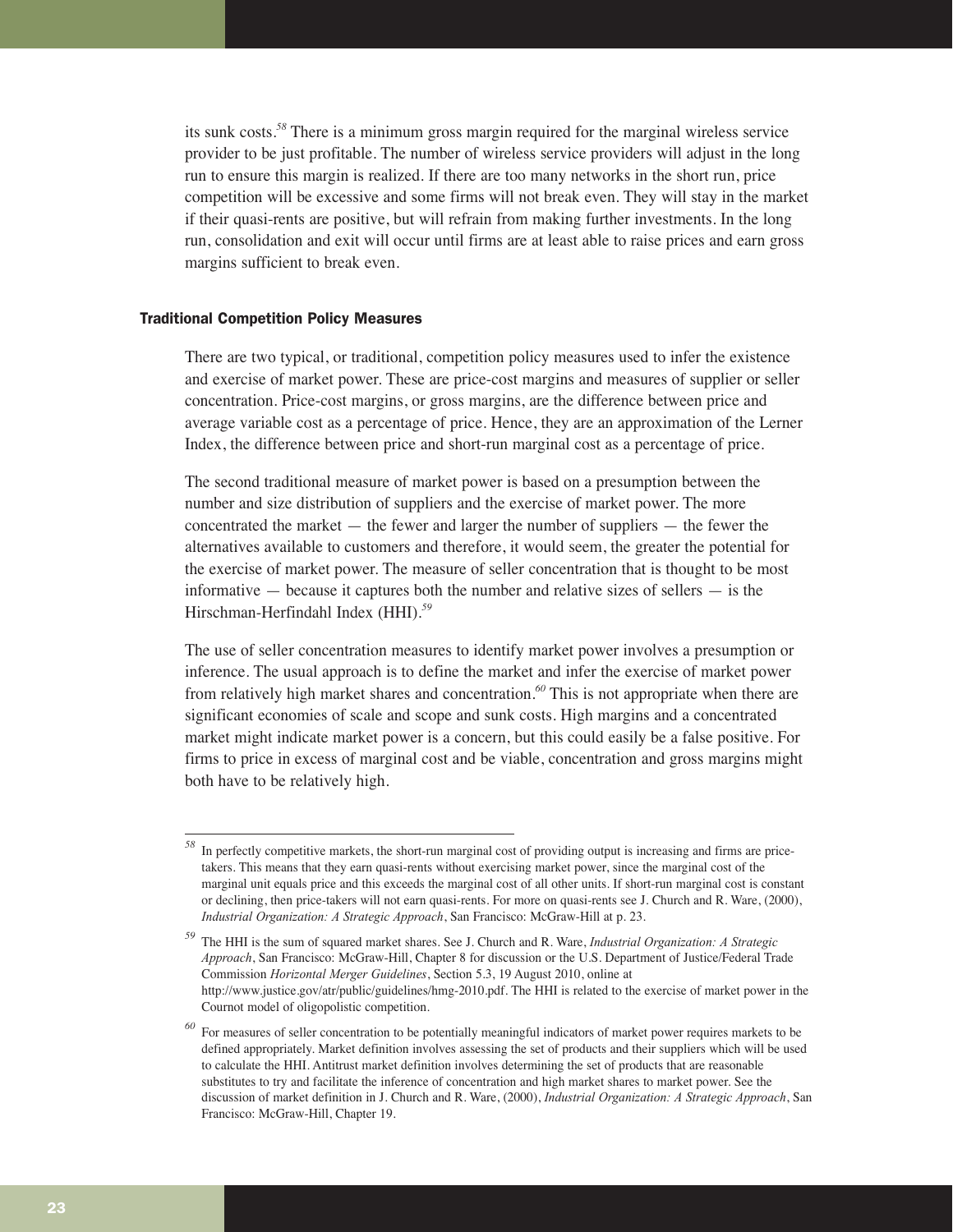The traditional measures of assessing market power cannot recognize when concentration and high gross margins are consistent with competition, rather than the exercise of significant, or inefficient, market power. However, there are two alternative approaches that do distinguish between competition and the exercise of market power when the industry is characterized by significant economies of scale and sunk costs. These approaches are calculating the internal rate of return on investment and undertaking international comparisons of market structure.

#### The Internal Rate of Return and Monopoly Profits

The existence of significant sunk and fixed costs, as well as economies of scale, implies that the appropriate measure of market power involves considering the net present value (NPV) of total cash flow generated over the lifecycle of a wireless service provider's investment. In the start-up phase, cash flows will be small or negative — both because the market is new and because of the requirements for investment. If the business survives, its cash flow will turn positive as investment requirements are reduced and demand materializes. If the investment is successful, high margins in later years will compensate the firm for its capital costs and losses in early years. A necessary, but not sufficient, condition for monopoly profit levels and market power is returns that are substantially above the opportunity cost of capital over the lifecycle of an investment project.*<sup>61</sup>* Market power is consistent with returns in excess of the cost of capital.

Rogers is the largest wireless incumbent in Canada and has been the market leader for some time. In the early 2000s, Rogers Wireless was considered a highly risky financial investment, with Moody's credit-rating service expressing concern about its ability to quickly generate cash flows that would compensate investors for the cash that the company had consumed to get its networks established.*<sup>62</sup>* To assess the significance of market power for its financial performance from 1986-2012, we estimate Rogers' internal rate of return on investments made in its wireless operations. It is possible to do this for Rogers because information on its cash flows from operations and its investments are available from financial statements.*<sup>63</sup>*

Table 4 shows an estimate of Rogers' cash flow from its wireless operations in the first column. Cash flow from operations is estimated by its earnings before interest, taxes, depreciation, and amortization (EBITDA). The second column shows an estimate of Rogers' capital expenditures (CAPEX) in its wireless business, while the third column shows other significant investments made by Rogers in the indicated year. The most significant of these are the \$1.5 billion to acquire Microcell in 2004 and \$1 billion for spectrum in the 2008 AWS

*<sup>61</sup>* Even if it appears that profits exceed the opportunity cost of capital, care must be exercised to determine if the excess returns are attributable to market power or are Ricardian rents. Ricardian rents are really returns to superior factors of production that provide a firm with an apparent cost advantage. They are not a result of the firm exercising market power. See F. Fisher and J. McGowan, (1983), "On the Misuse of Accounting Rates of Return to Infer Monopoly Profits," American Economic Review 73: 82-97 and J. Church and R. Ware (2000), *Industrial Organization: A Strategic Approach*, San Francisco: McGraw-Hill, Chapter 12 for discussion. As noted above, most of the criticism against using profit data to infer market power is based on the tendency for false positives, i.e., using excessive profits to diagnose market power. The critiques are much less applicable when profit data are used to conclude that market power is not being exercised.

*<sup>62</sup>* See Moody's Investors Service, "Rating Action: Moody's Lowers Rogers Wireless Inc.'s SR Secured Ratings to Ba3 and SR Sub. Ratings to B2; Continues Review for Possible Downgrade," 12 July 2002, online at http://www.moodys.com/research/MOODYS-LOWERS-ROGERS-WIRELESS-INCs-SR-SECURED-RATINGS-TO-Ba3--PR\_57805.

*<sup>63</sup>* See Table A1 for estimate sources and explanatory notes.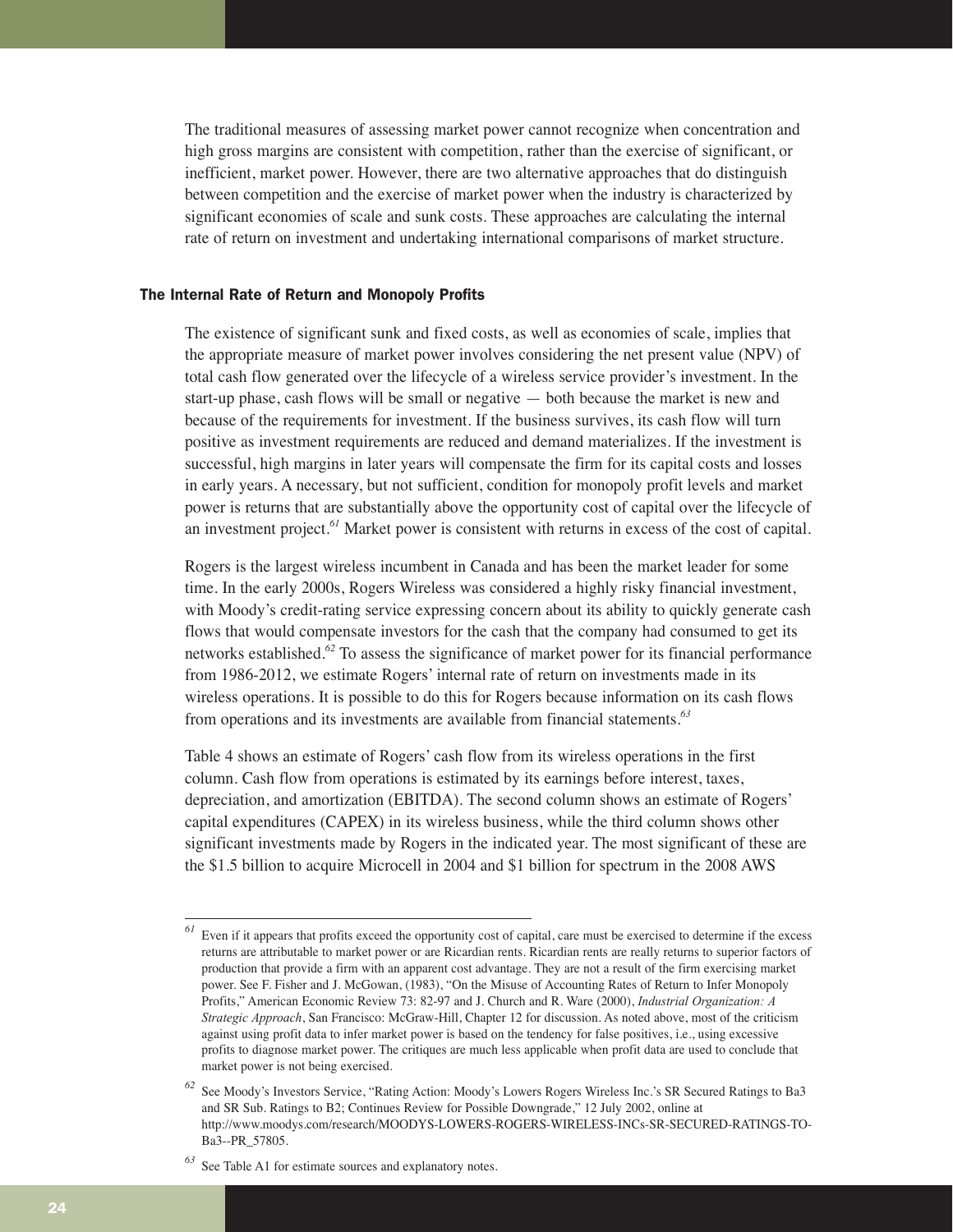auction. The fourth column is our estimate of Rogers' free cash flow: EBITDA less the sum of CAPEX and other investments. We convert free cash flow to 1986 dollars in the second last column, while the last column is cumulative real cash flows from 1986 to 2012.

| Year               | <b>EBITDA</b> | <b>Capex</b> | Other cash<br><b>investments</b> | <b>Free</b><br>cash flow | <b>Deflator</b><br>(1986)<br>$= 100$ | Real<br>cash flow<br>(1986 <sup>5</sup> ) | <b>Cumulative</b><br>cash flow<br>(1986 <sup>5</sup> ) |
|--------------------|---------------|--------------|----------------------------------|--------------------------|--------------------------------------|-------------------------------------------|--------------------------------------------------------|
| 1986               | $-$12,804$    | \$62,814     |                                  | $- $75,618$              | 1.025                                | $- $73,785$                               | $- $73,785$                                            |
| 1987               | $-$1,771$     | \$52,651     |                                  | $-$ \$54,422             | 1.071                                | $- $50,794$                               | $-$124,579$                                            |
| 1988               | \$17,797      | \$91,646     |                                  | $- $73,849$              | 1.113                                | $-$ \$66,330                              | $-$190,909$                                            |
| 1989               | \$30,026      | \$261,328    |                                  | $-$ \$231,302            | 1.172                                | $-$197,296$                               | $-$ \$388,205                                          |
| 1990               | \$76,156      | \$456,847    | \$38,721                         | $-$ \$419,412            | 1.241                                | $-$ \$338,049                             | $-$726,254$                                            |
| 1991               | \$99,605      | \$152,632    | \$9,824                          | $-$ \$62,851             | 1.287                                | $-$ \$48,825                              | $-$775,079$                                            |
| 1992               | \$129,452     | \$237,613    | \$3,118                          | $-$111,279$              | 1.315                                | $-$ \$84,609                              | -\$859,688                                             |
| 1993               | \$198,600     | \$181,400    |                                  | \$17,200                 | 1.337                                | \$12,865                                  | $-$ \$846,823                                          |
| 1994               | \$289,900     | \$149,100    | \$33,303                         | \$107,497                | 1.340                                | \$80,218                                  | $-$766,605$                                            |
| 1995               | \$315,600     | \$185,600    |                                  | \$130,000                | 1.363                                | \$95,353                                  | $-$ \$671,252                                          |
| 1996               | \$351,100     | \$553,800    |                                  | $-$202,700$              | 1.393                                | $-$ \$145,528                             | $-$ \$816,780                                          |
| 1997               | \$395,700     | \$604,700    |                                  | $-$209,000$              | 1.404                                | $-$148,889$                               | $-$ \$965,670                                          |
| 1998               | \$395,100     | \$301,300    |                                  | \$93,800                 | 1.418                                | \$66,163                                  | -\$899,506                                             |
| 1999               | \$422,300     | \$401,000    | \$19,250                         | \$2,050                  | 1.455                                | \$1,409                                   | -\$898,097                                             |
| 2000               | \$410,900     | \$526,000    |                                  | $-$115,100$              | 1.502                                | $-$76,654$                                | $-$ \$974,751                                          |
| 2001               | \$411,900     | \$654,500    | \$396,800                        | $-$ \$639,400            | 1.512                                | $-$ \$422,766                             | $-$1,397,517$                                          |
| 2002               | \$527,700     | \$564,600    |                                  | $- $36,900$              | 1.570                                | $- $23,505$                               | $-$1,421,022$                                          |
| 2003               | \$727,600     | \$411,900    |                                  | \$315,700                | 1.602                                | \$197,007                                 | $-$1,224,015$                                          |
| 2004               | \$950,400     | \$439,200    | \$1,507,700                      | -\$996,500               | 1.637                                | $- $608,867$                              | $-$1,832,882$                                          |
| 2005               | \$1,337,000   | \$585,000    |                                  | \$752,000                | 1.671                                | \$450,082                                 | $-$1,382,801$                                          |
| 2006               | \$1,987,000   | \$684,000    |                                  | \$1,303,000              | 1.699                                | \$767,031                                 | $-$ \$615,770                                          |
| 2007               | \$2,589,000   | \$822,000    |                                  | \$1,767,000              | 1.739                                | \$1,016,025                               | \$400,255                                              |
| 2008               | \$2,806,000   | \$929,000    | \$1,008,000                      | \$869,000                | 1.759                                | \$493,942                                 | \$894,197                                              |
| 2009               | \$3,042,000   | \$865,000    | \$40,000                         | \$2,137,000              | 1.783                                | \$1,198,805                               | \$2,093,002                                            |
| 2010               | \$3,173,000   | \$937,000    | \$73,000                         | \$2,163,000              | 1.825                                | \$1,185,508                               | \$3,278,510                                            |
| 2011               | \$3,036,000   | \$1,192,000  |                                  | \$1,844,000              | 1.866                                | \$987,967                                 | \$4,266,477                                            |
| 2012               | \$3,063,000   | \$1,123,000  |                                  | \$1,940,000              | 1.882                                | \$1,030,825                               | \$5,297,302                                            |
| <b>Real IRR</b>    |               | 1986 - 2008  |                                  |                          |                                      |                                           | 3.68%                                                  |
|                    |               | 1986 - 2012  |                                  |                          |                                      |                                           | 9.89%                                                  |
| <b>Nominal IRR</b> |               | 1986 - 2008  |                                  |                          |                                      |                                           | 5.92%                                                  |
|                    |               | 1986 - 2012  |                                  |                          |                                      |                                           | 12.22%                                                 |

**TABLE 4: ROGERS WIRELESS IRR 1986-2012**

*Source: Rogers/Cantel/Rogers AT&T Wireless Annual Reports for financials, and Statistics Canada. Table 326-0020 – Consumer Price Index (CPI), 2011 basket, annual (2002=100 unless otherwise noted). Capital expenditures correspond to "additions to property plant and equipment" for Rogers Wireless in recent annual reports. See Table A1 for detailed citations. Note that the 1990 financial year is from August 1989 to December 1990, and that previous financial years (1989 and prior) were August to August.*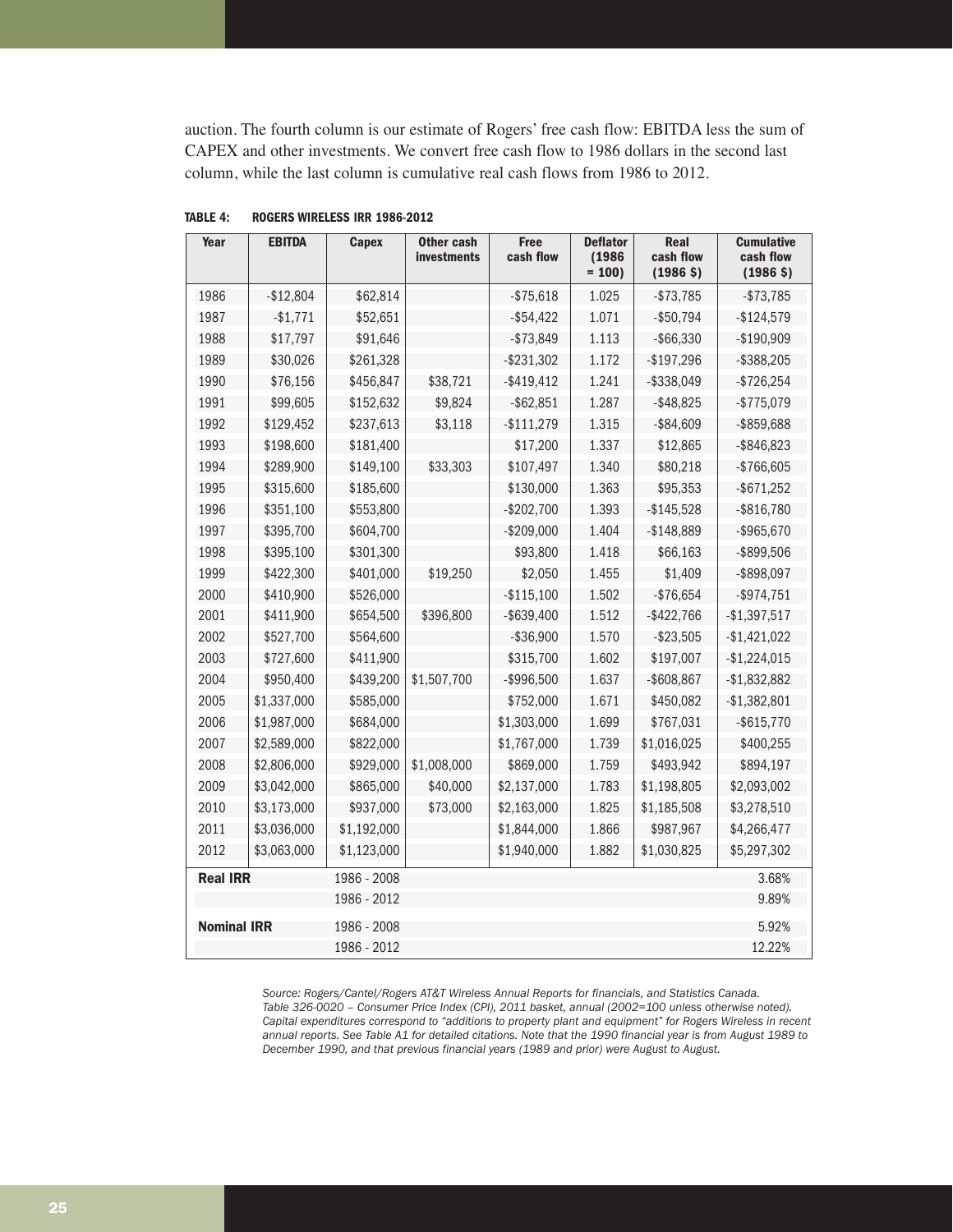Over the period 1986-2012, the internal rate of return in nominal terms was 12.22 per cent; the real return (after inflation) 9.89 per cent.*<sup>64</sup>* The year 2008 is very significant since that was the year that Industry Canada instituted affirmative measures to boost competition in the wireless industry by setting aside significant amounts of AWS spectrum for entrants. It was also the year that the iPhone launched on Rogers' network and data traffic became the future source of demand growth. Up until that inflection point in the development of the market, Rogers Wireless' nominal IRR over the period from 1986-2008 was only 5.9 per cent and its real IRR only 3.68 per cent. Whether the time period is 1986-2008 or 1986-2012, the internal rate of return is likely below any reasonable estimate of the ex ante pre-tax cost of capital for Rogers Wireless.

To put the estimated Rogers Wireless' IRR value in context, the IRR across all industries in the US from 1977-2005 has been estimated at 12 per cent.*<sup>65</sup>* Furthermore, the (nominal) realized return on common equity for a selection of pipelines regulated by the National Energy Board (NEB) averaged 11 per cent after tax from 2004-2008.*<sup>66</sup>* The estimates for Rogers Wireless are not consistent with these values: the Rogers value are pre tax and the ex post realized return does not reflect the significant risk of Rogers' investment. The ex ante or expected return is likely much larger for Rogers. Rogers' realized return clearly does not reflect the significant risk that Rogers would fail. While the profitability of providing wireless services seems obvious today, it was not in 2002. In its credit downgrade in 2002, Moody's observed that:*<sup>67</sup>*

> The ratings of Rogers Wireless Inc. ("RWI") were lowered to reflect Moody's concerns that the company may lack of [sic] meaningful positive free cash flow for the foreseeable future, especially in relation to its increasing debt level within an industry environment characterized by decelerating subscriber growth.

Rogers' acquisition of additional spectrum in 2001, investment and upgrade to the GSM standard in 2002, and acquisition of Microcell in 2004 were questioned at the time by commentators and financial analysts.*<sup>68</sup>* Given Rogers Wireless' large negative cash flows before 2005, it is not hard to see why.

*<sup>64</sup>* The calculation of IRR assumes no further cash flows after 2012. It is measuring the profitability of Rogers' investment over the period 1986-2012. To test the sensitivity of the real IRR to this assumption, assume instead that over the period 2013-2030 Rogers' real cash flow per year is \$1 billion, similar to its 2010-2012 annual values. Under this assumption the real IRR rises to 13.18 per cent.

*<sup>65</sup>* See Inklaar, Robert, "The Sensitivity of Capital Services Measurement: Measure All Assets and the Cost of Capital," EU KLEMS Working Paper No.26, May 2008. The 12 per cent appears to be nominal and after tax.

*<sup>66</sup>* Calculation based on achieved, nominal values for Alliance, Foothills, M&NP, and TransCanada Mainline transmission systems as presented in Table 4.2 of National Energy Board, "Canadian Pipeline Transportation System Transportation Assessment," July 2009, online at http://www.neb-one.gc.ca/clfnsi/rnrgynfmtn/nrgyrprt/trnsprttn/trnsprttnssssmnt2009/trnsprttnssssmnt2009-eng.pdf.

*<sup>67</sup>* See Moody's Investors Service, "Rating Action: Moody's Lowers Rogers Wireless Inc.'s SR Secured Ratings to Ba3 and SR Sub. Ratings to B2; Continues Review for Possible Downgrade," 12 July 2002, online at http://www.moodys.com/research/MOODYS-LOWERS-ROGERS-WIRELESS-INCs-SR-SECURED-RATINGS-TO-Ba3--PR\_57805.

*<sup>68</sup>* See, for example, J. Partridge, "Rogers Wireless mulls options," *Globe and Mail*, 22 November 2000 at p. B4 (wireless spectrum and GSM); S. Tuck, "Will 3G be DOA?," *Globe and Mail*, 12 July 2001 at p. B26 (GSM); and E. Reguly, "Damn the debt, Ted Rogers goes full speed ahead to build empire," *Globe and Mail*, 21 September 2004 at p. B2 (Microcell).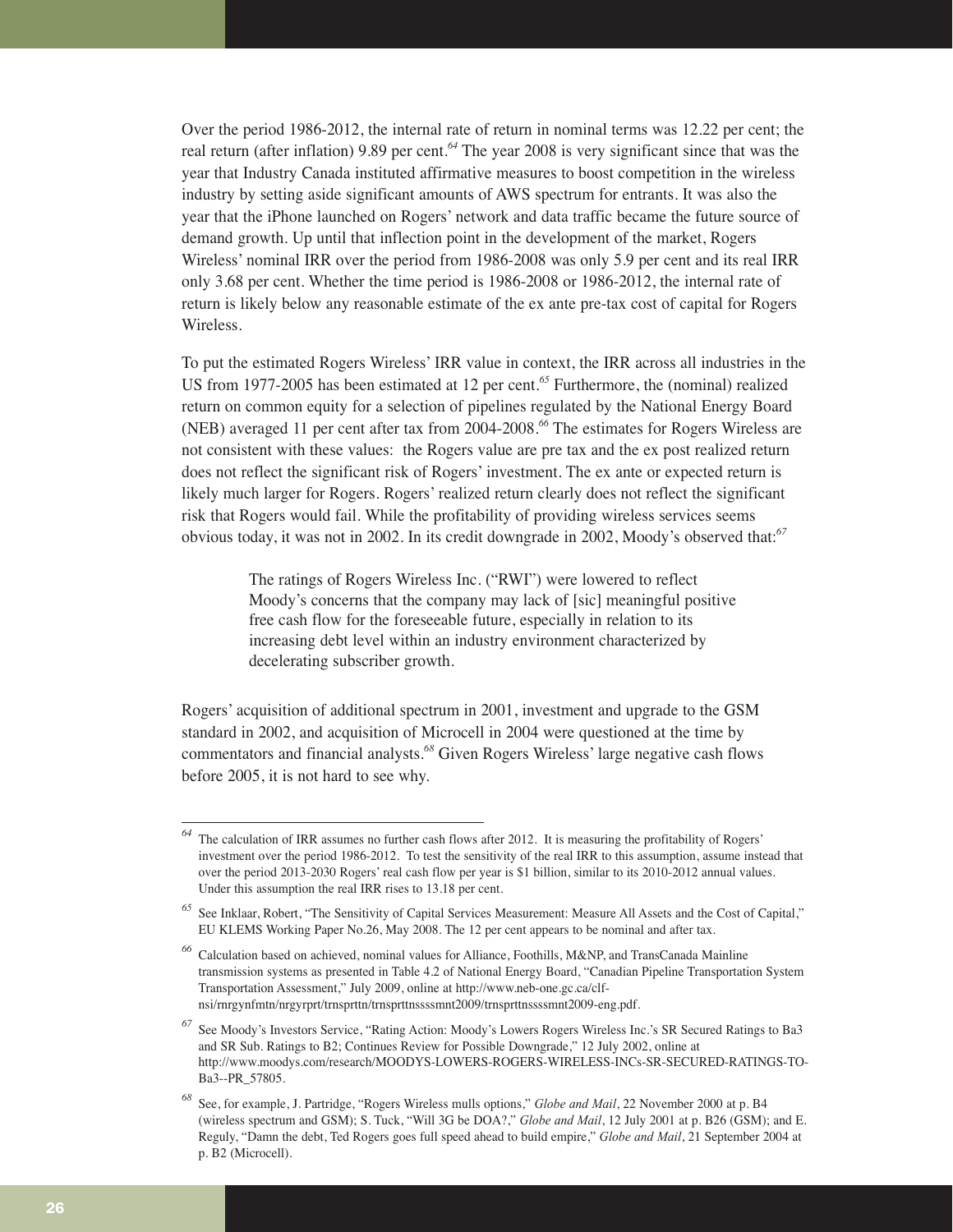Indeed Rogers suffered nearly two decades of low or negative cash flow returns, and was not rewarded until the mid- and late-2000s, when it reaped the benefits both of its acquisition of scale and spectrum with the Microcell purchase, its adoption of the technology that became the global standard (GSM), and its exclusive rights to the iPhone. Rogers Wireless' EBITDA increased from less than \$1 billion in 2004 to \$3 billion 2009. Cumulative cash flow finally turned positive for Rogers Wireless, after commencing service in 1986, in 2007.

The experience in Canadian wireless markets is a good illustration of the difference between genuine scarcity rents (or Ricardian rents) and quasi-rents. Quasi-rents reflect the return on, and of, investments. For a firm to break even they must be at least as large as sunk fixed costs. Absent the ability to earn quasi-rents after an investment is sunk, firms would curtail or cease making investments. Understanding that quasi-rents are absolutely essential to the functioning of a market economy, and not artificially imperiling their existence, is important to reducing the risk of, and hence providing incentives for, investment. A government should not change its policies to undermine quasi-rents based on an incomplete and incorrect market-power analysis, itself based on the magnitude of those quasi-rents or the high gross margins from which they stem. To promote investment, and ensure prosperity, responsible governments try very hard to avoid expropriating the returns from sunk investments and thereby minimize policy and regulatory risk of investment.

By contrast, Ricardian rents are earned by controlling a factor that is in scarce supply, for instance spectrum. The evidence on Rogers' IRR suggests not only the absence of monopoly rents created by the inefficient exercise of market power, but also the absence of Ricardian rents accruing to Rogers. Instead, the Ricardian rents have been extracted, as expected, by using auctions to allocate spectrum.

The evidence on Rogers' IRR is not consist with the exercise of significant market power or the inefficient exercise of market power over the investment cycle  $-$  in this case, the evolution of the wireless market in Canada. To the contrary, the evidence is much more consistent with returns less than a competitive return, a return that would reflect the opportunity cost of capital with an appropriate risk adjustment.

The finding of the dubious profitability of wireless services in Canada is consistent with the financial difficulties of not just three of the AWS entrants (Mobilicity, Public Mobile, and Wind), but also Canada's earlier experiment with entry (Microcell and Clearnet). It also points out the ineffectiveness of policies that try to promote entry, such as subsidized access to spectrum.

The analysis does not indicate the existence of monopoly profits in the wireless sector that are waiting to be competed away. This seems to be confirmed by the difficulties that most entrants — even ones financed by powerful foreign parents — have had in developed wireless markets in the past decade. Globally, consolidation, rather than fragmentation, appears to be a strong trend in wireless services and in telecommunications more generally. The next section documents and draws out the implications of the striking similarity in seller concentration across countries for assessing market power.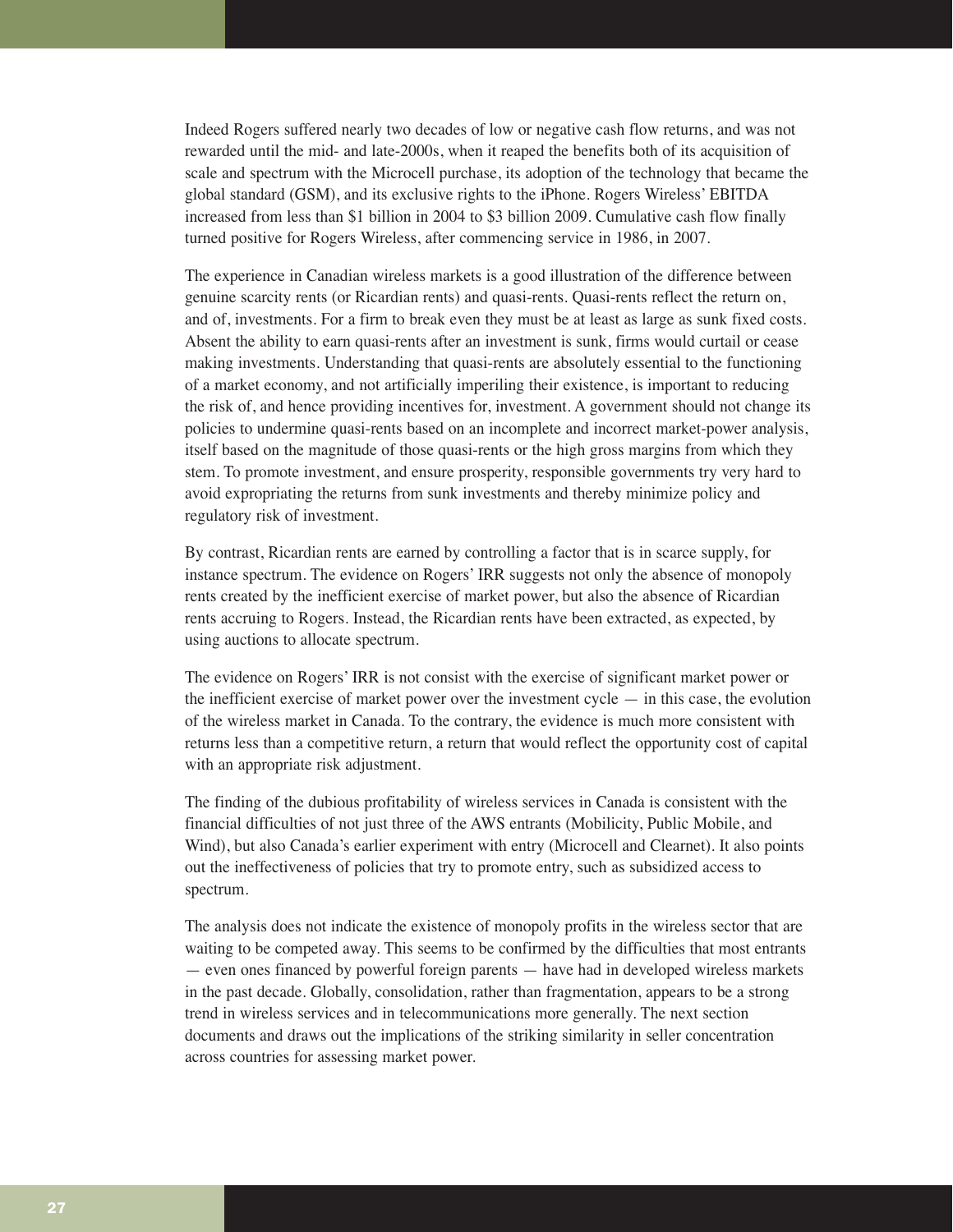#### Natural Limits on the Extent of Competition

An important implication of extensive economies of scale and scope is that there will be an upper bound on the number of wireless service carriers that can be supported. This upper bound is determined by the extent to which the wireless service providers must be able to price above short-run marginal cost sufficiently to break even. An implication is that inefficient market power would be indicated if the number of competitors was below this natural limit.

In general, the more extensive economies of scale and scope, the fewer the number of firms that can be supported. But whether or not market size makes much of a difference to concentration in a given industry may depend on the relative magnitude of start-up costs associated with entry. When start-up costs are relatively large in relation to demand, concentration will tend to be similar across markets of different size.*<sup>69</sup>*

Table 5 is a cross-country comparison of market structures across the world. It shows the Herfindahl-Hirschman Index (HHI), the market share of the leading supplier, the market share of the top two firms, the market share of the top three suppliers, and the number of national competitors by country.*<sup>70</sup>* None of the countries have more than four national competitors, and in many cases, two or three firms dominate the market. In those that have four nationwide competitors, two or three competitors have overwhelming market shares, suggesting that the fourth competitor is typically marginal.*<sup>71</sup>* The only two exceptions are the US and Germany. The striking feature of the data in Table 5 is how similar the market structure is across the different markets. The data in Table 5 suggests that the scope for entry is exhausted relatively quickly. Consistent with the large start-up costs involved in constructing wireless networks, the number of competitors appears to be limited.

*<sup>69</sup>* The definitive framework for analyzing the relationship between technology, market size and equilibrium market structure can be found in J. Sutton, (1991), *Sunk Costs and Market Structure: Price Competition, Advertising and the Evolution of Concentration*, Cambridge, MA: MIT Press.

*<sup>70</sup>* The market share of the top N firms is known as the N firm concentration ratio.

*<sup>71</sup>* This is consistent with a recent analysis by the investment bank Credit Suisse. In its review of the possibility of Verizon entering the Canadian market it made the following observations: (a) there are very few markets in the OECD where there are four carriers and where there are four, the population density is usually higher than in Canada; (b) the fourth entrant is typically small, with low margins and market share; the most recent entrants, and those likely to be the most successful, are wireline incumbents; (c) the fourth entrant puts downward pressure on prices, quasi-rents and profitability. Indeed the theme of the report is the downside risk to investors of potential government intransigency and commitment to four carriers if that number proves unsustainable: "While the Canadian Government may allow a fourth to enter, it is uncertain whether they would ever allow a fourth to exit, at least unless financials became sufficiently weak. This presents a long-term structural risk." See C. Moore and R. Peters, "Three's a Crowd; Four's a Feud; Global Lessons from Four Carrier Wireless Markets," *Credit Suisse*, 7 August 2013, online at https://doc.research-and-analytics.csfb.com/docView?sourceid=em&document\_id=x523794&serialid= 2u%2bptq%2fGdnrURwf1PIGbUGO9gxbNY1FPpSTohxUt05g%3d.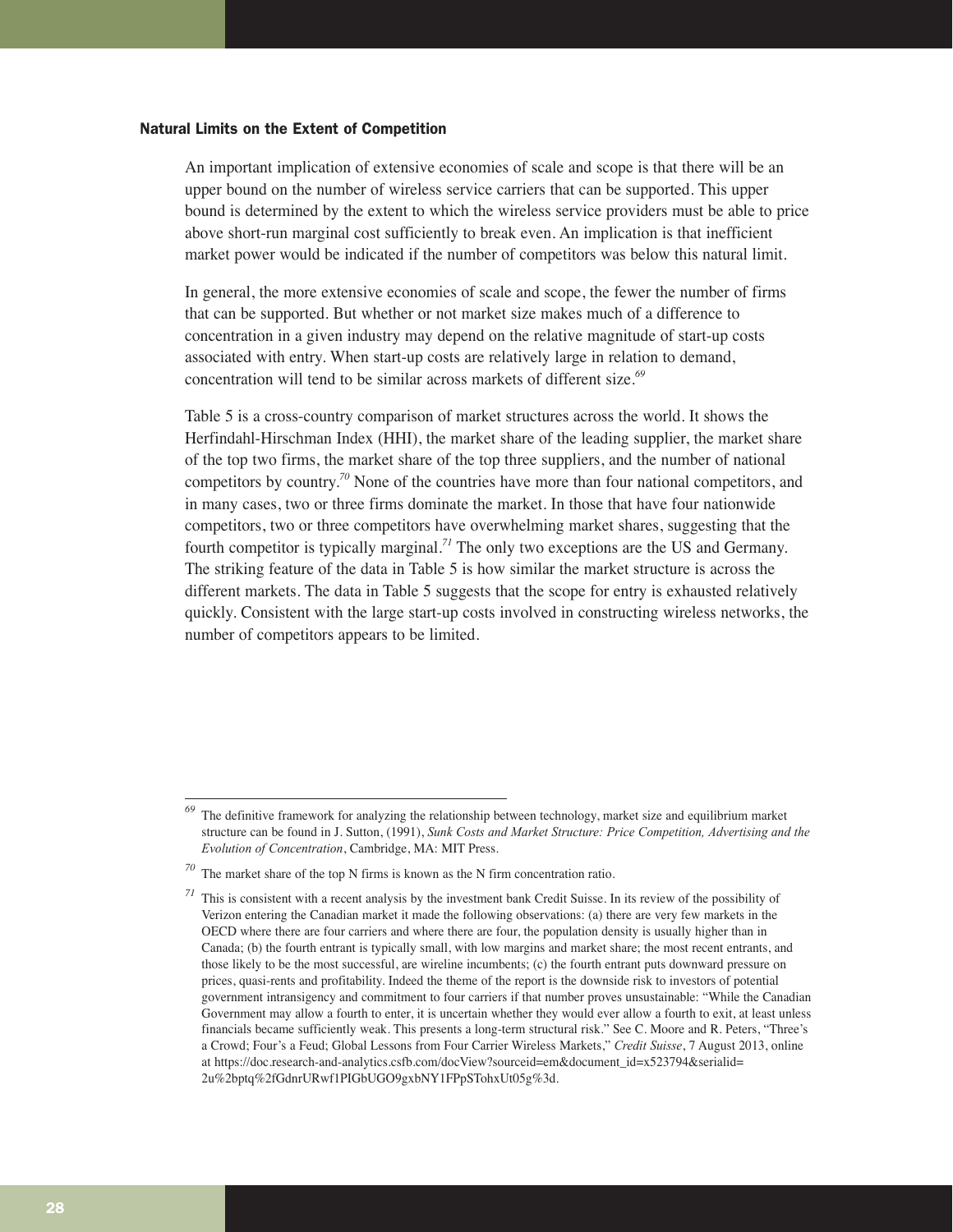| <b>HHI</b> | <b>Largest Firm's</b><br><b>Share</b> | <b>Top 2 Share</b> | <b>Top 3 Share</b> | <b>Competitors</b> |
|------------|---------------------------------------|--------------------|--------------------|--------------------|
| 3670       | 47%                                   | 78%                | 100%               | 3                  |
| 2930       | 39%                                   | 69%                | 88%                | 4                  |
| 3500       | 41%                                   | 76%                | 100%               | 3                  |
| 2780       | 34%                                   | 62%                | 90%                | $\ast$             |
| 2980       | 41%                                   | 69%                | 88%                | 4                  |
| 3450       | 41%                                   | 75%                | 100%               | 3                  |
| 3260       | 44%                                   | 76%                | 92%                | 4                  |
| 2660       | 32%                                   | 62%                | 83%                | 4                  |
| 3850       | 51%                                   | 80%                | 100%               | 3                  |
| 2870       | 35%                                   | 67%                | 90%                | $\overline{4}$     |
| 3480       | 43%                                   | 73%                | 100%               | 3                  |
| 3670       | 46%                                   | 80%                | 100%               | 3                  |
| 3970       | 53%                                   | 81%                | 100%               | $***$              |
| 3610       | 44%                                   | 80%                | 100%               | 3                  |
| 3020       | 39%                                   | 67%                | 93%                | 4                  |
| 3220       | 46%                                   | 72%                | 89%                | 4                  |
| 4590       | 62%                                   | 84%                | 100%               | 3                  |
| 2790       | 34%                                   | 64%                | 89%                | 4                  |
| 2420       | 33%                                   | 63%                | 80%                | $\ast$             |
|            |                                       |                    |                    |                    |

#### **TABLE 5: CONCENTRATION AND MARKET STRUCTURE (4Q2012)**

*Source: G. Campbell, "Global Wireless Matrix 1Q2013,"* Bank of America Merrill Lynch*, 15 April 2013.*

*\* In Canada and the US, there are a number of regional carriers. In Canada there are three national carriers (five including entrants) and in the US there are four national carriers.*

*\*\* While Bank of America Merrill Lynch reports two competitors, it appears that Norway has three competitors (reflected in its 100 per cent Top 3 Share).*

*For the UK, concentration values were calculated reflecting the combined market share of Orange/T-Mobile (Everything Everywhere).*

The exercise of market power might be suggested if the market structure in Canada was more concentrated than elsewhere, but this is not the case.*<sup>72</sup>* To the contrary, the evidence in Table 5 is not consistent with the exercise of significant market power or the inefficient exercise of market power by Canadian providers of wireless services:

- The HHI in Canada is similar to other countries, indeed only in the US is it lower and only marginally so.
- The two-firm concentration ratio in Canada and Germany is smaller than all other countries.
- The three-firm concentration ratio in most other countries is the same or greater than in Canada. Only in the US and Germany is the three-firm concentration ratio more than marginally lower than in Canada.

*<sup>72</sup>* Consistent with our discussion above, it is not the absolute level of the HHI which is informative when the technology is characterized by economies of size (scale and scope). Instead it is the change in HHI from a merger which is informative or comparisons across jurisdictions. In this respect, any analysis based on the level of the HHI (or for that matter gross margins) to infer whether competition is reasonable is inadequate. For examples of this (for HHI) see D. Winseck, "Can a wireless 'code of conduct' cure the CRTC's poor record of competition?," *Globe and Mail*, 9 April 2012, online at http://www.theglobeandmail.com/technology/digital-culture/can-a-wireless-code-ofconduct-cure-crtcs-poor-record-on-competition/article4099050/ and (for margins) M. Wente, "I've got those wireless/cable/telecom blues," *Globe and Mail,* 3 August 2013, online at

http://www.theglobeandmail.com/commentary/ive-got-those-wirelesscabletelecom-blues/article13581949/.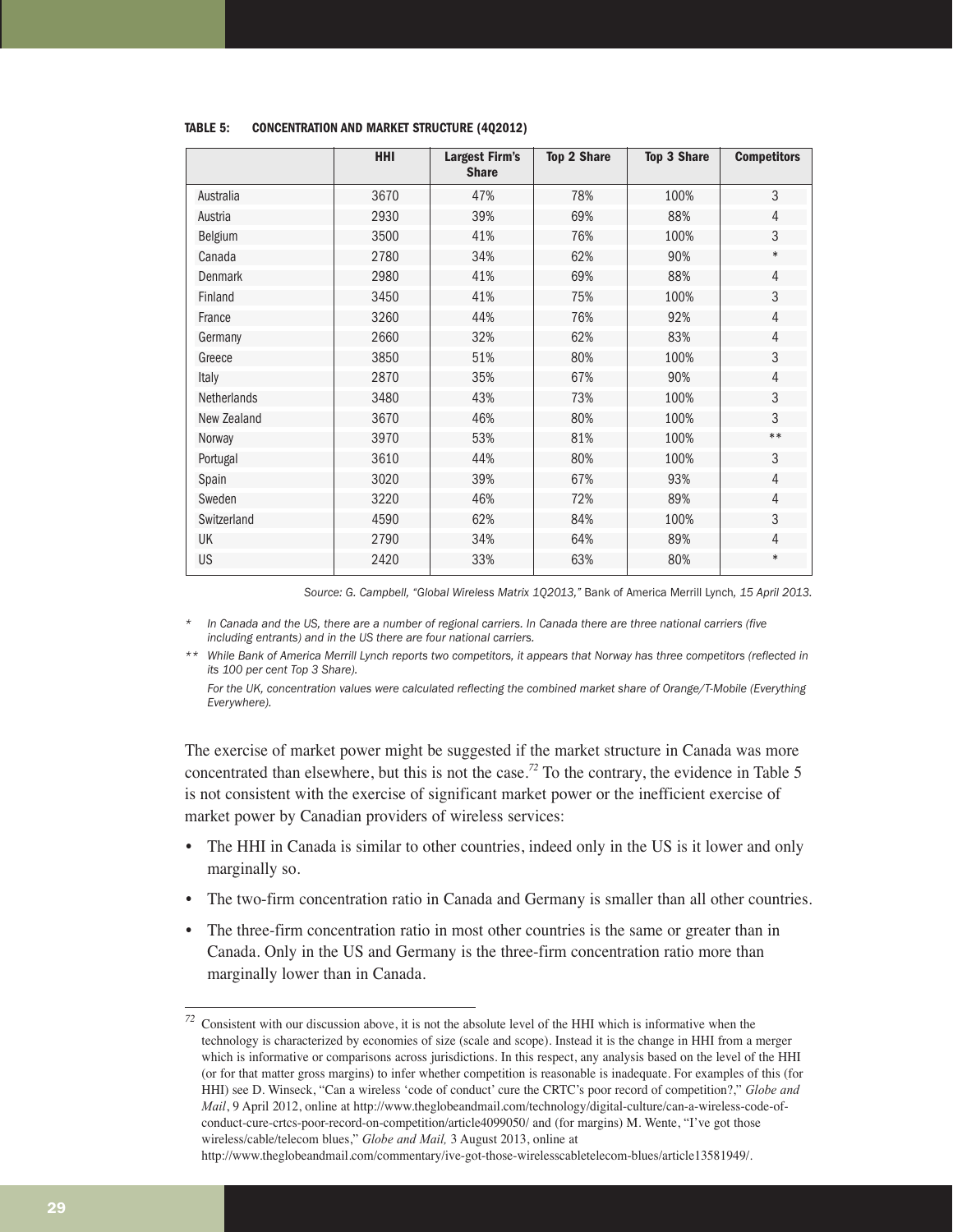• The share of the leading firm in Canada is close to the smallest and significantly less than some countries, where it is 50 per cent or higher.

A complementary perspective is to look at gross margins across countries. In Canada, earnings margins before interest, taxes, depreciation, and amortization (EBIDTA) is towards the high end in the OECD, as shown in Table 6.*<sup>73</sup>* Indeed, several reports emphasize the higher EBITDA values of Canadian wireless firms relative to US firms.*<sup>74</sup>* However, EBITDA is a short-run measure of quasi-rents, not profitability as indicated above.

|                    | <b>Capital Intensity</b> | <b>EBITDA Margin</b> | <b>Cash-Flow Margin</b> |
|--------------------|--------------------------|----------------------|-------------------------|
| Australia          | 10%                      | 41%                  | 30%                     |
| Austria            | 12%                      | 35%                  | 23%                     |
| Belgium            | 13%                      | 44%                  | 30%                     |
| Canada             | 14%                      | 44%                  | 30%                     |
| <b>Denmark</b>     | 14%                      | 29%                  | 14%                     |
| Finland            | 12%                      | 31%                  | 21%                     |
| France             | 12%                      | 38%                  | 26%                     |
| Germany            | 11%                      | 46%                  | 35%                     |
| Greece             | 12%                      | 39%                  | 27%                     |
| Italy              | 12%                      | 52%                  | 40%                     |
| <b>Netherlands</b> | 11%                      | 34%                  | 24%                     |
| New Zealand        | 14%                      | 41%                  | 26%                     |
| Norway             | 11%                      | 45%                  | 34%                     |
| Portugal           | 15%                      | 44%                  | 28%                     |
| Spain              | 10%                      | 42%                  | 32%                     |
| Sweden             | 11%                      | 38%                  | 27%                     |
| Switzerland        | 12%                      | 46%                  | 36%                     |
| UK                 | 11%                      | 27%                  | 16%                     |
| US                 | 16%                      | 37%                  | 21%                     |

**TABLE 6: AVERAGE CAPITAL INTENSITY, CASH MARGINS AND EBITDA MARGINS (2004-2012)**

*Source: G. Campbell, "Global Wireless Matrix 1Q2011,"* Bank of America Merrill Lynch*, 28 April 2011 and G. Campbell, "Global Wireless Matrix 1Q2013,"* Bank of America Merrill Lynch*, 15 April 2013.*

*Capital intensity is calculated as the ratio of capital expenditures to industry service revenues. EBITDA margin is calculated as the ratio of earnings before interest, taxes, depreciation and amortization to industry service revenues, and cash-flow margin is calculated as the ratio of EBITDA less capital expenditures to industry service revenues. Each of these values are for the top one to three wireless operators in each country (depending on data availability).*

Telecommunications is a capital-intensive business, and the costs of investing and replacing the capital assets to sustain network service and expand service are very substantial. Further, these costs are likely significantly larger in Canada than in much of Europe, given Canada's geography and population density. The Federal Communications Commission (FCC) now calculates profitability of the wireless industry using EBIDTA less capital expenditure as a

*<sup>73</sup>* Note that these margin comparisons are comparisons for the weighted average profitability of the top one to three operators in each market, depending on data availability.

*<sup>74</sup>* For example, see I. Grant, A. Kaminer, T. Marshall, M. MacDonald and L. Shaddy, "Long-Term Evolutionary Challenge: Limiting Wireless Carriers Gluttony," *SeaBoard Group*, February 2012, p. 37, online at http://www.seaboardgroup.com/main/images/stories/Reports/wirelessdietf11.pdf.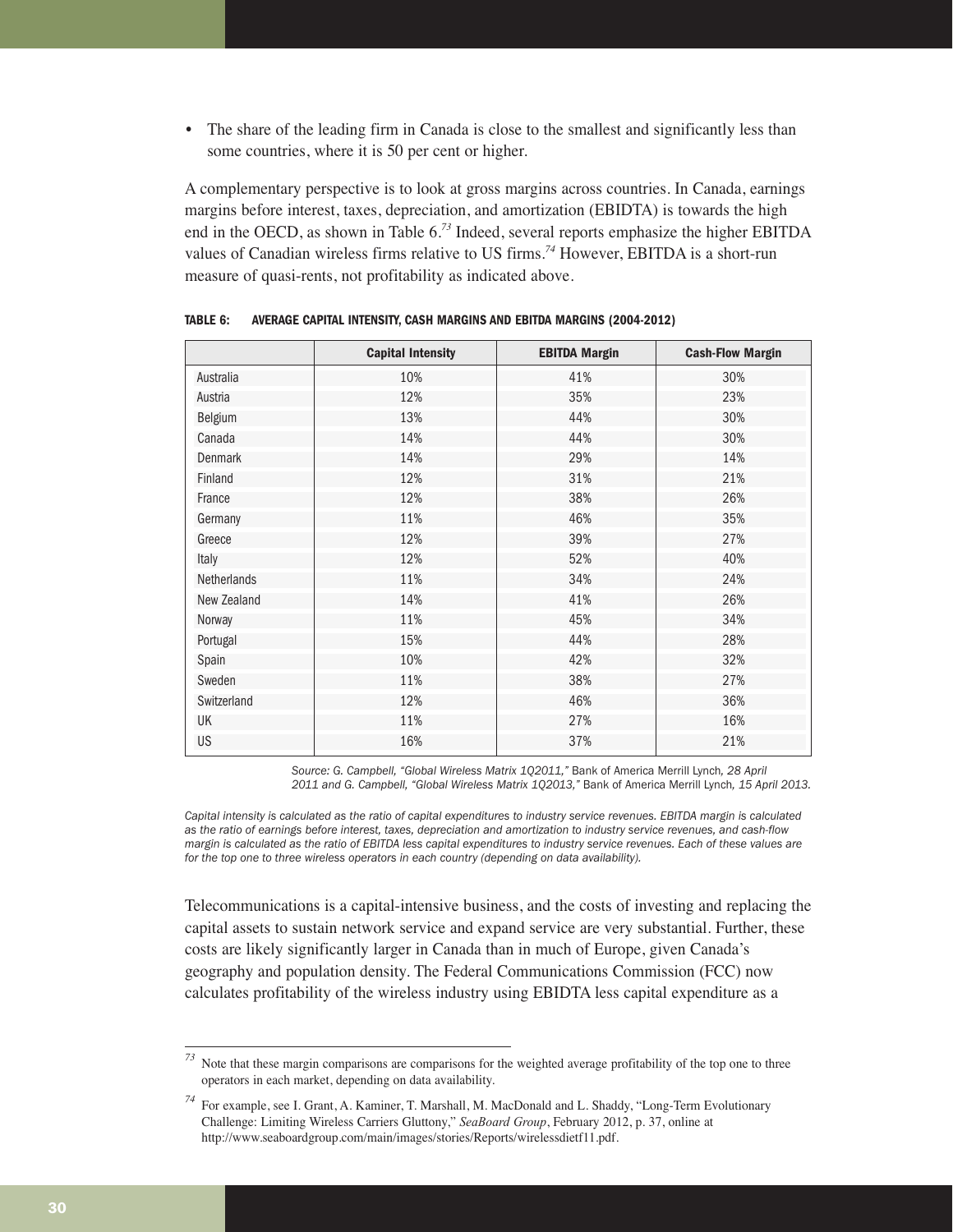share of revenue (a measure of capital intensity), a measure labeled the cash-flow margin.*<sup>75</sup>* Table 6 also shows the average cash-flow margin earned by Canadian wireless operators and the largest operators in other OECD countries during the period 2004-2012, as well as average capital intensity. While Canada's EBITDA margins are very high, so too is average capital intensity, so the corresponding cash-flow margin in Canada is similar to many other countries. Competition over this period between Rogers, Telus, and Bell over the quality of their networks is reflected in Canada's above average capital intensity.*<sup>76</sup>*

#### Conclusion on Market Power and the State of Competition in the Canadian Wireless Sector

The examination of the returns to the leading provider over the lifecycle of its investment and the similarity in seller concentration, as well as gross margins, across countries are not consistent with the significant, or inefficient, exercise of market power. There is no reliable evidence that competition in the provision of wireless services in Canada is insufficient or weak.

#### ASSESSING POLICY EFFORTS TO INCREASE COMPETITION IN WIRELESS SERVICES

#### Viability of Entrants

Wireless markets will be characterized by a limit on the number of viable market participants (that is, those who can compete and survive without policy interventions designed to advantage or subsidize them). As discussed above, this natural limit is determined by the interaction between the magnitude of set-up costs, economies of scale, and market size. The number of providers will adjust through time, such that the minimum gross margin required for the marginal network to be just profitable is attained.

*<sup>75</sup>* As the FCC notes in its 14th CMRS report:

Measures of profitability are useful indicators of absolute and relative provider performance, entry and exit conditions, growth conditions, and the intensity of rivalry. Because measuring the profitability of firms in a capital-intensive industry such as the mobile wireless industry is not as straightforward as in other industries, industry analysts often employ more than one measure. Analysts sometimes use Earnings Before Interest, Taxes, Depreciation, and Amortization (EBITDA) as an indicator of profitability, but this metric does not include the substantial cost of capital investment in tangible assets such as networks or in intangible assets such as spectrum licenses.

See Federal Communication Commission, *FCC 14th CMRS Report*, May 20, 2010 at p. 12, online at http://hraunfoss.fcc.gov/edocs\_public/attachmatch/FCC-10-81A1.pdf.

In this respect the assertion by the Public Interest Advocacy Centre (PIAC) that, "It's hard to see how the three wireless companies in Canada could possibly spend less on their networks," based on second quarter figures for 2013 is misleading. See also Figures 14 and 15. See PIAC News Release, *Canadian Wireless Policy will Spur Investment, Lower Wireless Prices*, 22 August 2013, online at

http://www.piac.ca/telecom/canadian\_wireless\_policy\_will\_spur\_investment\_lower\_wireless\_prices.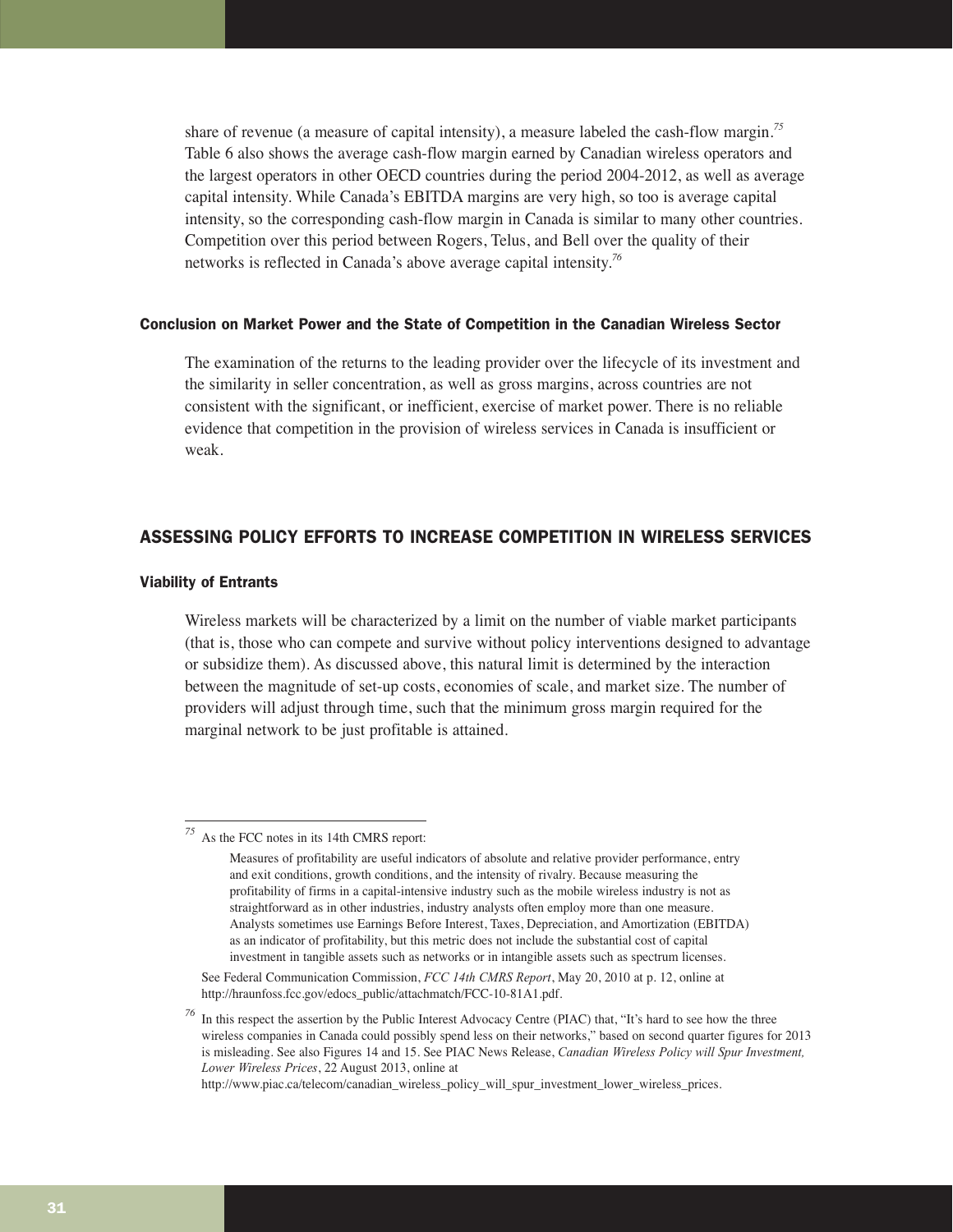There is thus a fundamental question, given that Canada is not out of line with other countries, about the viability of a fourth national competitor and/or the entry subsidized in 2008. Subsidizing or promoting entry beyond the natural limit will lead to a short-run reduction in price, but that will put pressure on gross margins and may, therefore, not be sustainable. Instead, in the long run, the natural limit will be restored as firms exit, or there is consolidation and rationalization until gross margins are sufficient to at least recover sunk costs. That is, in fact, the experience in Canada, Europe, Australia, and the United States. Indeed, the financial difficulties of three of the 2008 AWS entrants suggest a replay in Canada.

#### THE CANADIAN EXPERIENCE

The importance of scale and the pressure for consolidation are illustrated in the evolution of wireless markets in Canada. First, both Clearnet and Microcell were given spectrum and launched service in 1996. Clearnet was acquired by Telus in 2000. Microcell was acquired by Rogers in 2004 after emerging from bankruptcy. In its analysis of the competitive effects of the Microcell-Rogers transaction, the Competition Bureau highlighted its inability to finance the "next generation of product and service offerings" as well as the capital required to expand its network.*<sup>77</sup>* Four or five national providers proved unsustainable.*<sup>78</sup>*

Second, there are parallels to the most current round of entry in Canadian wireless markets. The entrants have never been in the data-intensive part of the market, which as discussed below was the source of growth post-entry. The Canadian entrants have mostly focused on deep discounting of voice and text, not on deploying the latest networks and smartphones.*<sup>79</sup>* The entrants are already almost two years behind the incumbent firms in deploying LTE networks.*<sup>80</sup>* Thus while they have been able to attain some market share and have some impact

*<sup>77</sup>* See Competition Bureau, "Acquisition of Microcell Telecommunications Inc. by Rogers Wireless Inc.: Technical Backgrounder," 12 April 2005, online at http://www.competitionbureau.gc.ca/eic/site/cb-bc.nsf/eng/00257.html.

The lesson is not that this was a high-water market for competition that somehow was frittered away by poor policy decisions. For an example of this misinterpretation see I. Grant, A. Kaminer, T. Marshall, M. MacDonald, and L. Shaddy. "Long Term Evolutionary Challenge: Limiting Wireless Carriers Gluttony," *SeaBoard Group*, February 2012, p. 12, online at http://www.seaboardgroup. com/main/images/stories/Reports/wirelessdietf11.pdf.

*<sup>79</sup>* See P. Nowak, "Public Mobile Lowers Price for Launch," *CBC News*, 25 May 2010, online at http://www.cbc.ca/news/technology/story/2010/05/25/public-mobile-launch-wireless-plans.html, that mentions Public Mobile's launch plans and their focus on voice. The Globe and Mail recently noted that "[A]fter three years, the entrants have captured less than six per cent of the market, having spent their early days focused on the low-budget pre-paid customer." R. Trichur, S. Silicoff, and B. Erman, "How Ottawa's plan to foster wireless competition sank," *Globe and Mail*, 18 May 2013, online at http://www.theglobeandmail.com/report-on-business/how-ottawas-plan-tofoster-wireless-competition-sank/article12005826. The article notes that in 2012, the entrants began to attempt to shift their strategies, but this is against the backdrop of imminent exit or takeover by larger firms. The same article also notes that the entrants were sideswiped by the shift in the nature of the wireless business model that was induced by smartphones, most particularly the iPhone. The CEO of Public Mobile was quoted in the same article as saying that the "talk and text" model that his firm hoped to market was outdated much more quickly than Public Mobile had anticipated.

*<sup>80</sup>* See CBC News, "Rogers details LTE network debut for Toronto," 30 August 2011, online at http://www.cbc.ca/news/technology/story/2011/08/30/technology-rogers-lte.html and J. Sturgeon, "Super-smart phones, faster networks tighten squeeze on new wireless carriers," *Financial Post*, 26 September 2012, online at http://business.financialpost.com/2012/09/26/super-smart-phones-faster-networks-tighten-squeeze-on-new-wirelesscarriers/.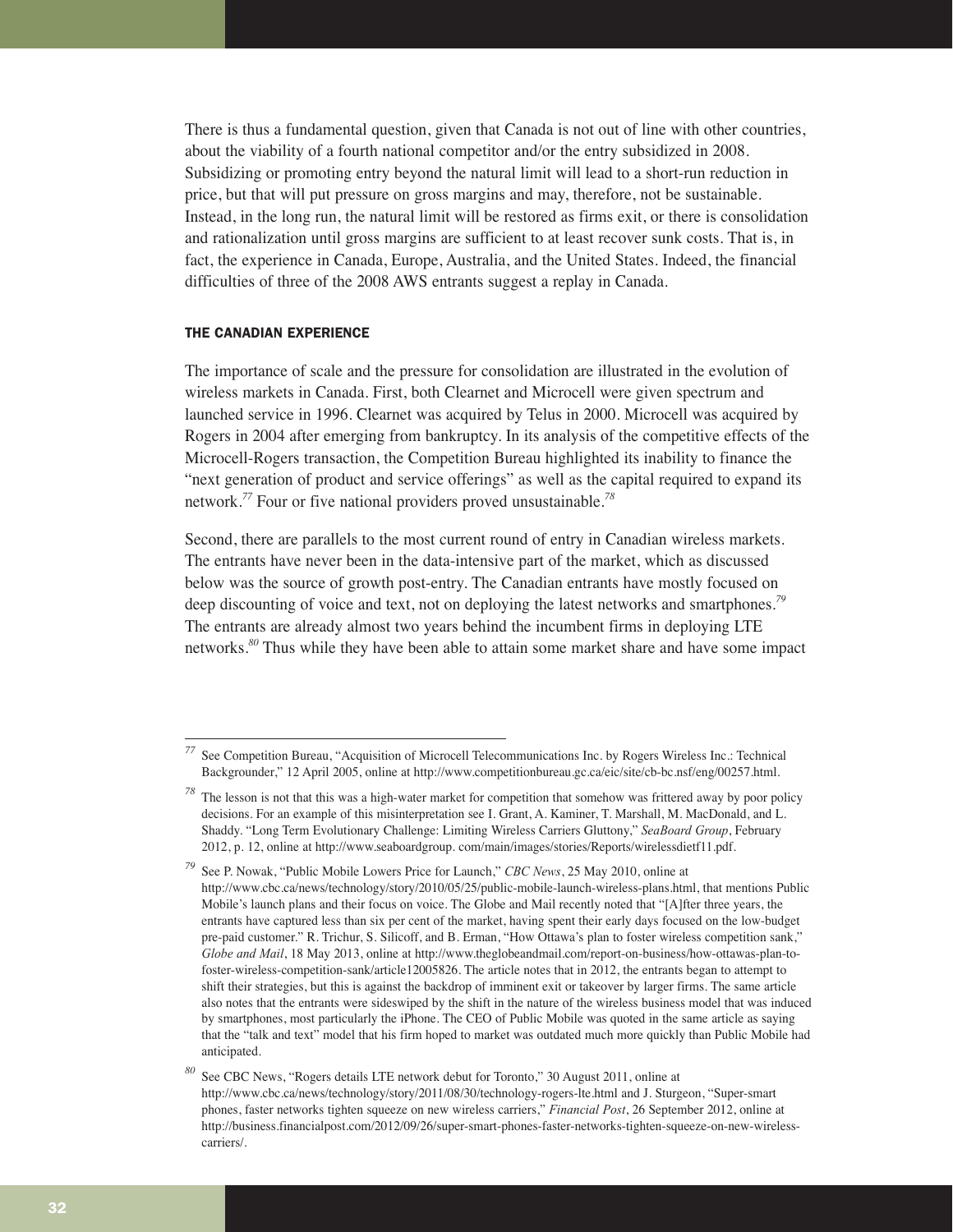on prices for voice and text service, the three pure-play entrants, WIND, Public Mobile, and Mobilicity have not been financially successful.*<sup>81</sup>*

Third, in Canada there is a strong tradition of network-sharing and joint network agreements. Bell and Telus first entered into a reciprocal access agreement in 2001, as well as agreeing to jointly build an HSPA+ (GSM) network in 2008. In Saskatchewan, SaskTel, Bell, and Telus have a network-sharing agreement; in Manitoba, MTS and Rogers share an HSPA+ network and are jointly developing an LTE network; Rogers and Videotron are jointly developing an LTE network in Ottawa and parts of Quebec.

Finally, and perhaps most importantly, two of the entrants who acquired AWS spectrum in 2008 on favourable terms have not used at least some of that spectrum to provide service in some geographic areas. Videotron, which has entered in Quebec, has not entered in the Greater Toronto Area and has optioned its AWS spectrum there to Rogers.*<sup>82</sup>*

The most telling example is that of Shaw. Shaw has optioned its AWS spectrum to Rogers. It has AWS spectrum in major metropolitan areas (Vancouver, Calgary, and Edmonton) where it is an incumbent broadcast distribution undertaking and telecommunications provider with a cable network. Despite acquiring spectrum on favourable terms, owning a wireline network (giving it the ability to bundle and provide backhaul for its wireless option), a well-known brand name, *and* spectrum holdings in the two provinces with the highest ARPU (Alberta and British Columbia), Shaw decided that the risk of entering and providing wireless services was not prudent given the initial investment required of \$1 billion.*<sup>83</sup>*

So it is perhaps not surprising that Verizon, one of the two dominant firms in the US wireless market, recently decided against entering the Canadian market. In spite of the new entrant status benefits that it would have enjoyed, Verizon decided that there were "much better returns for our shareholders than going into Canada."*<sup>84</sup>*

*<sup>81</sup>* All three of the pure-play entrants face deeply uncertain futures. All are, or were, for sale. Public Mobile has been acquired by private investors. Telus had a deal to acquire Mobilicity that was denied by Industry Canada. It is difficult to see how there will not be further consolidation that eliminates some of the entrants. See CBC News, "Telus Agrees to Take Over Mobilicity for \$380m," 16 May 2013, online at http://www.cbc.ca/news/business/story/2013/05/16/business-telus-mobilicity.html. See also Telegeography.com, "Public Mobile, Mobilicity Put Up for Sale Besides Wind, Report Says," 15 April 2013, online at http://www.telegeography.com/products/commsupdate/articles/2013/04/15/mobilicity-public-mobile-up-for-salealongside-wind-report-says/ and "Private equity firms scoop up Public Mobile, aim for more deals," *Wire Report*, June 6, 2013.

*<sup>82</sup>* C. Dobby, "Rogers, Videotron strike long-term network sharing deal, spectrum agreement," *Financial Post*, 13 May 2013, online at http://business.financialpost.com/2013/05/29/rogers-videotron-strike-long-term-network-sharing-dealspectrum-agreement/.

*<sup>83</sup>* Instead of offering wireless services using licensed spectrum, Shaw Communications has started offering wireless connections to the internet using unlicensed spectrum over a Wi-Fi network. See Shaw Communications News Release, "Shaw to Build Broadband Wireless Network," 1 September 2012, online at http://www.shaw.ca/uploadedFiles/Corporate/Media/Press\_Releases/Shaw\_To\_Build\_Broadband\_Wireless\_Network\_ September%201\_2011.pdf.

*<sup>84</sup>* R. Trichur, "Verizon 'never seriously considered' Canada: CEO", *Globe and Mail*, 3 September 2013, online at http://www.theglobeandmail.com/report-on-business/verizon-never-seriously-considered-canadaceo/article14079195/.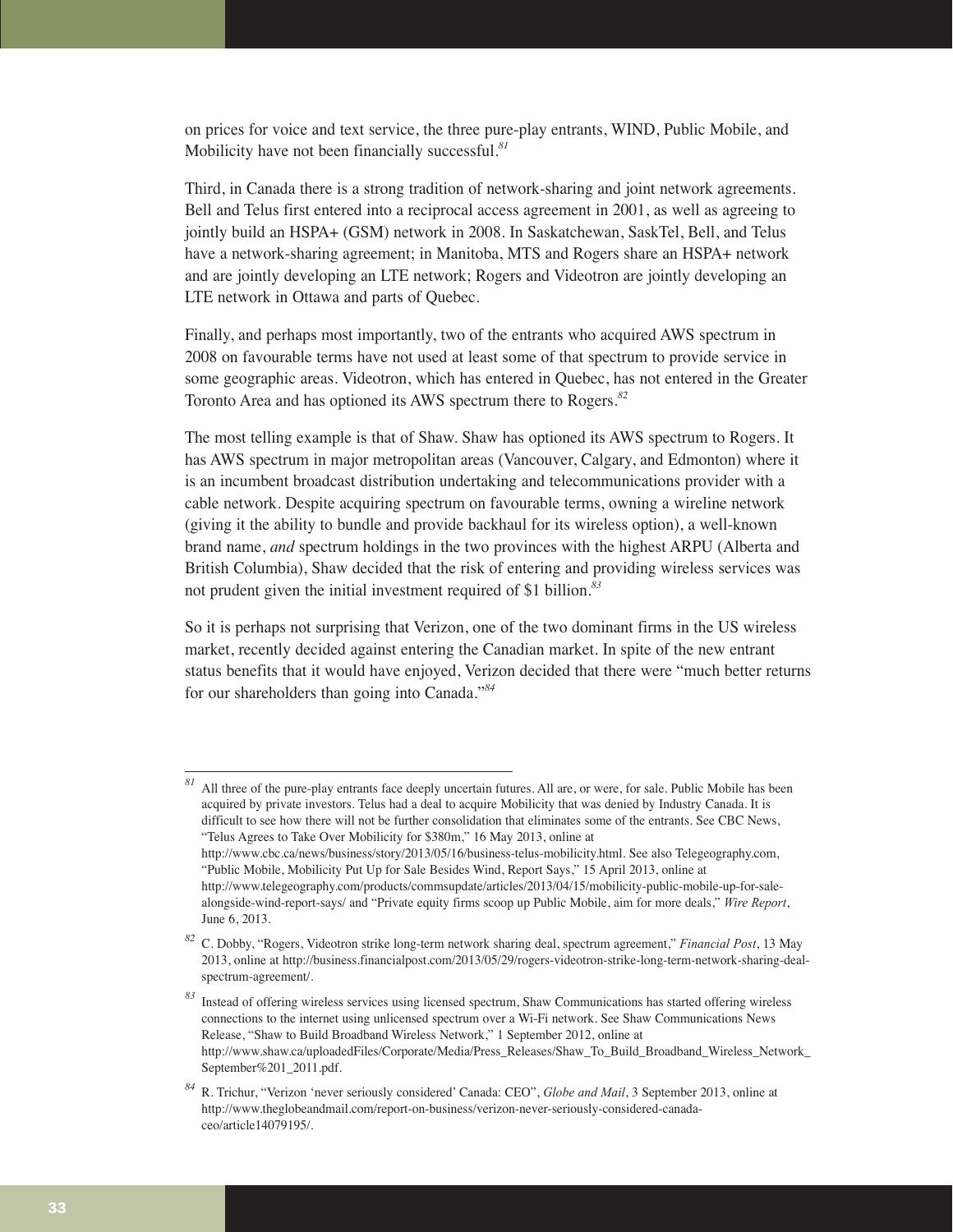#### CONSOLIDATION IN OTHER COUNTRIES

The experience in other countries is nicely summarized by a recent report by Credit Suisse.*<sup>85</sup>* This report considers 15 OECD countries that have or had four or more carriers. In those 15 markets, nine are characterized by consolidation or a potential acquisition. In only four have there been new entrants. Their conclusion is that the presence of a fourth strong player is a "level of competition [that] does not appear to be a natural state for most wireless markets, where scale is becoming increasingly important."*<sup>86</sup>*

The evidence of the pressure for consolidation and the effect of entry in the longer term on the size and number of wireless firms is illustrated nicely by Hutchison Whampoa. Hutchison has been one of the most prolific multinational entrants. It launched services under its "3" brand in Australia, Austria, Denmark/Sweden, Ireland, Italy, and the UK over the past decade, but because of its lack of scale its profitability has been problematic.*<sup>87</sup>* Its experience is relevant and informative:*<sup>88</sup>*

- In Austria, Hutchison entered as the fourth supplier in 2003. Its market share reached 12 per cent at the end of 2012. In 2013, Hutchison merged with Orange (the number three carrier), restoring the number of carriers to three.
- In Australia, Hutchison entered as the fourth supplier in 2003. Its market share reached nine per cent in 2009, at which time it merged with Vodafone, restoring the number of carriers to three. In its clearance, the Australian Competition and Consumer Commission considered that Hutchison was severely constrained in its ability to expand its network and make the investments required for it to *remain* an effective competitor in both the mobile broadband and mobile voice markets; it concluded that Vodafone was also constrained in its ability to compete. Thus, it approved the merger on the basis that such a consolidation would allow the firms to expand network capacity and make needed investments.*<sup>89</sup>*
- In Ireland, Hutchison entered as the fourth supplier in 2005. In 2013, Hutchison entered into an agreement to purchase O2 Ireland, the number two carrier, restoring the number of carriers to three, after a failed attempt in 2012 to acquire the number three carrier.*<sup>90</sup>*

*<sup>85</sup>* C. Moore and R. Peters, "Three's a Crowd; Four's a Feud; Global Lessons from Four Carrier Wireless Markets," Credit Suisse, 7 August 2013, online at https://doc.research-andanalytics.csfb.com/docView?sourceid=em&document\_id=x523794&serialid=2u%2bptq%2fGdnrURwf1PIGbUGO9g xbNY1FPpSTohxUt05g%3d.

*<sup>86</sup>* C. Moore and R. Peters, "Three's a Crowd; Four's a Feud; Global Lessons from Four Carrier Wireless Markets," *Credit Suisse*, 7 August 2013 at p. 6.

*<sup>87</sup>* See C. Humphries and C. Kane, "Telefonica sells O2 Ireland to Hutchison's 3 for \$1 billion," 24 June 2013, online at http://uk.reuters.com/article/2013/06/24/uk-telfonica-ireland-idUKBRE95N05N20130624.

*<sup>88</sup>* Information from C. Moore and R. Peters, "Three's a Crowd; Four's a Feud; Global Lessons from Four Carrier Wireless Markets," *Credit Suisse*, 7 August 2013 and *Global Wireless Matrix* 1Q2013, Bank of America Merrill Lynch, 15 April 2013 unless otherwise indicated.

*<sup>89</sup>* Australian Competition & Consumer Commission. 2009. *Public Competition Assessment. Vodafone Group plc and Hutchison 3G Australia Pty Limited – proposed merger of Australian mobile operations.*

*<sup>90</sup>* See C. Humphries and C. Kane, "Telefonica sells O2 Ireland to Hutchison's 3 for \$1 billion," 24 June 2013, online at http://uk.reuters.com/article/2013/06/24/uk-telfonica-ireland-idUKBRE95N05N2013062.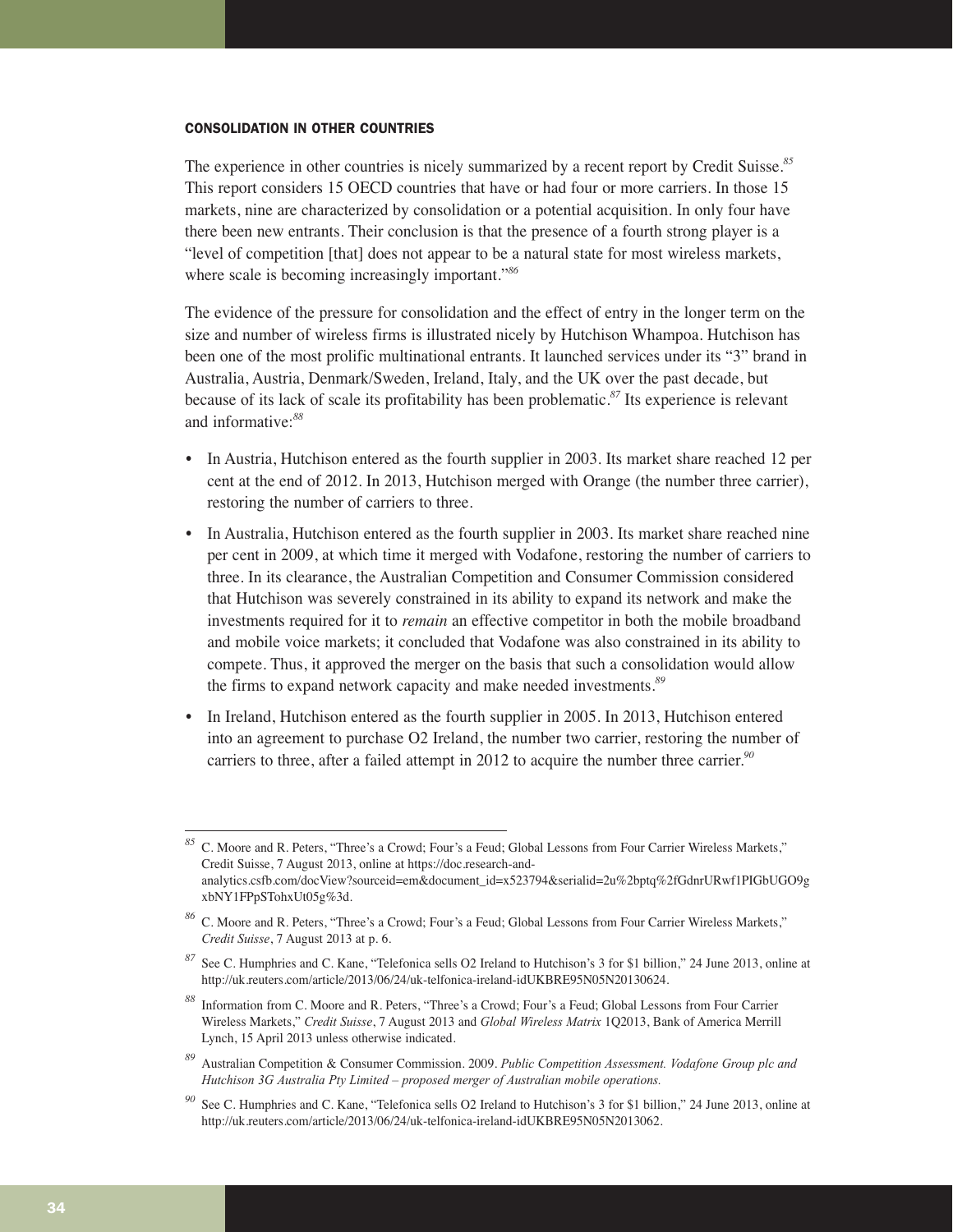- In Italy, Hutchison entered as the fourth supplier in 2003. It has been in discussions regarding a merger in 2013 with Telecom Italia.*<sup>91</sup>*
- In the UK, Hutchison entered as the fifth supplier in 2003. Its market share reached 11 per cent in 2012. However, the UK arms of T-Mobile and Orange (the third- and fourth-largest carriers) merged in 2010 to form Everything Everywhere, to restore the number of carriers to four. The UK now has three networks with over 92 per cent market share, and a fourth small and precariously placed network, whereas prior to Hutchison's entry it had four roughly balanced networks. Moreover, in October 2012 a tower-sharing agreement between Vodafone and O2 (the number one and two carriers) was approved, following on a towersharing agreement between Everything Everywhere and Hutchison.*<sup>92</sup>*

#### Welfare effects of entry

Besides the feasibility of entry, there is also a basic question about what the efficiency effects of additional entry would be in a market that is close to the natural limit of the number of competitors. Even if the subsidized entry proves viable or durable, there are basic questions as to whether such entry is actually socially beneficial. Socially beneficial entry is efficient: are the resources used by the entrant more valued in their next best alternative use?

When there is imperfect competition, economies of scale, and positive margins, the welfare effects of further entry are not necessarily beneficial.*<sup>93</sup>* In such cases, the private incentive for entry can exceed the social benefits of entry. The social benefit of entry is the value of the expansion in output: usage and penetration/adoption, while the private benefit of entry is the profits of the entering firm. The private benefit can be greater than the social benefit because of the business-stealing effect. The profits of an entrant include the profits earned on incremental industry output and the units that it competes away from incumbents. The transfer of revenues and profit from the diversion of existing sales from incumbent networks is a private benefit to the entrant, but not a social benefit. This is because those calls would have been made, and those consumers would have subscribed, even without entry. These transfers may make an entrant's network privately profitable, even though the net *social* benefits do not justify the costs, and as a result, the entry is inefficient.

Inefficient entry is more likely:

- The more similar the products and services of the entrant are to those of the incumbent. That is, the less entrants differentiate their offerings by offering new products or services to consumers.
- The more important subsidization (by set-asides etc.) for entry.<sup>94</sup> Set-asides and subsidization are required to induce entry of another network when the entrant would *not have entered* in their absence.

*<sup>91</sup>* A. Morris, "Hutchison wants control in Telecom Italia merger plan, according to reports," *Fierce Wireless Europe*, 12 April 2013, online at http://www.fiercewireless.com/europe/story/hutchison-wants-control-telecom-italia-mergerplan-according-reports/2013-04-12.

*<sup>92</sup>* B. Ray, "O2, Vodafone allowed to hop onto each other's towers," *The Register*, 1 October 2012, online at http://www.theregister.co.uk/2012/10/01/o2\_voda/.

*<sup>93</sup>* This analysis draws upon N. Mankiw and M. Whinston (1986), "Free Entry and Social Inefficiency," *RAND Journal of Economics*, 17, pp. 48-58.

*<sup>94</sup>* Note that set-asides are only one form of subsidization. Any type of policy that improves market conditions for entrants (or worsens them for incumbents) may subsidize entry. For example, these policies may pertain to roaming or foreign ownership restrictions.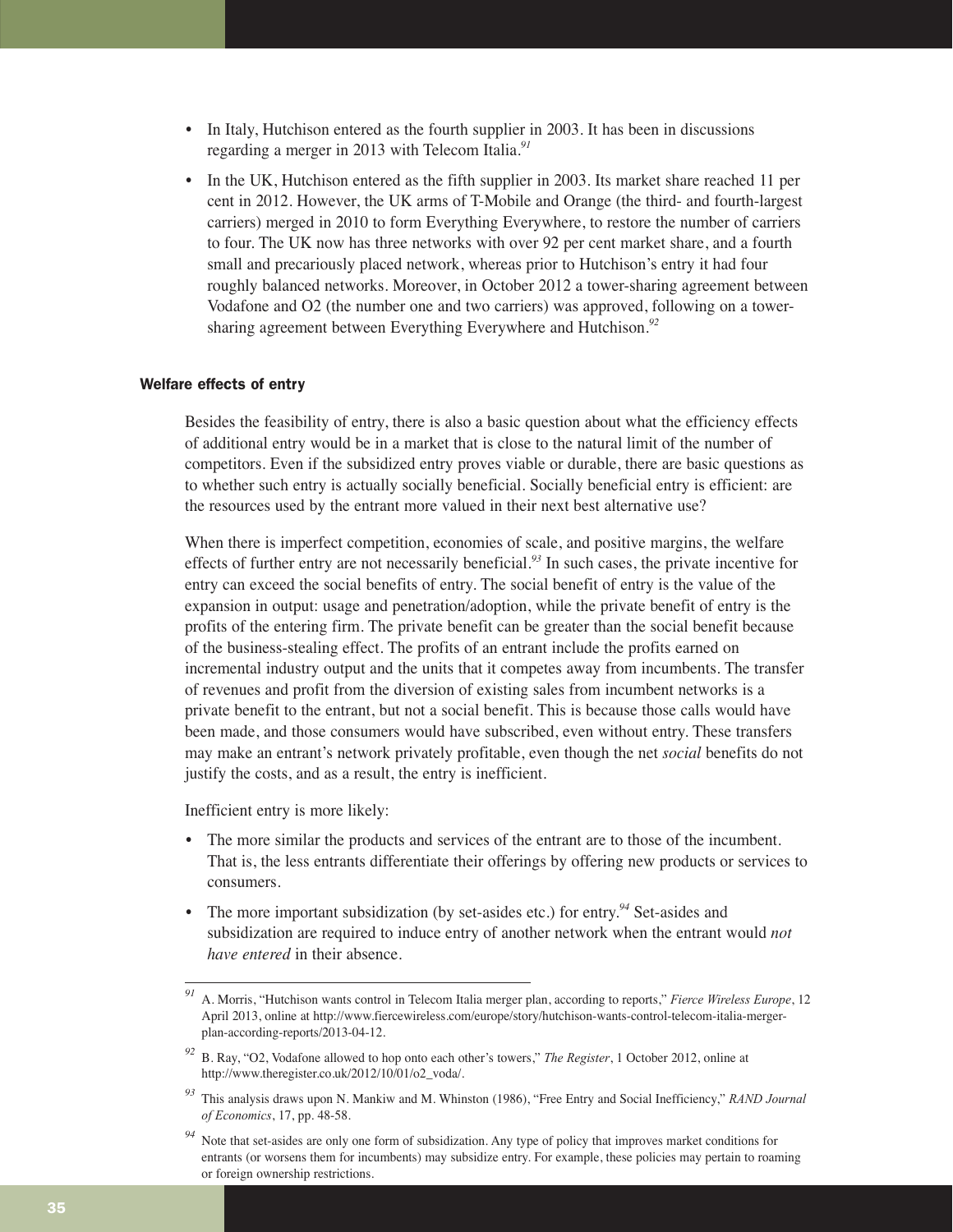The difficulty is that the circumstances under which subsidization is required to promote entry are also the circumstances under which entry is particularly prone to being inefficient. This implies that the costs of the entrant are higher, or their products relatively similar, to that of the incumbents.

In the short run, even an inefficient entry is likely to lead to a temporary reduction of at least some prices, benefiting at least some consumers.*<sup>95</sup>* However, in the long run, there are four reasons why such entry might not benefit consumers.

- First, if the reduction in scale of the incumbents raises their marginal cost, entry might *raise prices*.
- Second, if the temporary reduction in prices results in insufficient gross margins, in the long run prices will rise as some firms exit and/or there is consolidation.
- Third, it is also likely that consumers will be harmed because incumbents are denied spectrum, raising their costs (as they substitute capital for spectrum inefficiently), reducing the quality and coverage of their networks, and perhaps product variety, relative to what they might have been if the incumbents had more spectrum. In this regard, consider the 2008 AWS auction set aside, under which 40 MHz of AWS spectrum out of a total of 90 MHz was not available to the incumbents. Because Bell and Telus failed to separately win 20 MHz in key provinces, the extent of cooperation between the two in rolling out their LTE networks may have been enhanced. Telus and Bell may well have had a networksharing agreement to roll out their LTE networks even without the set-asides, but the presence of the set-asides restricted their options. A significant cost of the 2008 set-aside may have been that it resulted in Bell and/or Telus being substantially constrained in their ability to make choices regarding their future network evolution. Instead of allocating AWS spectrum to the incumbents who would use it to increase their speed and capacity for data, it has instead been allocated to entrants who have focused on voice and text. Canadians ended up with an incorrect mix of networks and an inefficient allocation of spectrum.
- Fourth, if the intervention involves unexpected changes in the policy regime that expropriates quasi-rents of existing service providers, there will be negative ramifications on investment, both in wireless services and other sectors of the economy.

Hence it is entirely possible that increasing the number of providers by subsidization and especially preferential access to spectrum  $-$  from set asides or preventing its acquisition  $$ could harm consumers relative to the allocation of spectrum that would result without activist government policy because it (perversely by reducing scale) weakens competition and reduces quality. The benefits of the set-asides in 2008 are considered in the next section. The analysis indicates it is unlikely that there were any social benefits, let alone that the benefits exceeded the costs.

<sup>&</sup>lt;sup>95</sup> Hence the OECD and PIAC's focus on the price benefits of a fourth carrier. Their welfare analysis, however, may be dominated too much by the short run. See PIAC News Release, Canadian Wireless Policy will Spur Investment, Lower Wireless Prices, 22 August 2013, online at

http://www.piac.ca/telecom/canadian\_wireless\_policy\_will\_spur\_investment\_lower\_wireless\_prices and its accompanying backgrounder *The State of the Wireless Market in Canada: The Case for a Fourth National Carrier*; "OECD analyst says fourth competitor would lower mobile pricing," *The Wire Report*, 12 July 2013, online at http://www.thewirereport.ca/news/2013/07/12/government-making-the-right-move-with-its-fourth-carrier-policyoecd-analyst-says/27031.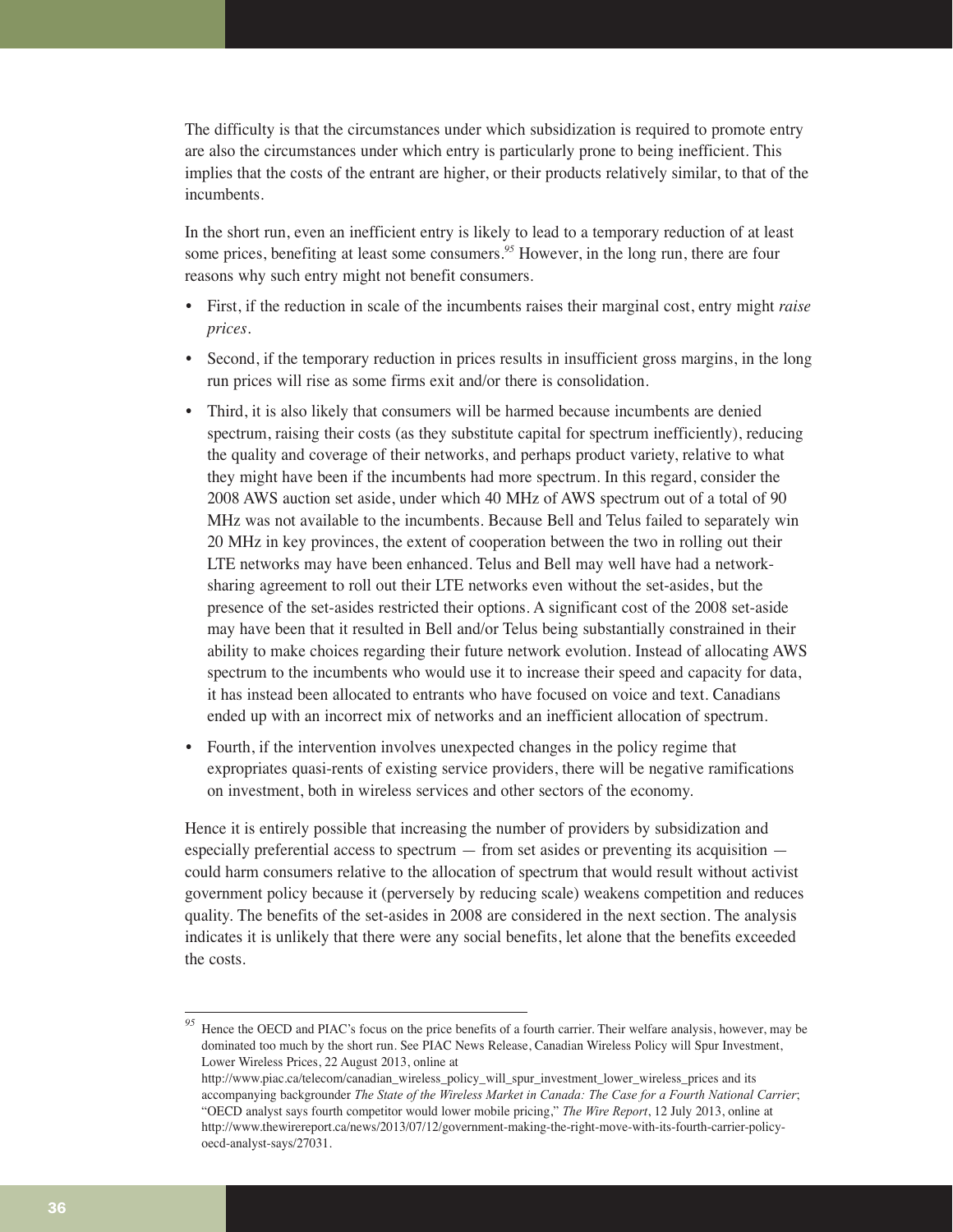#### Costs and Benefits of Entry from the Set-Asides in 2008

Canada's low penetration rate and high ARPU were, and are, tantalizing for an entrant.*<sup>96</sup>* The business plans of the entrants in 2008 were based on the perception that these were the result of Canadian consumers not being well served by the product offerings of the incumbents. The problem for the entrants was that there was not, in fact, pent-up demand for cheaper voice plans. The effect of entry was not to substantially increase the size of the market, but instead to put some downward price pressure on voice and text plans. But the commoditization of voice, the market saturation of voice services, competition between the three incumbents well before entry, and the small market shares of the entrants make it difficult to determine how much of the downward pressure on voice prices is attributable to the 2008 entrants.

#### EFFECT ON OUTPUT: PENETRATION AND USAGE

Table 7 shows for the time period 2005 to 2012 or 2008 to 2012 (depending on data availability) in Canada:

- The stock, percentage, and absolute increase in all subscribers, all subscribers of the incumbents (Rogers, Bell, and Telus) and all subscribers for others (regional carriers and the entrants, the latter 2010 and onwards, except WIND in 2009).
- The stock, percentage, and absolute increase in all monthly plan subscribers, monthly plan subscribers of the incumbents (Rogers, Bell, and Telus) and monthly plan subscribers of all others (regional carriers and the entrants, the latter 2010 and onwards, except WIND in 2009).
- The stock, percentage, and absolute increase in all pay-as-you-go subscribers, pay-as-yougo subscribers of the incumbents (Rogers, Bell, and Telus) and pay-as-you-go subscribers of all others (regional carriers and the entrants, the latter 2010 and onwards, except WIND in 2009).

The following are suggested by Table 7:

- The percentage growth in wireless market subscribers is highest in 2006, it declines thereafter until 2010, when there is a noticeable but small increase from the AWS entrants. The increase in market expansion in 2010 is not sustained, with noticeably lower growth in 2012. The growth rate and total increase in subscribers for the incumbents are not affected noticeably by entry in 2010. Instead, it is in 2011 and 2012 when their growth falls to approximately half of its levels in 2008-2010.
- Incumbent growth since 2008 has consisted almost entirely of monthly plans. Indeed in 2011 and 2012, the incumbents shed pay-as-you-go contracts and added more monthly plans than they did total subscribers. In 2012, monthly plan additions were 167 per cent of total additions for the incumbents.
- Post-2009, the other category mostly reflects the experience of the AWS entrants. In 2010 more than 62 per cent of their additions were pay-as-you-go subscribers. Their reliance on pay-as-you-go abated somewhat in 2011, but in 2012 their net additions were entirely payas-you-go, with an absolute loss in monthly plans.

*<sup>96</sup>* Recall Figure 3.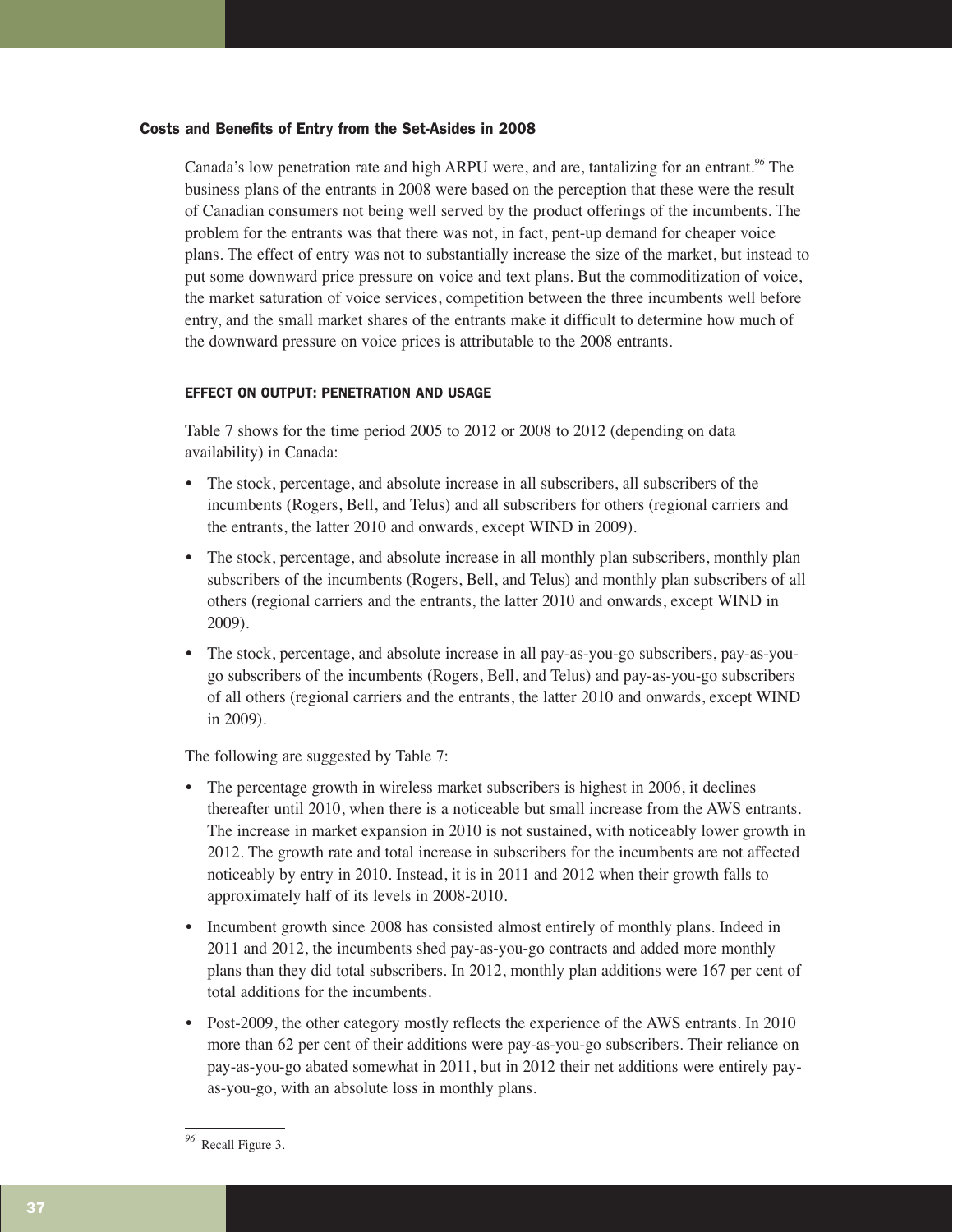The patterns identified in Table 7 suggest a mature market with very little expansion attributable to commencement of operations by the AWS entrants. There is a bump to total market growth with their entry, and much of that is pay-as-you-go subscribers, but both are small. Relative to growth in 2009, growth in 2010 was higher by less than 500,000 subscribers, which out of almost 23,000,000 subscribers is a one-time increase in market size of roughly two per cent.

|                              | 2005   | 2006   | 2007   | 2008   | 2009   | 2010   | 2011   | 2012     |
|------------------------------|--------|--------|--------|--------|--------|--------|--------|----------|
| <b>ALL SUBSCRIBERS</b>       |        |        |        |        |        |        |        |          |
| <b>All Carriers</b>          |        |        |        |        |        |        |        |          |
| Subscribers (000s)           | 16,799 | 18,577 | 20,045 | 21,610 | 22,976 | 24,811 | 26,324 | 27,451   |
| Percentage Change            |        | 10.6%  | 7.9%   | 7.8%   | 6.3%   | 8.0%   | 6.1%   | 4.3%     |
| Absolute Change (000s)       |        | 1778   | 1468   | 1565   | 1366   | 1835   | 1513   | 1127     |
| <b>Incumbents</b>            |        |        |        |        |        |        |        |          |
| Subscribers (000s)           | 16,130 | 17,785 | 19,122 | 20,569 | 21,851 | 23,190 | 24,102 | 24,784   |
| Percentage Change            |        | 10.3%  | 7.5%   | 7.6%   | 6.2%   | 6.1%   | 3.9%   | 2.8%     |
| Absolute Change (000s)       |        | 1655   | 1337   | 1447   | 1282   | 1339   | 912    | 682      |
| <b>Others</b>                |        |        |        |        |        |        |        |          |
| Subscribers (000s)           | 669    | 792    | 923    | 1,041  | 1,125  | 1,621  | 2,222  | 2,667    |
| Percentage Change            |        | 18.4%  | 16.5%  | 12.8%  | 8.1%   | 44.1%  | 37.1%  | 20.0%    |
| Absolute Change (000s)       |        | 123    | 131    | 118    | 84     | 496    | 601    | 445      |
| <b>POST-PAID SUBSCRIBERS</b> |        |        |        |        |        |        |        |          |
| <b>All Carriers</b>          |        |        |        |        |        |        |        |          |
| Subscribers (000s)           |        |        | 15,615 | 17,029 | 18,381 | 19,849 | 21,322 | 22,235   |
| Percentage Change            |        |        |        | 9.1%   | 7.9%   | 8.0%   | 7.4%   | 4.3%     |
| Absolute Change (000s)       |        |        |        | 1,414  | 1,352  | 1,468  | 1,474  | 913      |
| Percentage of All Carriers   |        |        |        | 90.3%  | 99.0%  | 80.0%  | 97.4%  | 81.0%    |
| <b>Incumbents</b>            |        |        |        |        |        |        |        |          |
| Subscribers (000s)           | 12,457 | 13,704 | 14,830 | 16,073 | 17,325 | 18,606 | 19,714 | 20,856   |
| Percentage Change            |        | 10.0%  | 8.2%   | 8.4%   | 7.8%   | 7.4%   | 6.0%   | 5.8%     |
| Absolute Change (000s)       |        | 1,247  | 1,126  | 1,243  | 1,252  | 1,281  | 1,108  | 1,142    |
| Percentage of Incumbents     |        |        |        | 85.9%  | 97.7%  | 95.7%  | 121.5% | 167.4%   |
| <b>Others</b>                |        |        |        |        |        |        |        |          |
| Subscribers (000s)           |        |        | 785    | 956    | 1,055  | 1,242  | 1,608  | 1,379    |
| Percentage Change            |        |        |        | 21.7%  | 10.4%  | 17.7%  | 29.4%  | $-14.2%$ |
| Absolute Change (000s)       |        |        |        | 171    | 100    | 187    | 366    | $-229$   |
| Percentage of Others         |        |        |        | 144.6% | 118.7% | 37.7%  | 60.8%  | $-51.5%$ |

#### **TABLE 7: CANADIAN POST-PAID, PRE-PAID AND TOTAL SUBSCRIBERS (2005-2012)**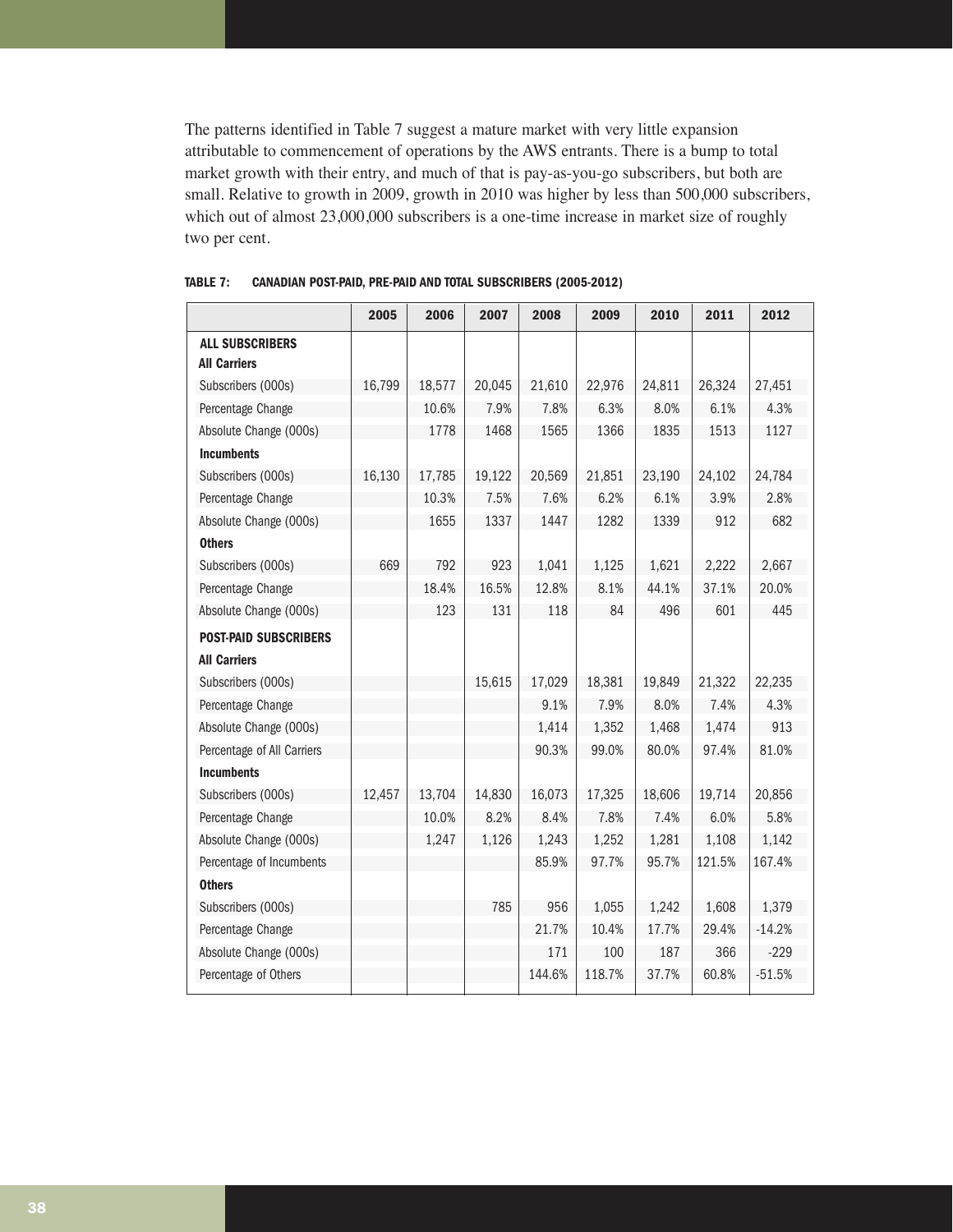|                             | 2005  | 2006  | 2007  | 2008     | 2009     | 2010   | 2011     | 2012     |
|-----------------------------|-------|-------|-------|----------|----------|--------|----------|----------|
| <b>PRE-PAID SUBSCRIBERS</b> |       |       |       |          |          |        |          |          |
| <b>All Carriers</b>         |       |       |       |          |          |        |          |          |
| Subscribers (000s)          |       |       | 4,430 | 4,581    | 4,595    | 4,962  | 5,002    | 5,216    |
| Percentage Change           |       |       |       | 3.4%     | 0.3%     | 8.0%   | 0.8%     | 4.3%     |
| Absolute Change (000s)      |       |       |       | 151      | 14       | 367    | 39       | 214      |
| Percentage of All Carriers  |       |       |       | 9.7%     | 1.0%     | 20.0%  | 2.6%     | 19.0%    |
| <b>Incumbents</b>           |       |       |       |          |          |        |          |          |
| Subscribers (000s)          | 3,673 | 4,084 | 4,292 | 4,496    | 4,526    | 4,584  | 4,388    | 3,932    |
| Percentage Change           |       | 11.2% | 5.1%  | 4.8%     | 0.7%     | 1.3%   | $-4.3%$  | $-10.4%$ |
| Absolute Change (000s)      |       | 411   | 208   | 204      | 30       | 58     | $-196$   | $-456$   |
| Percentage of Incumbents    |       |       |       | 14.1%    | 2.3%     | 4.3%   | $-21.5%$ | $-66.9%$ |
| <b>Others</b>               |       |       |       |          |          |        |          |          |
| Subscribers (000s)          |       |       | 138   | 85       | 70       | 379    | 614      | 1,284    |
| Percentage Change           |       |       |       | $-38.2%$ | $-18.4%$ | 443.7% | 62.2%    | 109.2%   |
| Absolute Change (000s)      |       |       |       | -53      | $-16$    | 309    | 235      | 670      |
| Percentage of Others        |       |       |       | $-44.7%$ | $-18.7%$ | 62.3%  | 39.2%    | 150.6%   |
|                             |       |       |       |          |          |        |          |          |

#### **TABLE 7: CANADIAN POST-PAID, PRE-PAID AND TOTAL SUBSCRIBERS (2005-2012) (cont'd)**

*Source: G. Campbell, "Global Wireless Matrix 1Q2011," Bank of America Merrill Lynch, 28 April 2011 and G. Campbell, "Global Wireless Matrix 1Q2013," Bank of America Merrill Lynch, 15 April 2013. Bell, Rogers and Telus Annual Reports from 2006-2012.* 

*Note: The BoA subscriber values do not align precisely with Bell Annual Report values over this period (but do match Rogers and Telus values). As such, the Bell Annual Report values replace the BoA Bell values in the incumbent and aggregate values in this analysis.*

Figure 16 shows minutes of use per subscriber and minutes of use per capita in Canada from 2004 to 2012. Minutes of use per subscriber peak in 2008 and in the same year growth in minutes of use per capita growth levels off substantially. Both are consistent with a maturing market for voice and both occur *prior* to the entrants becoming operational in late 2009 and early 2010.<sup>97</sup> Figure 17 shows total minutes in Canada. There is a noticeable deceleration in growth after 2008 prior to entry. It averages over 13 per cent from 2005 to 2008, but from 2009 to 2011 its average is only three per cent.*<sup>98</sup>*

*<sup>97</sup>* Both minutes per capita and minutes per subscriber reverse course in 2012. Minutes of use per subscriber rises slightly, while the growth in minutes per capita accelerates. It will be interesting to see if these reversals persist. The growth in minutes per capita from 2011 to 2012 is 5.3 per cent, well below its average annual growth rate of 13.6 per cent from 2004 to 2008.

*<sup>98</sup>* As with minutes of use, in 2012 there is a reversal, growth accelerates to 6.6 per cent, still half of its level prior to 2009.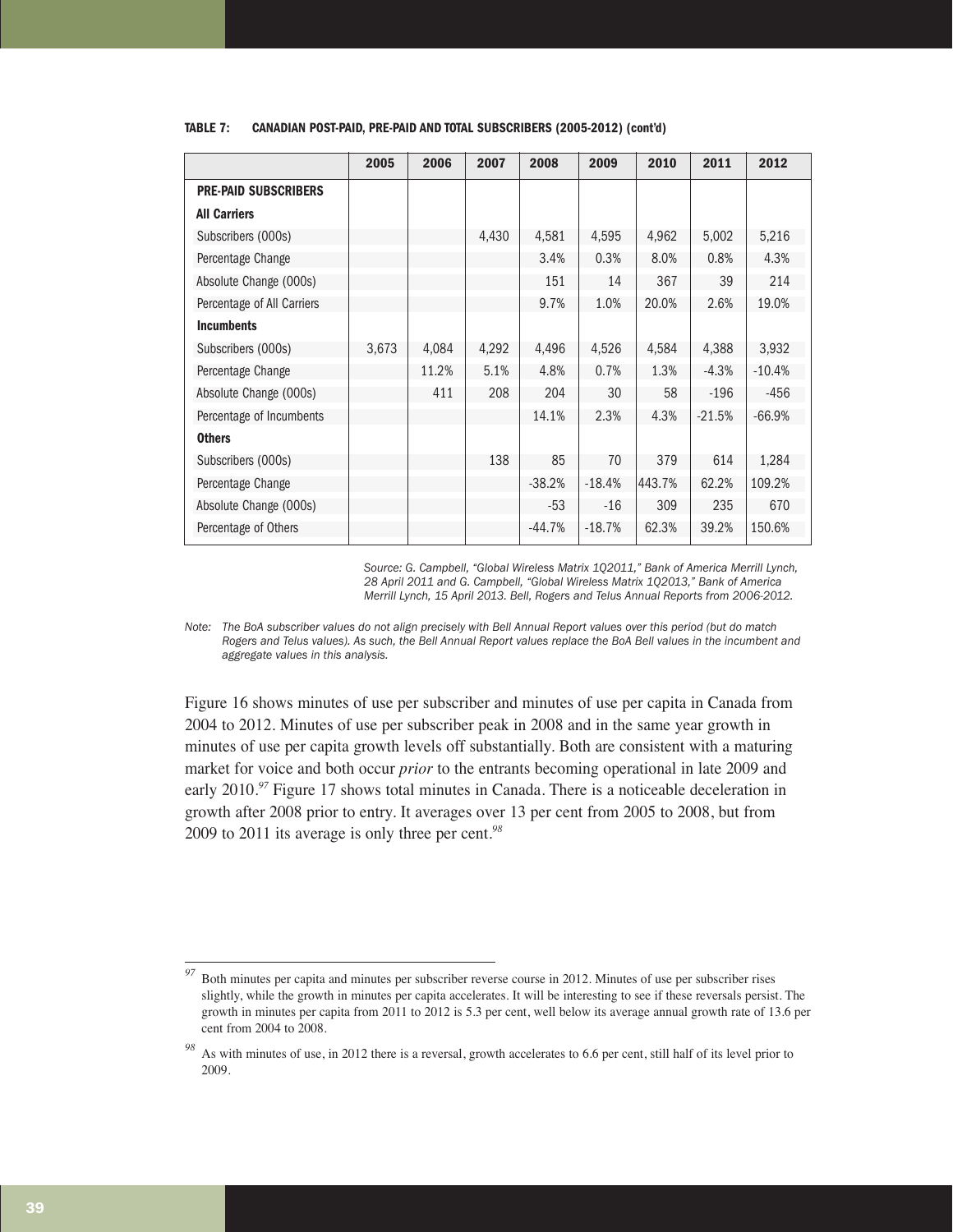**FIGURE 16: CANADIAN MINUTES OF USE PER SUBSCRIBER AND PER CAPITA (2004-2012)**



*Source: G. Campbell, "Global Wireless Matrix 1Q2011,"* Bank of America Merrill Lynch*, 28 April 2011 and G. Campbell, "Global Wireless Matrix 1Q2013," Bank of America Merrill Lynch, 15 April 2013.*



**FIGURE 17: CANADIAN AGGREGATE MINUTES OF USE (2005-2012)**

*Source: G. Campbell, "Global Wireless Matrix 1Q2011,"* Bank of America Merrill Lynch*, 28 April 2011 and G. Campbell, "Global Wireless Matrix 1Q2013,"*Bank of America Merrill Lynch*, 15 April 2013.*

The story told in Table 7 and Figures 16 and 17 is not one of market expansion attributable to the 2008 AWS entrants. Instead, it suggests a market becoming saturated, with slowing growth prior to their entry, whether the measure is subscribers or minutes of use. The growth of incumbent subscribers in 2009 and thereafter is almost entirely attributable to new monthly plans. Similarly market growth since 2010 is disproportionately in subscribers on monthly plans. This provides evidence of the shift in usage from voice and text to data discussed below.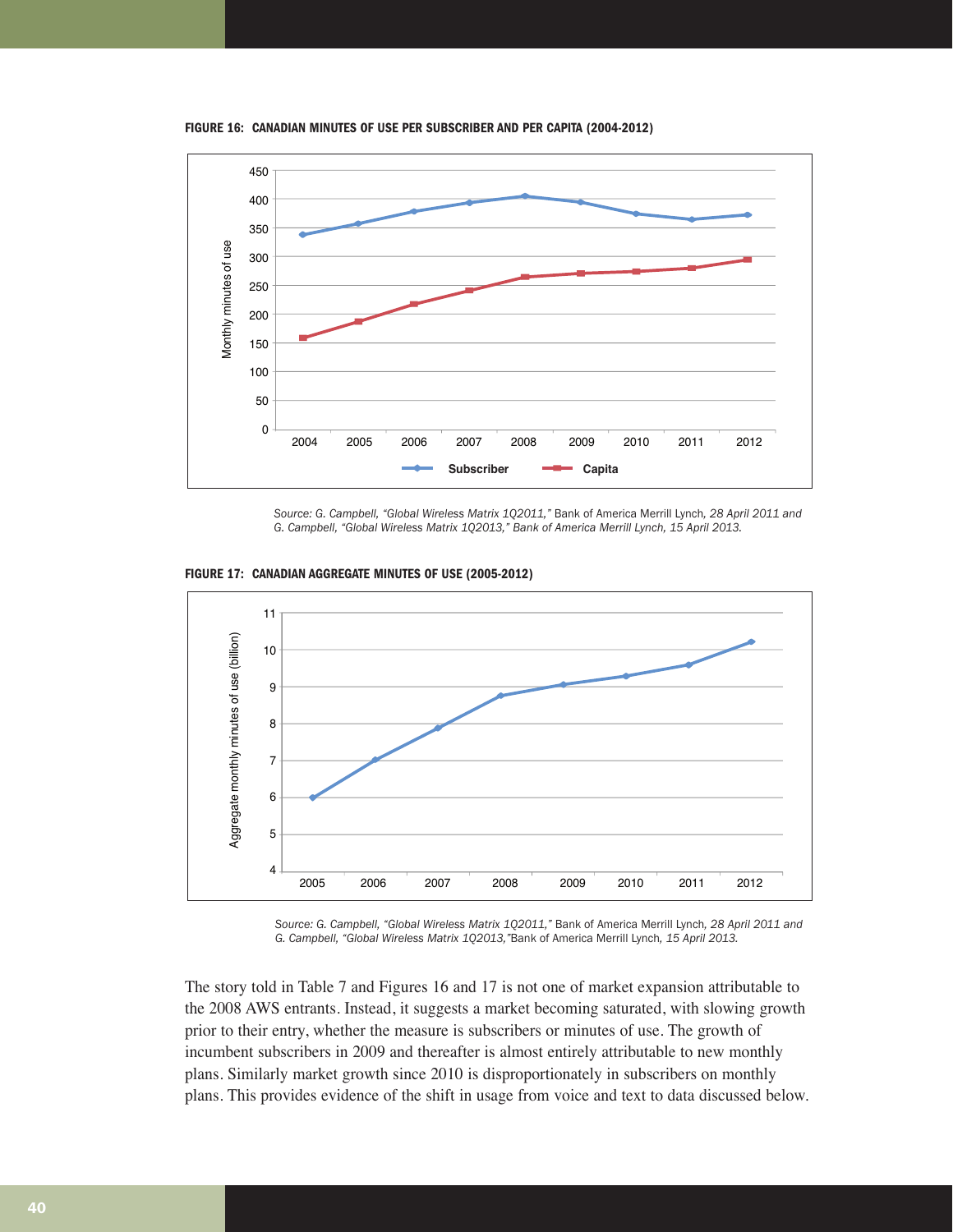#### EFFECT ON PRICES

The policy reason for subsidizing entry is to lower prices. The CRTC has commissioned the Wall Report as part of its efforts to monitor pricing in telecommunications in Canada. The Wall Report methodology is similar to that of the  $OECD -$  it tracks the price of baskets of service through time. The three baskets correspond to low (150 minutes per month), average (450 minutes and 200 to 300 texts per month depending on the year), and high (1,200 minutes per month, 200 to 300 text messages and 1 Gigabyte (GB) data usage per month) usage. The data are collected during the first half of the indicated year. Table 8 shows, for the period 2008-2013, the Wall Report price level for the three mobile baskets tracked and the year-to-year change in prices.

The Wall Report data in Table 8 shows the following:

- The price for the low-usage basket is virtually unchanged from 2008 to 2012. In the first half of 2013 it falls by 11 per cent relative to the first half of 2012. Entry had virtually no effect on pay-as-you-go plan pricing.
- Prices for the medium usage basket fall from the first half of 2008 to the first half of 2009 by five per cent, well before the first entrant starts offering service (WIND in December 2009, the rest in 2010, except Eastlink in 2013). This price decrease was not dissimilar from that in the following two years. Prices actually rise from 2011 to 2012 for this basket, before a large decrease in 2013.
- Prices for the large usage basket fall from the first half of 2008 to the first half of 2009 by eight per cent, well before the first entrant starts offering service (WIND in December 2009, the rest in 2010, except Eastlink in 2013). Prices rise from 2009 to 2010, fall again from 2010 to 2011, are virtually unchanged in 2012, before falling at a reduce rate from 2012 to 2013.

|                   | 2008   | 2009    | 2010     | 2011     | 2012    | 2013     |
|-------------------|--------|---------|----------|----------|---------|----------|
| Level 1 (CDN\$)   | 32.73  | 33.03   | 34.03    | 33.73    | 34.32   | 30.71    |
| Percentage Change |        | 0.9%    | 2.9%     | $-0.9%$  | 1.7%    | $-11.8%$ |
| Level 2 (CDN\$)   | 60.81  | 57.78   | 53.49    | 50.51    | 51.31   | 44.86    |
| Percentage Change |        | $-5.0%$ | $-7.4\%$ | $-5.6%$  | 1.6%    | $-12.6%$ |
| Level 3 (CDN\$)   | 112.34 | 103.24  | 109.59   | 99.69    | 98.37   | 93.59    |
| Percentage Change |        | $-8.1%$ | 6.2%     | $-9.0\%$ | $-1.3%$ | $-4.9\%$ |

*Source: Wall Communications Inc. Price Comparisons of Wireline, Wireless and Internet Services in Canada and with Foreign Jurisdictions 2013 Update, Table A2.2. Prepared for the Canadian Radio-television and Telecommunications Commission and Industry Canada. Available online at http://www.crtc.gc.ca/eng/publications/reports/rp130422.pdf.*

*Level 1: Low-volume use – 150 minutes per month*

*Level 2: Average use, 450 minutes and 300 texts per month*

*Level 3: High-volume use, 1200 minutes, 300 texts and 1 GB of data per month*

*Population-weighted average monthly prices for five Canadian cities.*

A broader measure of overall price levels for voice is revenue per minute. This is Voice ARPU divided by Minutes of Use per Subscriber. Table 9 shows revenue per minute in Canada over the period 2006-2012 and the year-to-year change in revenue per minute. This measure shows prices falling over the period 2006 to 2009 prior to entry, moderating during the first full year of entry, then the decrease accelerating to eight per cent in 2011 and 10 per cent in 2012.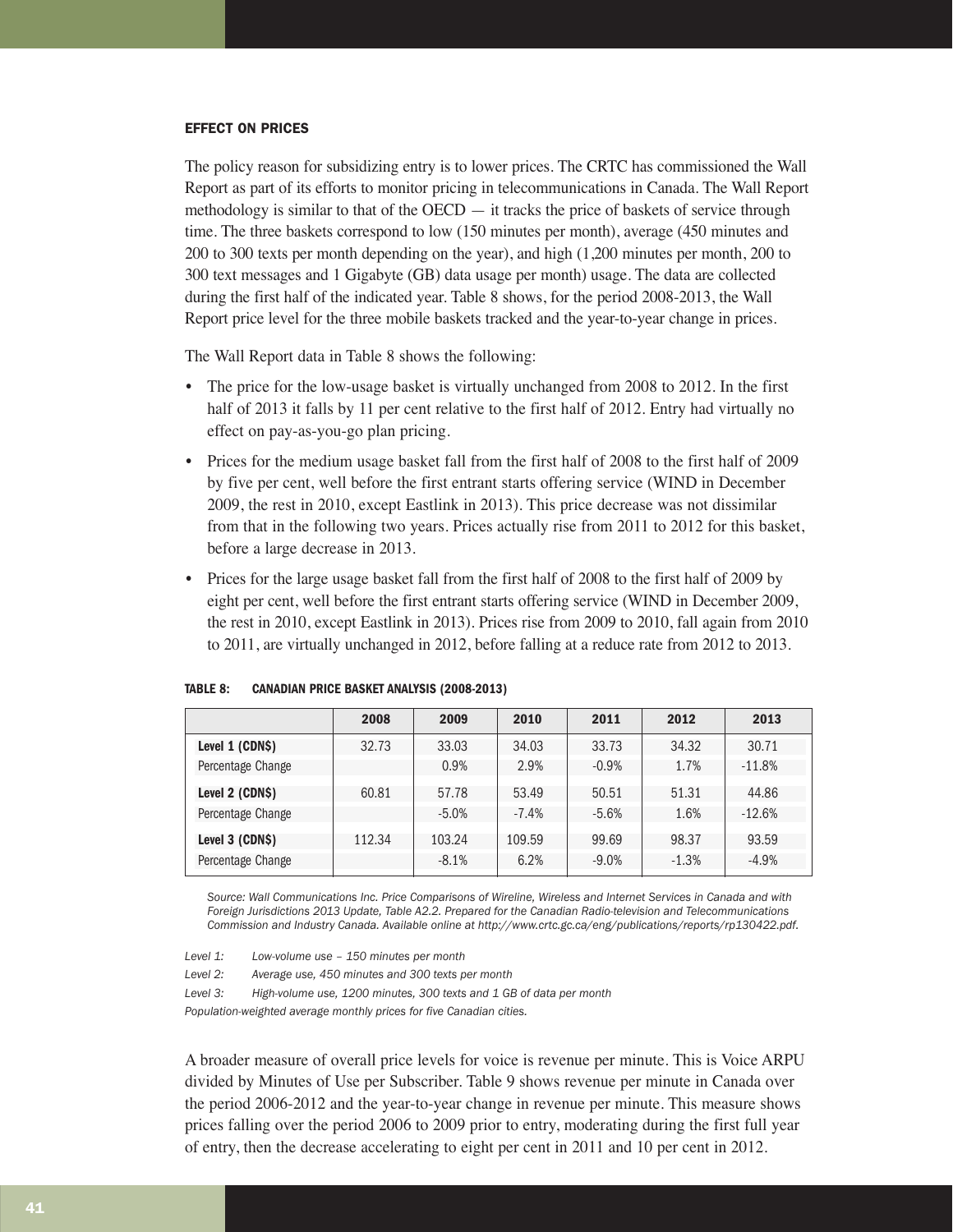| TABLE 9: | <b>CANADIAN VOICE REVENUE PER MINUTE (2006-2012)</b> |  |  |
|----------|------------------------------------------------------|--|--|
|----------|------------------------------------------------------|--|--|

|                                     | 2006  | 2007    | 2008    | 2009    | 2010    | 2011    | 2012     |
|-------------------------------------|-------|---------|---------|---------|---------|---------|----------|
| Voice Revenue Per Minute (US\$/min) | 0.136 | 0.131   | 0.126   | 0.118   | 0.116   | 0.106   | 0.095    |
| Percentage Change                   |       | $-3.4%$ | $-3.7%$ | $-6.3%$ | $-2.1%$ | $-8.3%$ | $-10.1%$ |

*Source: G. Campbell, "Global Wireless Matrix 1Q2013,"* Bank of America Merrill Lynch*, 15 April 2013.*

It is true that the entrants have offered much lower prices than the incumbents. The Wall report indicates that in 2011, the entrants' services were an average of 22 per cent less expensive for the low-usage basket, eight per cent less expensive for the average-usage basket, and 32 per cent less than the incumbents for the high-usage basket.*<sup>99</sup>* In 2013, the average price differentials were 19 per cent for the low-usage basket, 14 per cent for the average-usage basket and 39 per cent for the high-usage basket.*<sup>100</sup>*

However, despite these large price differentials, the market share of the entrants is relatively small at four per cent of subscribers in 2011 (most recent CRTC estimate)*<sup>101</sup>* and 5.6 per cent at the end of 2012.*<sup>102</sup>* Entry does not seem to have been associated with a large increase in the number of subscribers to wireless services or diversion of demand from the incumbents. Consistent with the data on the maturation of the voice market prior to entry, price competition between the incumbents was putting downward pressure on prices prior to entry. Given the small market shares of the entrants, it is likely that much of the price decreases, especially in 2013, are attributable to competition between the incumbents, especially given the financial difficulties of the three national entrants.*<sup>103</sup>* A key dynamic in wireless is the commoditization of voice and the increased importance of data.

*<sup>99</sup>* Wall Communications Inc., *Price Comparisons of Wireline, Wireless and Internet Services in Canada and with Foreign Jurisdictions 2011 Update*, June 2011, Table 3. Prepared for the Canadian Radio-television and Telecommunications Commission and Industry Canada, online at http://www.crtc.gc.ca/eng/publications/reports/rp1106.htm. The 2010 Wall Report considers only Wind's prices in Toronto: "In terms of relative pricing, we found that WIND offered a far cheaper price plan for the Level 1 basket (i.e., just over \$20 per month versus the \$33 national average), a slightly cheaper price plan for the Level 2 basket (roughly \$49 per month versus the national average of \$52) and, again, a far cheaper price plan for the Level 3 basket (i.e., roughly \$83 per month versus the national average of \$110). On balance, WIND's mobile wireless pricing is relatively aggressive compared to the incumbents." Online at http://www.crtc.gc.ca/public/partvii/2009/8663/c12\_200907321/1398110.DOC.

*<sup>100</sup>*Wall Communications Inc., *Price Comparisons of Wireline, Wireless and Internet Services in Canada and with Foreign Jurisdictions 2013 Update*, July 2013, Table 3. Prepared for the Canadian Radio-television and Telecommunications Commission and Industry Canada, online at http://www.crtc.gc.ca/eng/publications/reports/rp130422.pdf.

*<sup>101</sup>*Canadian Radio-television and Telecommunications Commission, *Communications Monitoring Report 2012*, September 2012, Figure 5.5.4, online at http://www.crtc.gc.ca/eng/publications/reports/policymonitoring/2012/cmr2012.pdf

<sup>&</sup>lt;sup>102</sup>This is based on the Bank of America/Merrill Lynch estimate of 1.540 million subscribers for entrants and the estimate for total subscribers of 27.451 million in Table 8. CWTA reports Videotron's subscriber base as approximately 400,000 at the end of 2012 and 590,000 for WIND. See http://cwta.ca/wordpress/wpcontent/uploads/2011/08/SubscribersStats\_en\_2012\_Q4.pdf. Based on the Bank of America/Merrill Lynch estimate of 1.540 million subscribers for entrants, this implies the three national entrants have a national market share of 4.2 per cent. An upper bound on Videotron's market share in Quebec is 7.7 per cent. This is based on their 2013 subscriber estimate of 400,000 and the most recent data on total Quebec subscribers for 2011 of 5,185,000.

*<sup>103</sup>* The Conservative Party's website (http://www.consumersfirst.ca/) highlights a 20 per cent fall in wireless prices since 2008 and implies that this is attributable to its policies to create competition. This seems to ignore the reality of increased competition in voice between incumbents, consistent with a maturing market, prior to entry in December 2009 and 2010 and the limited diversion to entrants post entry. The price fall might also be attributable, in part, to technological change decreasing costs. Competition between the incumbents or technological change are both explanations for falling prices that are independent of entry.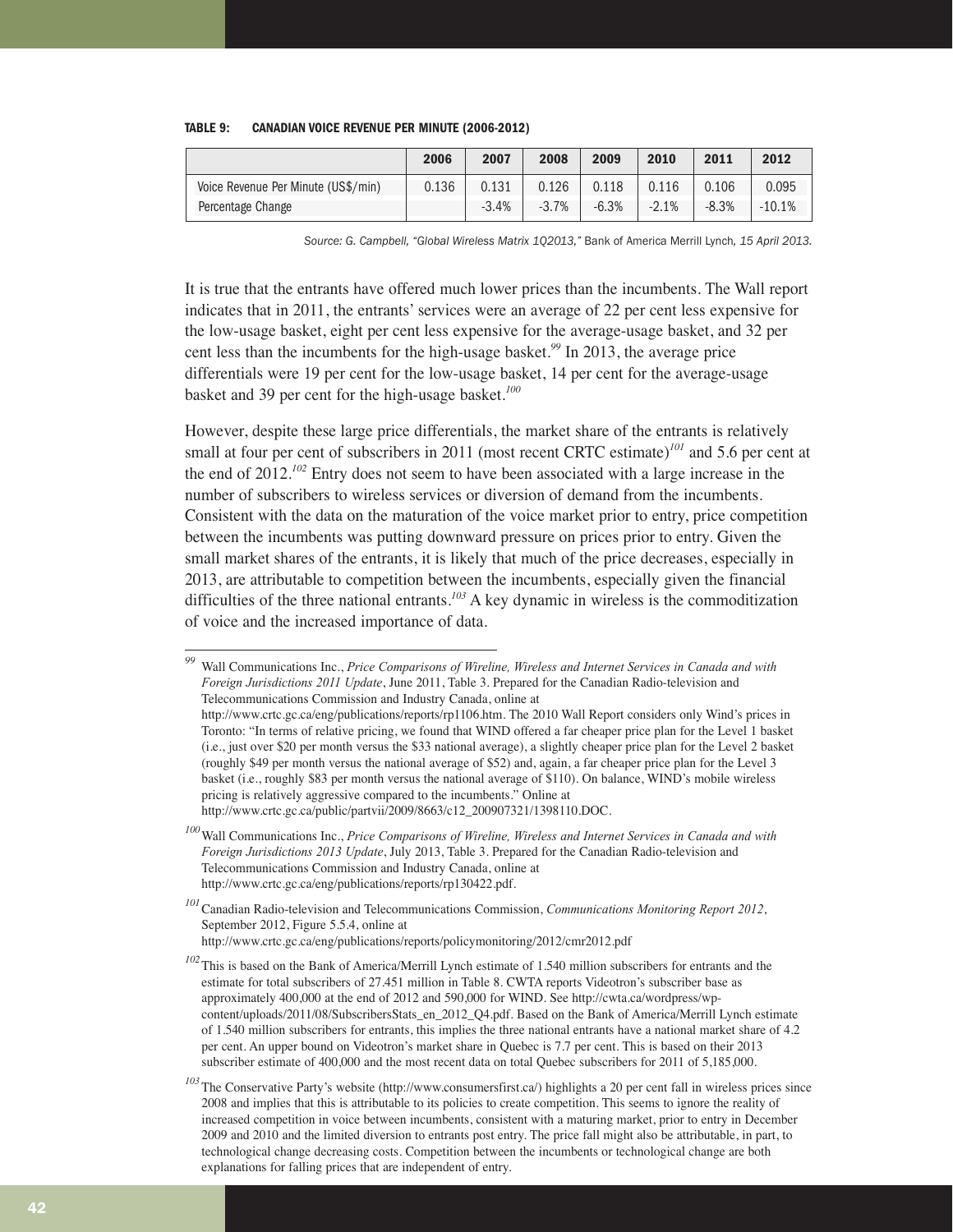#### THE RISING IMPORTANCE OF DATA

The rising importance of data is reflected in the change in the composition of ARPU for the incumbents in Canada. Figure 18 shows the change in voice and data ARPU for incumbents from 2005 to 2012, and it highlights that the reduction in voice and text ARPU for the incumbents is essentially offset by a substantial increase in data ARPU. Moreover, consistent with the analysis of prices, the sharp drop in voice ARPU begins in 2009, prior to entry.



**FIGURE 18: VOICE, DATA AND TOTAL AVERAGE REVENUE PER USER ROGERS, BELL, AND TELUS (2005-2012)**

*Source: G. Campbell, "Global Wireless Matrix 1Q2013,"* Bank of America Merrill Lynch*, 15 April 2013.*

*Note that the values for data percentage of revenues for Bell were unavailable in the BoA data from 2005-2007. The values for the incumbent data percentage of revenues for these years are the subscriber-weighted average of Rogers and Telus.*

The implementation of the government's policy to increase competition in wireless markets (set-asides in the 2008 AWS auction) occurs almost exactly when the wireless market is fundamentally transformed in Canada by the introduction of Apple's iPhone, which effectively made mobile internet access possible. What seems obvious today was transformative at the time. The iPhone popularized the mobile internet and initiated an exponential growth in the demand for data, and hence, capacity and spectrum on wireless networks.*<sup>104</sup>*

Virtually as soon as they entered, the business plans of the entrants were rendered economically obsolete with their focus on talk and text, and not on data.*<sup>105</sup>* This is reflected in their relatively low average revenue per user (on the order of half of the incumbents) and relatively small share of post-paid subscribers relative to the three incumbents. For instance, in

*<sup>104</sup>* For recent projections, see Cisco Systems, *Cisco Virtual Networking Index: Global Mobile Data Traffic Forecast, 2012-17*, online at

http://www.cisco.com/en/US/solutions/collateral/ns341/ns525/ns537/ns705/ns827/white\_paper\_c11-520862.pdf.

*<sup>105</sup>* See R. Trichur, S. Silicoff, and B. Erman, "How Ottawa's plan to foster wireless competition sank," *Globe and Mail*, 18 May 2013, online at http://www.theglobeandmail.com/report-on-business/how-ottawas-plan-to-foster-wirelesscompetition-sank/article12005826, which states "the entrants were partly to blame for their own misfortunes…they underestimated the impact of the Smartphone revolution….the business model quickly shifted from talk and text on flip phones to data consumption...on devices like the iPhone."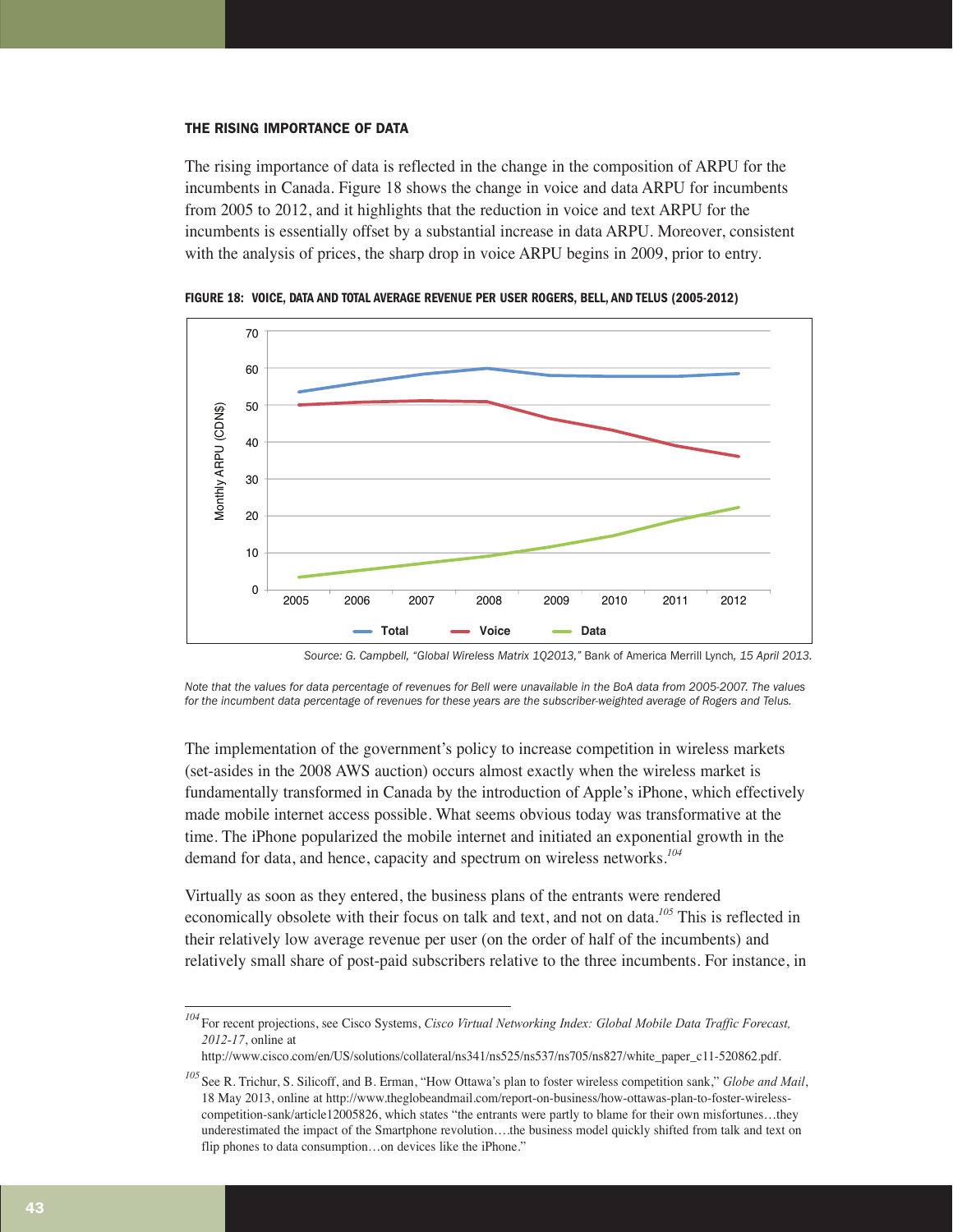the first quarter of 2013 the per cent of subscribers for the incumbents that are on monthly plans (postpaid) was approximately 85 per cent, the share of data revenue was 40-43 per cent, and ARPU varied between \$56 and \$60.*<sup>106</sup>* In contrast, Wind Mobile's monthly average revenue per user in the first quarter of 2013 was \$27.60*<sup>107</sup>* and in large part because of its initial focus on the pre-paid market, post-paid subscribers accounted for only 40 per cent of its subscriber base as of early 2012.*<sup>108</sup>* Moreover, as noted above, the entrants are two years behind in their rollout of LTE networks and have faced difficulties providing a complete array of smartphones. For instance, until recently, none of them offered an iPhone.*<sup>108</sup>* There is a virtuous circle at work here; increases in the power and capabilities of devices increase demand for faster networks, while faster networks increase demand for more capable devices. Demand for data service will be less if networks are slow or devices are not very powerful in terms of their capabilities or processing speed.

#### CONCLUSION ON THE WELFARE EFFECTS OF THE ENTRANTS

The extent of the benefits from entry by the 2008 AWS entrants appears to be limited by the small output response, in terms of minutes, penetration, and data usage. Entry by the 2008 AWS entrants appears more likely to be an example, therefore, of business-stealing and inefficient entry, given the costs of entry discussed above.*<sup>110</sup>*

#### CONCLUSION AND IMPLICATIONS OF THE ANALYSIS

The commitment by the present government to enhance competition by committing to four competitors in every region is ill-advised. It is based on unsophisticated and misinformed textbook economics — that more competitors are better — which is simply inappropriate for services where there are important economies of network size, including economies of scale and scope. This paper uses appropriate measures to assess competition in Canadian wireless services and finds that there is not evidence of inefficient or significant market power — and therefore there is not evidence of insufficient competition in wireless services in Canada.

*<sup>106</sup>* See BCE News Release, "BCE reports first quarter 2013 results," 9 May 2013, online at http://www.bce.ca/newsand-media/releases/show/bce-reports-first-quarter-2013-results?page=1&perpage=10&year=&month=&keyword= and Wire Report, "Bell, Telus chipping away at Rogers' lead in postpaid wireless," 9 May 2013.

*<sup>107</sup>* See *Orascom Telecom Holding First Quarter 2013*, 15 May 2013, p. 12, online at http://www.rnspdf.londonstockexchange.com/rns/7479E\_-2013-5-15.pdf.

*<sup>108</sup>* See Telecom Review, "Expanding a NEW Mobile Network," November-December 2012, online at http://www.telecomreviewna.com/index.php?option=com\_content&view=article&id=274:expanding-a-new-mobilenetwork&catid=44:novembre-decembre-2012&Itemid=88.

<sup>&</sup>lt;sup>109</sup>While none of the entrants (in summer of 2013) provided iPhones, unlocked iPhones could be purchased from the Apple Store and a supporting SIM card purchased for some of them.

*<sup>110</sup>* A cost to taxpayers, not discussed above, of the set-asides are forgone revenues from reducing competition for spectrum when there are set-asides. The lost revenues from set-asides at the 2008 AWS auction have been estimated to be on the order of \$400-500 million. See K. Hyndman and C. Parmeter, *Efficiency or Competition? A Structural Econometric Analysis of Canada's AWS Auction and the Set-Aside Provision*, 20 February 2013, online at http://www.hyndman-honhon.com/hyndman/HP-AWS-Auction.pdf.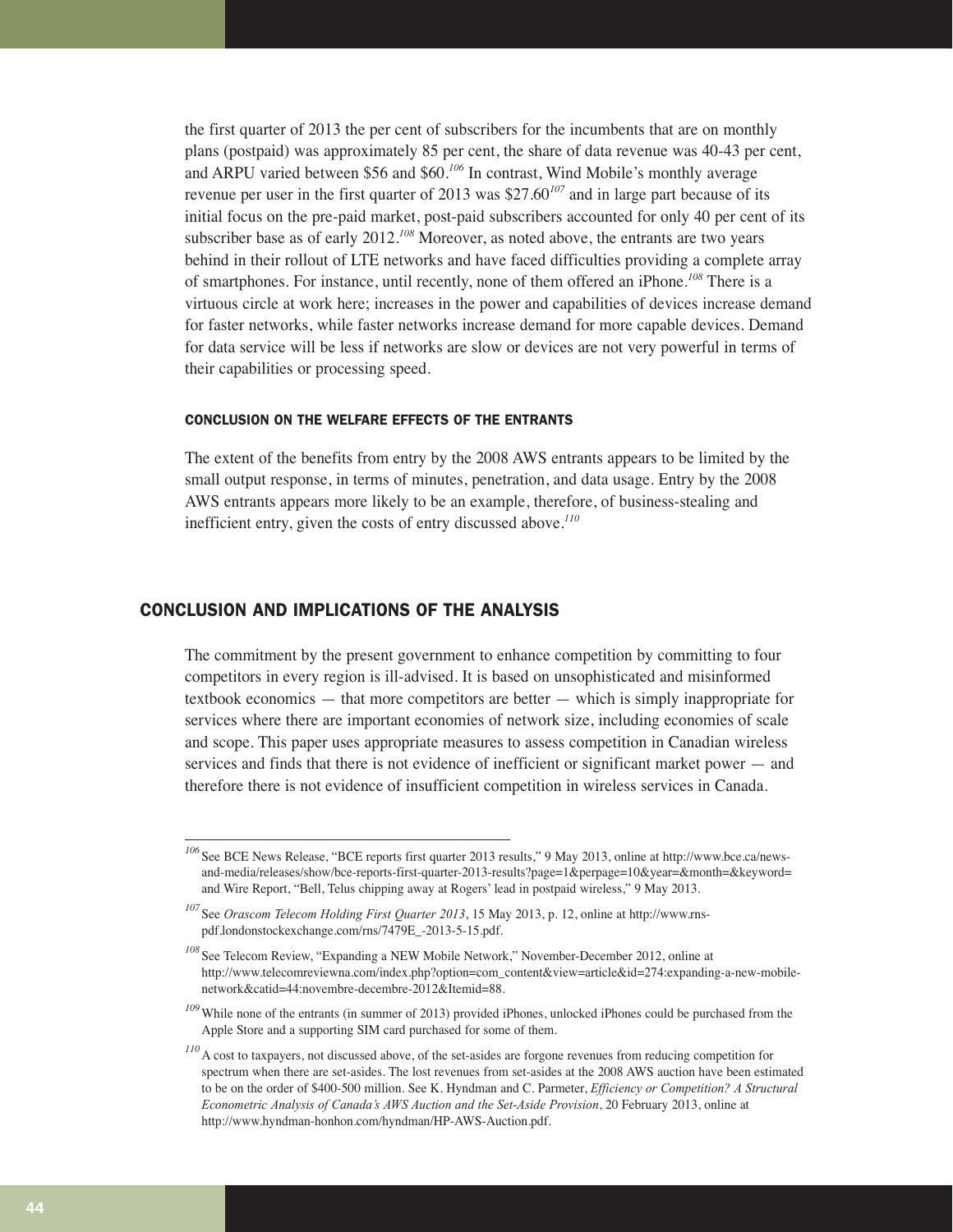The commitment to enhance competition is based on the notion that increases in the number of competitors will lead to lower prices. Prime Minister Stephen Harper has succinctly summarized the government's position:<sup>111</sup>

> "Our government has pursued extremely consistently and extremely clearly a policy of fostering greater competition in this industry for the benefit of consumers."

"We have every intention of continuing that policy in the interests of Canadian consumers and the broad Canadian public, including proceeding with the auction as we have laid out for some time."

and

"At the same time, the government has a responsibility toward a wider public interest, and Canadians are very clear about what that wider public interest is to us: They want to see enhanced competition, lower prices, better services in this area."

It is true that lower prices have, and would, benefit Canadian subscribers — at least in the short term. But without an analysis of the relationship between prices and costs, including the high capital costs of establishing networks, the danger is that revenues will not be sufficient to support the investment levels required to maintain and advance the quality of wireless networks. As explained above, reducing quasi-rents below the level necessary to induce investment amounts to holding up and expropriating the capital of existing firms. In the case of wireless services in Canada, those quasi-rents are not even sufficient to support a competitive rate of return. The inefficiency of entry also arises from the misallocation of spectrum and loss of scale to incumbents. The benefits from the 2008 AWS entrants are limited by their narrow focus on voice and text in a mature market. Instead of allocating AWS spectrum to the incumbents, who would use it to increase their speed and capacity for data, it has instead been allocated to entrants who have focused on voice and text. Canadians ended up with an incorrect mix of networks and an inefficient allocation of spectrum.

It is important to be careful about what you wish for, the consequences may be very different than what is intended: low prices, but networks that do not adequately support, if at all, future generations of mobile devices and services. Governments should worry about prices when they do not reflect the cost of service, not because they think they can win votes by redistributing wealth from shareholders to consumers by adopting policy measures that arbitrarily lower prices.*<sup>112</sup>*

*<sup>111</sup>* All three quotes from S. Ladurantaye, "Harper refuses to change telecom rules despite corporate lobbying," *Globe and Mail*, 9 August 2013, online at http://www.theglobeandmail.com/report-on-business/harper-says-ottawa-wontchange-telecom-rules/article13695693/.

<sup>&</sup>lt;sup>112</sup> The Conservative Party's identification of the policy objective of lower wireless prices and their aggressive promotion to voters of their commitment includes a website (http://www.consumersfirst.ca/) and an online petition (http://www.conservative.ca/?page\_id=3165). For a wry comment on the online petition see T. Corcoran, "Why is Harper organizing petition to himself in support of his own government's intervention in telecom market?" Financial Post 4 July 2013, online at http://opinion.financialpost.com/2013/07/04/why-is-harper-organizing-petition-to-himselfin-support-of-his-governments-intervention-in-telecom-market/. In response to the aggressive campaign by the big three to change the auction rules, the government has counterattacked with its own public relations effort. See S. Chase, "Ottawa launches defence of plan to lure foreign telecom firms," *Globe and Mail*, 16 August 2013, online at http://www.theglobeandmail.com/news/politics/ottawa-launches-defence-of-plan-to-lure-foreign-telecomfirms/article13808611/.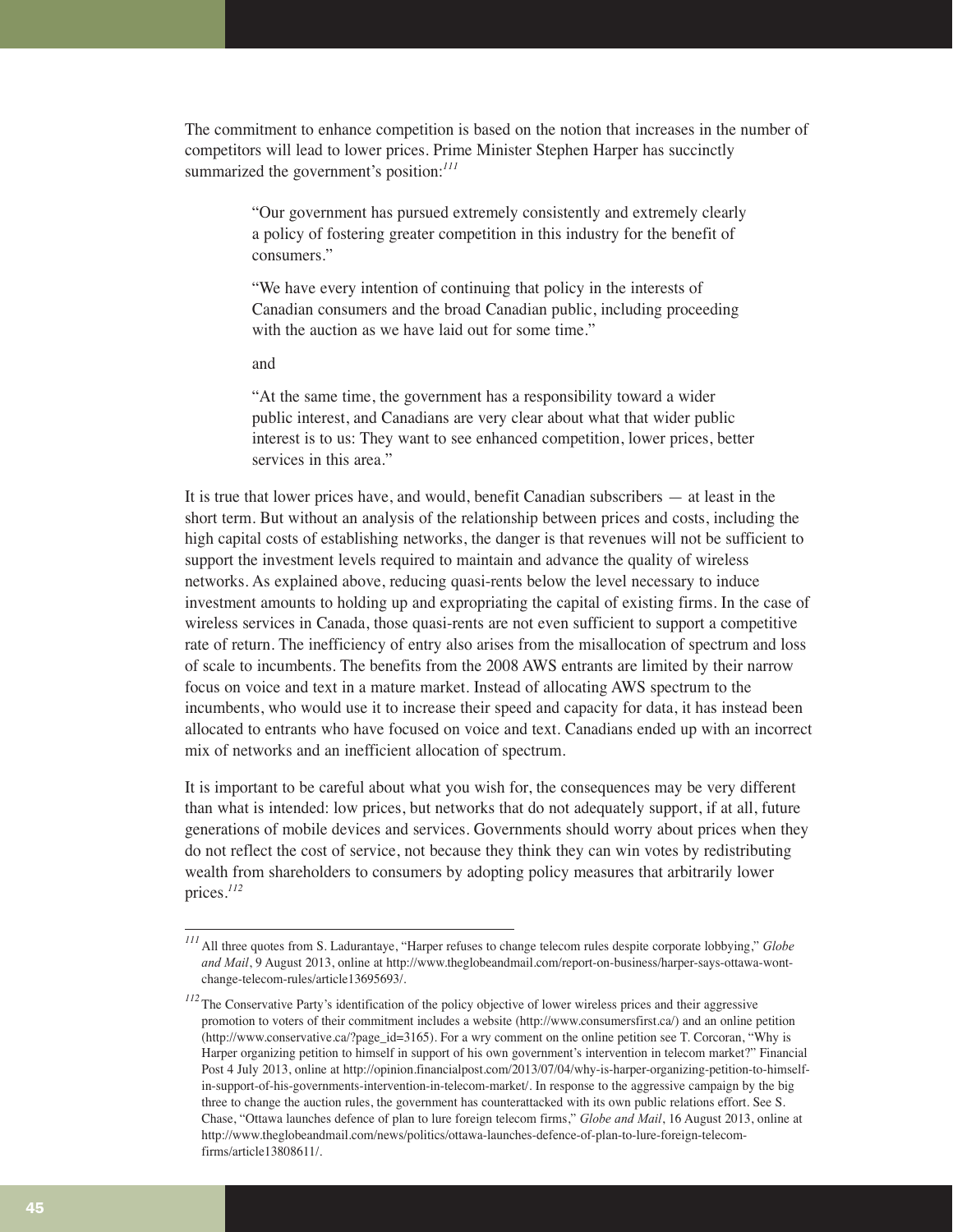### APPENDIX A

| <b>TABLE A1:</b> | NOTES FOR ROGERS WIRELESS CALCULATIONS |  |  |  |  |
|------------------|----------------------------------------|--|--|--|--|
|------------------|----------------------------------------|--|--|--|--|

| Year | <b>EBITDA</b>       | Capex                                                                                                                                                                                                         | <b>Other Cash Investment</b>                                                                                                                                                                                                                                           |
|------|---------------------|---------------------------------------------------------------------------------------------------------------------------------------------------------------------------------------------------------------|------------------------------------------------------------------------------------------------------------------------------------------------------------------------------------------------------------------------------------------------------------------------|
| 1986 | RCI-AR 1987 (p. 23) | Value of total assets for<br>year-ended August 1986<br>(Rogers Cantel Prospectus<br>August 8, 1991 p. 8), which<br>is consistent with estimates<br>of pre-1987 CAPEX. Services<br>were first offered in 1986. |                                                                                                                                                                                                                                                                        |
| 1987 | RCI-AR 1988 (p. 27) | RCI-AR 1988 (p. 27)                                                                                                                                                                                           |                                                                                                                                                                                                                                                                        |
| 1988 | RCI-AR 1989 (p. 29) | RCI-AR 1989 (p. 29)                                                                                                                                                                                           |                                                                                                                                                                                                                                                                        |
| 1989 | RCI-AR 1990 (p. 18) | RCI-AR 1990 (p. 18)                                                                                                                                                                                           |                                                                                                                                                                                                                                                                        |
| 1990 | RCI-AR 1990 (p. 18) | RCI-AR 1990 (p. 18)                                                                                                                                                                                           | Acquisition of CSCs - RCI-AR 1990 (p. 32)                                                                                                                                                                                                                              |
| 1991 | RCI-AR 1992 (p. 11) | RCI-AR 1992 (p. 11)                                                                                                                                                                                           | Acquisition of CSCs - RCI-AR 1991 (p. 37)                                                                                                                                                                                                                              |
| 1992 | RCI-AR 1993 (p. 16) | RCI-AR 1993 (p. 16)                                                                                                                                                                                           | Acquisition of CSC - RCI-AR 1992 (p. 29)                                                                                                                                                                                                                               |
| 1993 | RCI-AR 1994 (s.B.2) | RCI-AR 1994 (s.B.2)                                                                                                                                                                                           |                                                                                                                                                                                                                                                                        |
| 1994 | RCI-AR 1995 (p. 31) | RCI-AR 1995 (p. 31)                                                                                                                                                                                           | Acquisition of Maclean-Hunter Paging - Rogers Cantel<br>Annual Report 1995 (p. 42)                                                                                                                                                                                     |
| 1995 | RCI-AR 1996 (p. 25) | RCI-AR 1996 (p. 25)                                                                                                                                                                                           |                                                                                                                                                                                                                                                                        |
| 1996 | RCI-AR 1997 (p. 27) | RCI-AR 1997 (p. 27)                                                                                                                                                                                           |                                                                                                                                                                                                                                                                        |
| 1997 | RCI-AR 1998 (p. 39) | RCI-AR 1998 (p. 39)                                                                                                                                                                                           |                                                                                                                                                                                                                                                                        |
| 1998 | RCI-AR 1999 (p. 13) | RCI-AR 1999 (p. 13)                                                                                                                                                                                           |                                                                                                                                                                                                                                                                        |
| 1999 | RCI-AR 2000 (p. 13) | RCI-AR 2000 (p. 13)                                                                                                                                                                                           | Acquisition of Shaw Paging - RCI-AR 1999 (p. 44)                                                                                                                                                                                                                       |
| 2000 | RCI-AR 2001 (p. 27) | RCI-AR 2001 (p. 27)                                                                                                                                                                                           |                                                                                                                                                                                                                                                                        |
| 2001 | RCI-AR 2002 (p. 22) | RCI-AR 2002 (p. 22)                                                                                                                                                                                           | Acquisition of 1900 MHz spectrum - RCI-AR 2001 (p. 31)                                                                                                                                                                                                                 |
| 2002 | RCI-AR 2003 (p. 45) | RCI-AR 2003 (p. 45)                                                                                                                                                                                           |                                                                                                                                                                                                                                                                        |
| 2003 | RCI-AR 2004 (p. 26) | RCI-AR 2004 (p. 26)                                                                                                                                                                                           |                                                                                                                                                                                                                                                                        |
| 2004 | RCI-AR 2005 (p. 25) | RCI-AR 2005 (p. 25)                                                                                                                                                                                           | Acquisition of Microcell, Total Transaction Value \$1.5018<br>billion RCI-AR 2004 (p. 47). Acquisition of fixed-wireless<br>spectrum for \$5.9 million RCI-AR 2003 (p. 44)                                                                                             |
| 2005 | RCI-AR 2006 (p. 28) | RCI-AR 2006 (p. 28)                                                                                                                                                                                           |                                                                                                                                                                                                                                                                        |
| 2006 | RCI-AR 2007 (p. 30) | RCI-AR 2007 (p. 30)                                                                                                                                                                                           |                                                                                                                                                                                                                                                                        |
| 2007 | RCI-AR 2008 (p. 34) | RCI-AR 2008 (p. 34)                                                                                                                                                                                           |                                                                                                                                                                                                                                                                        |
| 2008 | RCI-AR 2009 (p. 27) | RCI-AR 2009 (p. 27)                                                                                                                                                                                           | Acquisition of AWS spectrum - RCI-AR 2008 (p. 103)                                                                                                                                                                                                                     |
| 2009 | RCI-AR 2010 (p. 26) | RCI-AR 2010 (p. 26)                                                                                                                                                                                           | Inukshuk acquisition of BRS spectrum from Look<br>Communications for \$80 million, totaling \$40 million for<br>Rogers' 50% share - RCI-AR 2009 (p. 25)                                                                                                                |
| 2010 | RCI-AR 2011 (p. 28) | RCI-AR 2011 (p. 28)                                                                                                                                                                                           | Acquisition of Cityfone Wireless for \$26 million - RCI-AR<br>2010 (p. 30). Inukshuk acquisition of BRS spectrum from<br>Craig Wireless for \$80 million and from YourLink Inc. for<br>\$14 million, total \$47 million for Rogers' 50% share -<br>RCI-AR 2010 (p. 24) |
| 2011 | RCI-AR 2012 (p. 35) | RCI-AR 2012 (p. 47)                                                                                                                                                                                           |                                                                                                                                                                                                                                                                        |
| 2012 | RCI-AR 2012 (p. 35) | RCI-AR 2012 (p. 47)                                                                                                                                                                                           |                                                                                                                                                                                                                                                                        |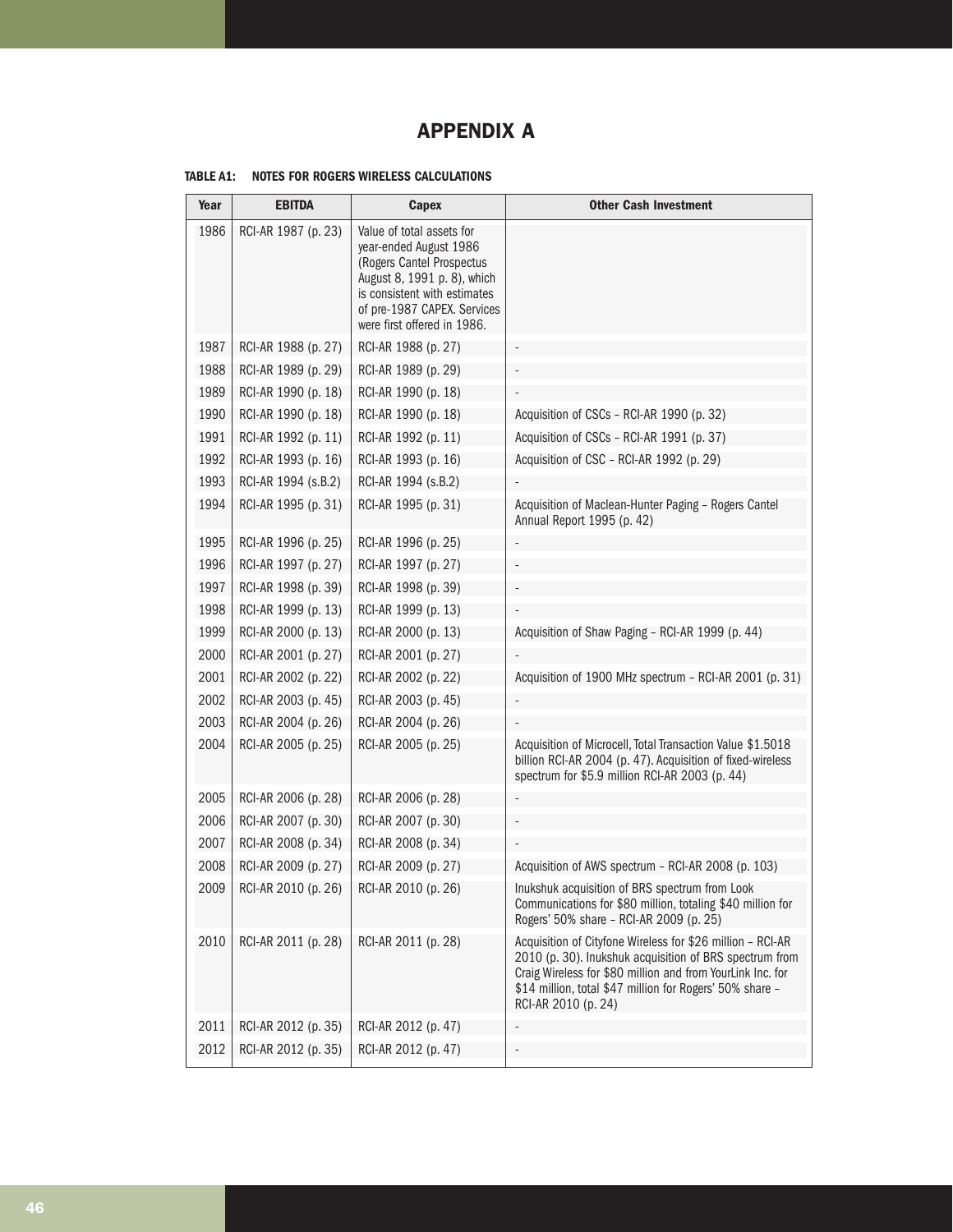#### About the Authors

Jeffrey Church is a Professor in the Department of Economics and Director, Digital Economy Program, The School of Public Policy at the University of Calgary. The focus of his scholarship is on competition policy, regulation and network economics. He has acted as an expert on a wide range of regulatory and competition policy matters. For more information see http://econ.ucalgary.ca/profiles/jeffrey-church.

Andrew Wilkins earned an MA in Economics from the University of Calgary in 2010, with a focus on competition issues. He has lectured on topics in industrial organization, and prior to joining The School of Public Policy, he worked as a Competition Law Officer at the Competition Bureau (Canada).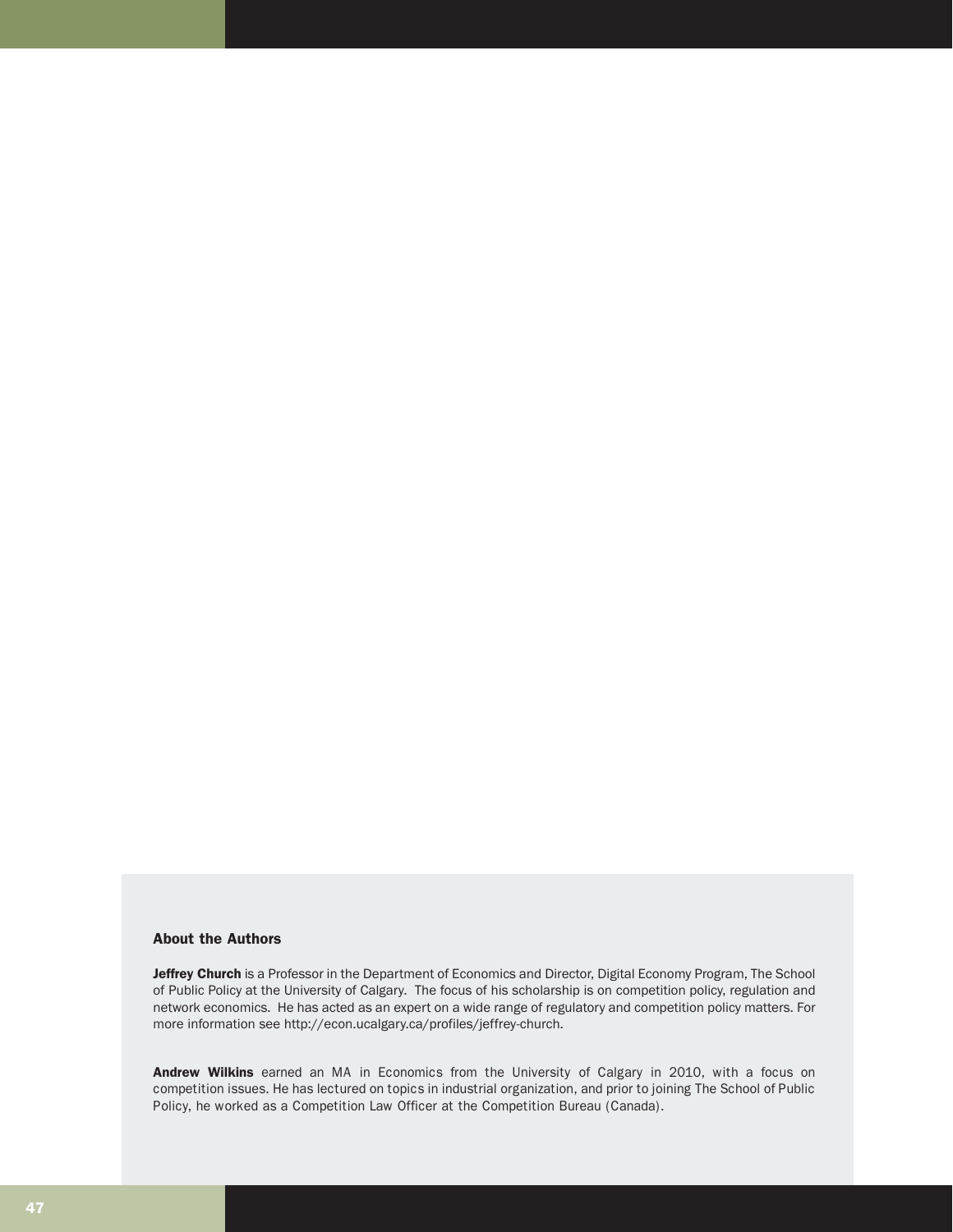#### ABOUT THIS PUBLICATION

The School of Public Policy Research Papers provide in-depth, evidence-based assessments and recommendations on a range of public policy issues. Research Papers are put through a stringent peer review process prior to being made available to academics, policy makers, the media and the public at large. Views expressed in The School of Public Policy Research Papers are the opinions of the author(s) and do not necessarily represent the view of *The School of Public Policy*.

#### OUR MANDATE

The University of Calgary is home to scholars in 16 faculties (offering more than 80 academic programs) and 36 Research Institutes and Centres including The School of Public Policy. Under the direction of Jack Mintz, Palmer Chair in Public Policy, and supported by more than 100 academics and researchers, the work of The School of Public Policy and its students contributes to a more meaningful and informed public debate on fiscal, social, energy, environmental and international issues to improve Canada's and Alberta's economic and social performance.

The School of Public Policy achieves its objectives through fostering ongoing partnerships with federal, provincial, state and municipal governments, industry associations, NGOs, and leading academic institutions internationally. Foreign Investment Advisory Committee of the World Bank, International Monetary Fund, Finance Canada, Department of Foreign Affairs and International Trade Canada, and Government of Alberta, are just some of the partners already engaged with the School's activities.

For those in government, The School of Public Policy helps to build capacity and assists in the training of public servants through degree and non-degree programs that are critical for an effective public service in Canada. For those outside of the public sector, its programs enhance the effectiveness of public policy, providing a better understanding of the objectives and limitations faced by governments in the application of legislation.

#### **DISTRIBUTION**

Our publications are available online at www.policyschool.ca.

#### DISCLAIMER

The opinions expressed in these publications are the authors' alone and therefore do not necessarily reflect the opinions of the supporters, staff, or boards of The School of Public Policy.

#### COPYRIGHT

Copyright © 2013 by The School of Public Policy.

All rights reserved. No part of this publication may be reproduced in any manner whatsoever without written permission except in the case of brief passages quoted in critical articles and reviews.

#### ISSN

1919-112x SPP Research Papers (Print) 1919-1138 SPP Research Papers (Online)

#### DATE OF ISSUE

September 2013

#### MEDIA INQUIRIES AND INFORMATION

For media inquiries, please contact Morten Paulsen at 403-453-0062.

Our web site, www.policyschool.ca, contains more information about The School's events, publications, and staff.

#### DEVELOPMENT

For information about contributing to The School of Public Policy, please contact Courtney Murphy by telephone at 403-210-7201 or by e-mail at cdmurphy@ucalgary.ca.